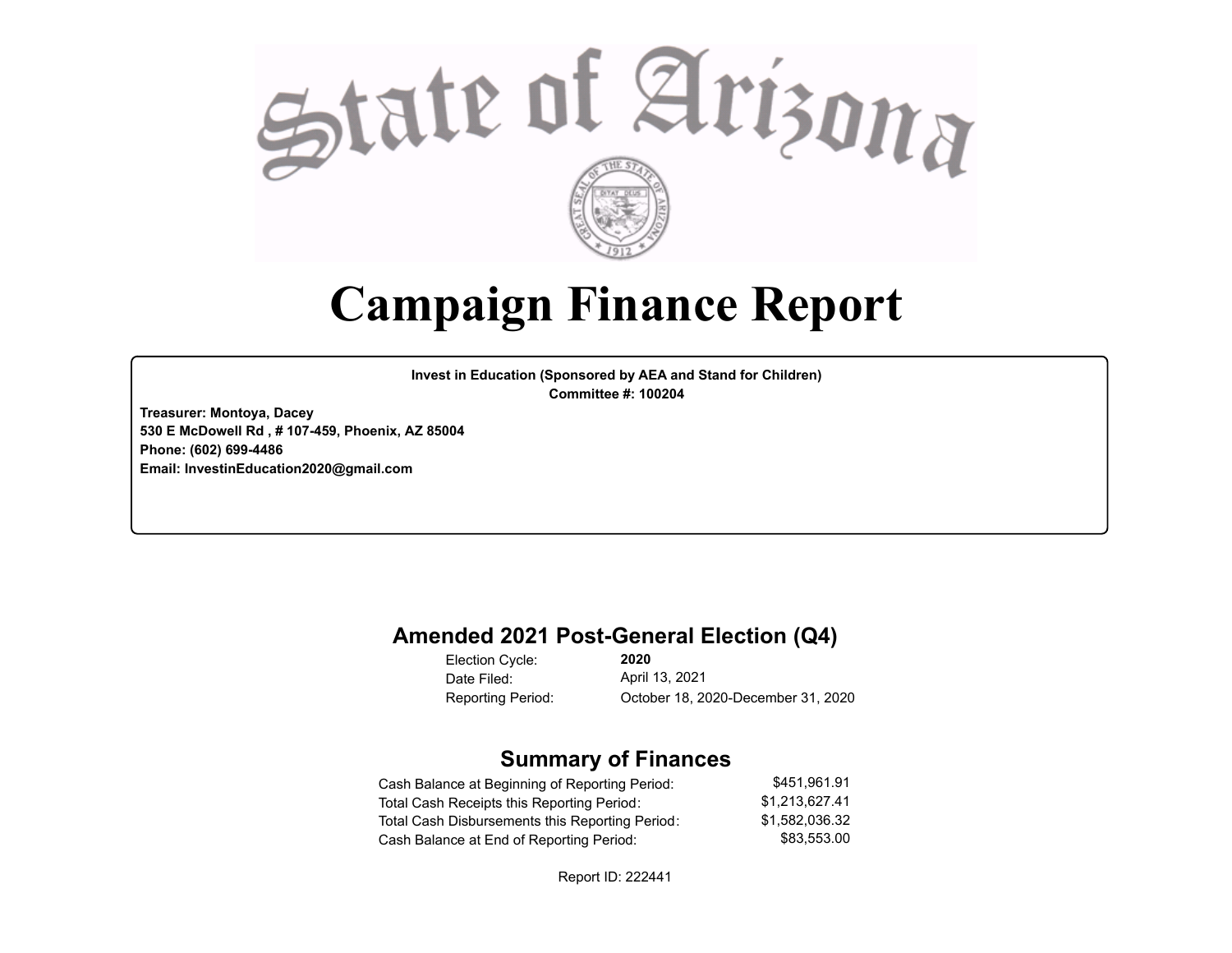# **Summary of Activity** Filed on 04/13/2021

| <b>Income</b>                                    | <b>Schedule</b> |                | <b>This Period</b> |                |                      |  |
|--------------------------------------------------|-----------------|----------------|--------------------|----------------|----------------------|--|
|                                                  |                 | Cash           | Other              | Total          | <b>Total to Date</b> |  |
| <b>Personal and Family Contributions</b>         | C <sub>1</sub>  | \$0.00         | \$0.00             | \$0.00         | \$0.00               |  |
| Individual Contributions                         | C <sub>2</sub>  | \$267,790.44   | \$0.00             | \$267,790.44   | \$2,891,356.23       |  |
| <b>Contributions from Political Committees</b>   | C3a,b,c         | \$26,000,00    | \$0.00             | \$26,000.00    | \$51,388.84          |  |
| <b>Business Contributions</b>                    | C4a,b,c         | \$917,500.00   | \$93,413.98        | \$1,010,913.98 | \$19,934,417.06      |  |
| <b>Small Contributions</b>                       | C <sub>5</sub>  | \$2,336.97     | \$0.00             | \$2,336.97     | \$31,797.75          |  |
| <b>CCEC Funding and Matching</b>                 | C <sub>6</sub>  | \$0.00         | \$0.00             | \$0.00         | \$0.00               |  |
| <b>Qualifying Contributions</b>                  | C <sub>7</sub>  | \$0.00         | \$0.00             | \$0.00         | \$0.00               |  |
| Loans Made to this Committee                     | L1              | \$0.00         | \$0.00             | \$0.00         | \$0.00               |  |
| Other Receipts, including Interest and Dividends | R <sub>1</sub>  | \$0.00         | \$0.00             | \$0.00         | \$0.00               |  |
| Transfers from Other Committees                  | T1              | \$0.00         | \$0.00             | \$0.00         | \$0.00               |  |
| Cash Surplus from Previous Committee             | S <sub>1</sub>  | \$0.00         | \$0.00             | \$0.00         | \$0.00               |  |
| <b>Total Income</b>                              |                 | \$1,213,627.41 | \$93,413.98        | \$1,307,041.39 | \$22,908,959.88      |  |

| <b>Expenditures</b>                            | <b>Schedule</b> |                | <b>This Period</b> |                |                      |  |
|------------------------------------------------|-----------------|----------------|--------------------|----------------|----------------------|--|
|                                                |                 | Cash           | Other              | Total          | <b>Total to Date</b> |  |
| <b>Operating Expenses</b>                      | E1              | \$78,339.07    | \$0.00             | \$78,339.07    | \$920,003.25         |  |
| Independent & Ballot Measure Expenditures      | E2a,b,c         | \$1,503,697.25 | \$0.00             | \$1,503,697.25 | \$17,536,522.24      |  |
| Contributions to Committees/Businesses         | E3a -E3f        | \$0.00         | \$0.00             | \$0.00         | \$0.00               |  |
| Small Expenses                                 | E <sub>4</sub>  | \$0.00]        | \$0.00             | \$0.00         | \$214.33             |  |
| Transfers to Other Committees                  | T <sub>1</sub>  | \$0.00         | \$0.00             | \$0.00         | \$0.00]              |  |
| Loans Made by This Committee                   | L2              | \$0.00         | \$0.00             | \$0.00         | \$0.00               |  |
| Disposal of Surplus Cash                       | S <sub>1</sub>  | \$0.00         | \$0.00             | \$0.00         | \$0.00               |  |
| <b>Total Expenditures</b>                      |                 | \$1,582,036.32 | \$0.00             | \$1,582,036.32 | \$18,456,739.82      |  |
| <b>Bill Payments for Previous Expenditures</b> | D <sub>1</sub>  | \$0.00         |                    | \$0.00         | \$0.00               |  |
| <b>Total Cash Disbursed</b>                    |                 | \$1,582,036.32 |                    |                |                      |  |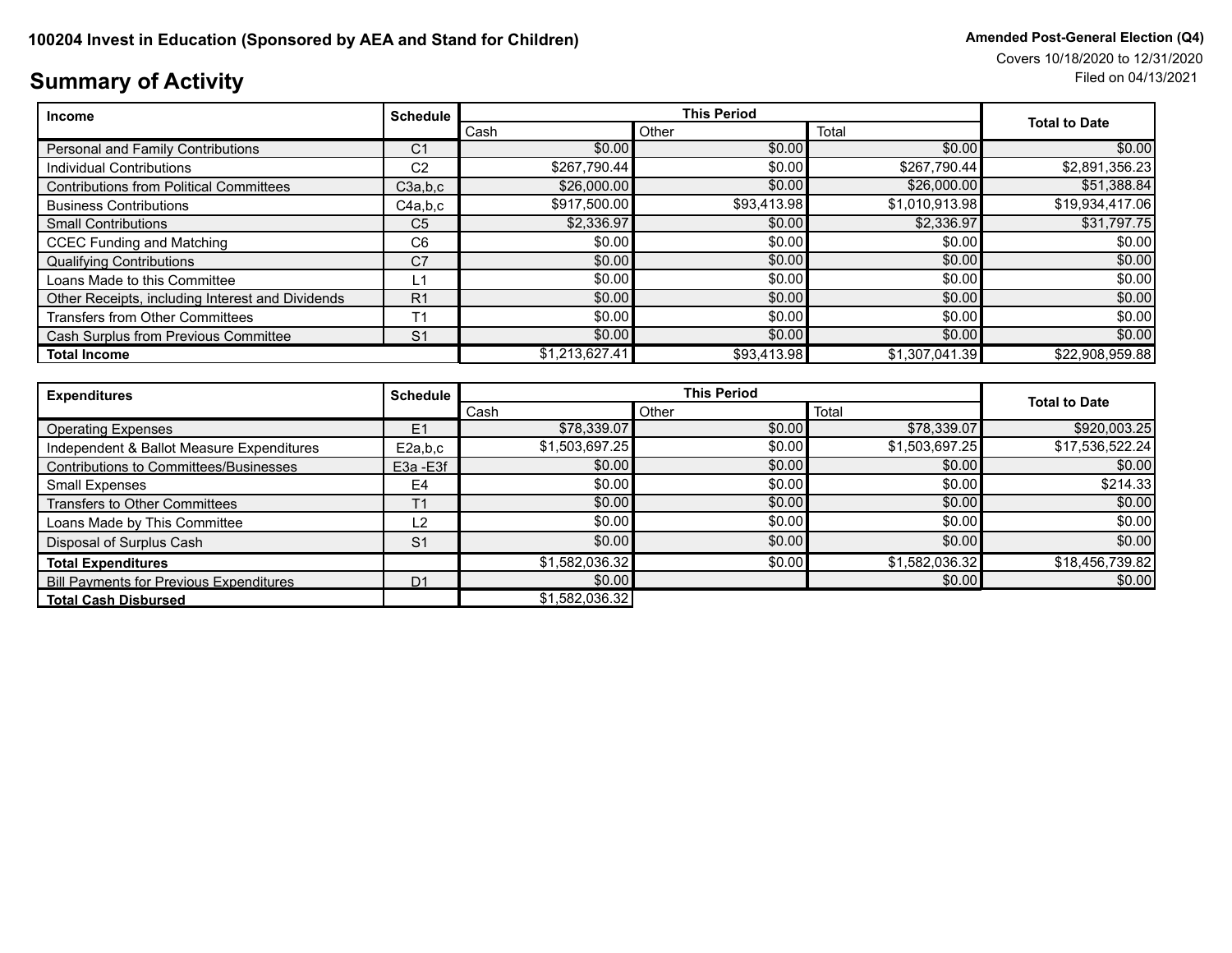# **Schedule C2 - Individual contributions Date Date Amount Amount Cycle To Date**

|                    |                                               | υαισ       | anoun      | <b>OVUE TO DATE</b> |
|--------------------|-----------------------------------------------|------------|------------|---------------------|
| Name:              | Bolding, Betsy                                | 10/18/2020 | \$5.00     | \$175.87            |
| <b>Address:</b>    | 2965 E Lee St, Tucson, AZ 85716               |            | Cash       |                     |
| <b>Occupation:</b> | Retired, Not Employed                         |            |            |                     |
| Name:              | Cardine, Anthony                              | 10/18/2020 | \$103.45   | \$103.45            |
| <b>Address:</b>    | 2158 E Sierra Madre Ave, Gilbert, AZ 85296    |            | Cash       |                     |
| Occupation:        | Director, O'Melveny                           |            |            |                     |
| Name:              | Kaback, Keith                                 | 10/18/2020 | \$26.01    | \$52.02             |
| <b>Address:</b>    | 13321 E Scout Rest Rd, Tucson, AZ 85749       |            | Cash       |                     |
| <b>Occupation:</b> | retired, Not Employed                         |            |            |                     |
| Name:              | Solis, Ted                                    | 10/18/2020 | \$51.83    | \$109.02            |
| <b>Address:</b>    | 1316 E McNair Dr, Tempe, AZ 85283             |            | Cash       |                     |
| <b>Occupation:</b> | Educator, Arizona State University            |            |            |                     |
| Name:              | Solis, Ted                                    | 10/18/2020 | \$5.36     | \$109.02            |
| <b>Address:</b>    | 1316 E McNair Dr, Tempe, AZ 85283             |            | Cash       |                     |
| <b>Occupation:</b> | Professor, Arizona State University           |            |            |                     |
| Name:              | Westphal, Marjorie                            | 10/18/2020 | \$30.00    | \$120.00            |
| <b>Address:</b>    | 7501 E Thompson Pk Pkwy, Scottsdale, AZ 85377 |            | Cash       |                     |
| Occupation:        | Retired, Not Employed                         |            |            |                     |
| Name:              | Wolter, Nancy                                 | 10/18/2020 | \$15.00    | \$68.46             |
| <b>Address:</b>    | 1243 W Sherri Dr, Gilbert, AZ 85233           |            | Cash       |                     |
| <b>Occupation:</b> | Retired, Not Employed                         |            |            |                     |
| Name:              | Briggs, Sharon                                | 10/19/2020 | \$10.53    | \$47.07             |
| <b>Address:</b>    | 23912 N 23rd PI, Phoenix, AZ 85024            |            | Cash       |                     |
| Occupation:        | Attorney, Resnick & Louis PC                  |            |            |                     |
| Name:              | Goulden, Margie                               | 10/19/2020 | \$26.01    | \$98.88             |
| <b>Address:</b>    | 6131 E Laurel Loop, Flagstaff, AZ 86004       |            | Cash       |                     |
| <b>Occupation:</b> | Retired, Not Employed                         |            |            |                     |
| Name:              | Guilbeau, Doug                                | 10/19/2020 | \$5,000.00 | \$5,000.00          |
| <b>Address:</b>    | 9310 S Bala Dr, Tempe, AZ 85284               |            | Cash       |                     |
| <b>Occupation:</b> | Director, E and I Ventures                    |            |            |                     |
| Name:              | Halaberda, Walter                             | 10/19/2020 | \$15.69    | \$36.54             |
| <b>Address:</b>    | 2207 E Lockett Rd, Flagstaff, AZ 86004        |            | Cash       |                     |
| <b>Occupation:</b> | Teacher, Flagstaff Unified School District    |            |            |                     |
| Name:              | <b>IRWIN, JOHN</b>                            | 10/19/2020 | \$26.01    | \$52.02             |
| <b>Address:</b>    | 4314 N 29th St, Phoenix, AZ 85016             |            | Cash       |                     |
| Occupation:        | RETIRED, Not Employed                         |            |            |                     |
|                    |                                               |            |            |                     |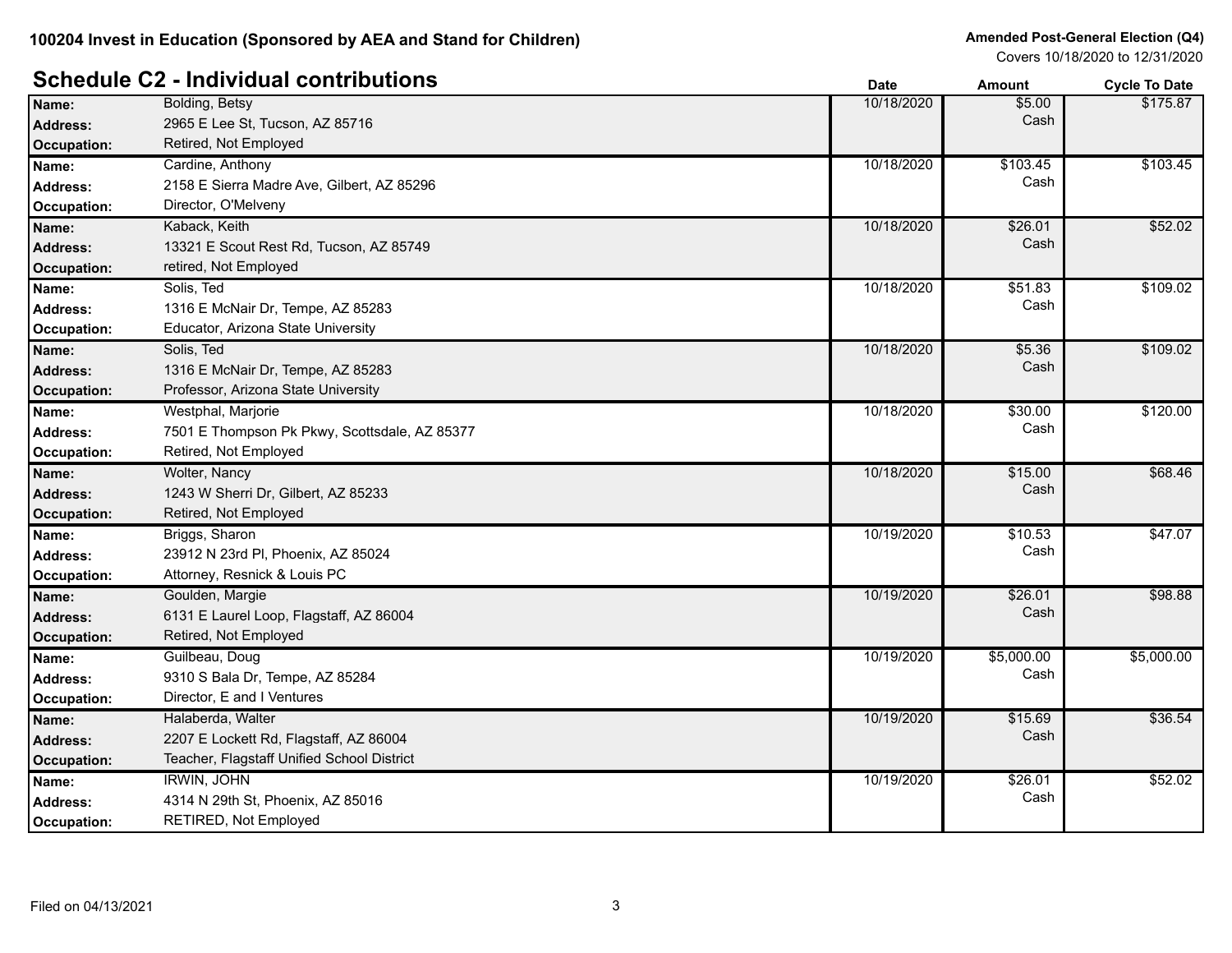# **Schedule C2 - Individual contributions Date Date Cycle To Date Amount Cycle To Date**

|                    |                                                      | Dale       | Allivulit | Oyult TO Date |
|--------------------|------------------------------------------------------|------------|-----------|---------------|
| Name:              | Matson, Sonja                                        | 10/19/2020 | \$26.01   | \$26.01       |
| <b>Address:</b>    | 705 Keystone Park Dr, Unit 79, Morrisville, NC 27560 |            | Cash      |               |
| Occupation:        | Not Employed, Not Employed                           |            |           |               |
| Name:              | Merline, Riley                                       | 10/19/2020 | \$5.36    | \$21.89       |
| <b>Address:</b>    | 451 N Avenida Carina, Tucson, AZ 85745               |            | Cash      |               |
| <b>Occupation:</b> | Higher education administration, World Learning      |            |           |               |
| Name:              | Parker, Marsha                                       | 10/19/2020 | \$50.00   | \$100.00      |
| <b>Address:</b>    | 19809 N 90th Ave, Peoria, AZ 85382                   |            | Cash      |               |
| <b>Occupation:</b> | retired, Not Employed                                |            |           |               |
| Name:              | Plassman, Joe                                        | 10/19/2020 | \$100.00  | \$100.00      |
| <b>Address:</b>    | 1803 E 9th St, Tucson, AZ 85719                      |            | Cash      |               |
| <b>Occupation:</b> | IT Manager, University of Arizona                    |            |           |               |
| Name:              | Pyner, Kathy                                         | 10/19/2020 | \$51.83   | \$51.83       |
| <b>Address:</b>    | 8409 E Paradise Dr, Scottsdale, AZ 85260             |            | Cash      |               |
| <b>Occupation:</b> | Retired, Not Employed                                |            |           |               |
| Name:              | Shapley, Peter                                       | 10/19/2020 | \$20.85   | \$160.63      |
| <b>Address:</b>    | 5532 E 7th St, Tucson, AZ 85711                      |            | Cash      |               |
| Occupation:        | Edcuator/Site Tech, Tusd                             |            |           |               |
| Name:              | Stallcop, Leslie                                     | 10/19/2020 | \$26.01   | \$57.02       |
| Address:           | 1523 E Kristal Way, Phoenix, AZ 85024                |            | Cash      |               |
| <b>Occupation:</b> | Retired, Not Employed                                |            |           |               |
| Name:              | Ting, Rochelle                                       | 10/19/2020 | \$26.01   | \$26.01       |
| <b>Address:</b>    | 187 E Dawn Dr, Tempe, AZ 85284                       |            | Cash      |               |
| Occupation:        | Retired, Not Employed                                |            |           |               |
| Name:              | Abrams, Carol                                        | 10/20/2020 | \$5.36    | \$282.58      |
| <b>Address:</b>    | 1213 N Hillcrest, Mesa, AZ 85201                     |            | Cash      |               |
| <b>Occupation:</b> | Retired, Not Employed                                |            |           |               |
| Name:              | Acree, Beth                                          | 10/20/2020 | \$15.69   | \$403.47      |
| <b>Address:</b>    | 3747 N Placita Vergel, Tucson, AZ 85719              |            | Cash      |               |
| <b>Occupation:</b> | Retired, Not Employed                                |            |           |               |
| Name:              | Blakely, Heather                                     | 10/20/2020 | \$51.83   | \$51.83       |
| <b>Address:</b>    | 2702 E 5th St, Tucson, AZ 85716                      |            | Cash      |               |
| <b>Occupation:</b> | School Librarian, TUSD                               |            |           |               |
| Name:              | <b>BRANHAM, NANCY</b>                                | 10/20/2020 | \$15.69   | \$78.05       |
| <b>Address:</b>    | 5181 E HAWTHORNE, FLAGSTAFF, AZ 86004                |            | Cash      |               |
| Occupation:        | Retired, Not Employed                                |            |           |               |
|                    |                                                      |            |           |               |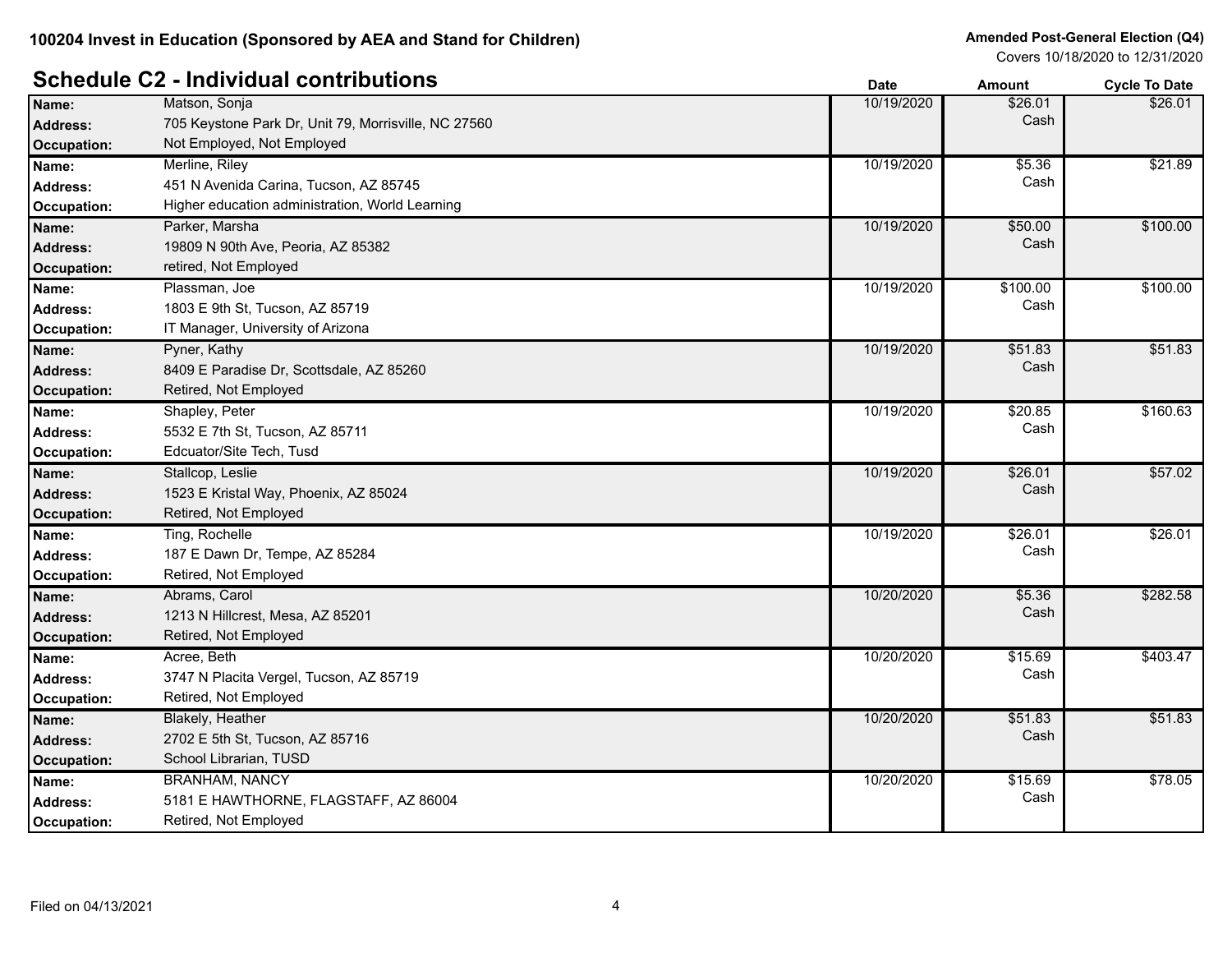|                    |                                                   | Dale       | Allivulit | <b>OVUE TO DATE</b> |
|--------------------|---------------------------------------------------|------------|-----------|---------------------|
| Name:              | Catlett-Newby, Vicki                              | 10/20/2020 | \$51.83   | \$414.02            |
| <b>Address:</b>    | 2137 E Marco Polo Rd, Phoenix, AZ 85024           |            | Cash      |                     |
| <b>Occupation:</b> | Retired, Not Employed                             |            |           |                     |
| Name:              | Centanni, Scott                                   | 10/20/2020 | \$103.45  | \$413.80            |
| <b>Address:</b>    | 4919 W Gail Dr, Chandler, AZ 85226                |            | Cash      |                     |
| Occupation:        | Retired, Not Employed                             |            |           |                     |
| Name:              | Collins, Lara                                     | 10/20/2020 | \$5.00    | \$273.45            |
| Address:           | 344 W Carmen St, Tempe, AZ 85283                  |            | Cash      |                     |
| Occupation:        | Retired, Not Employed                             |            |           |                     |
| Name:              | Collins, Nicholas                                 | 10/20/2020 | \$15.69   | \$72.88             |
| <b>Address:</b>    | 4562 E Desert Trumpet Rd, Phoenix, AZ 85044       |            | Cash      |                     |
| Occupation:        | Engineer, Intel                                   |            |           |                     |
| Name:              | DeBarr, David                                     | 10/20/2020 | \$15.69   | \$314.57            |
| <b>Address:</b>    | 6002 E Dale Ln, Cave Creek, AZ 85331              |            | Cash      |                     |
| Occupation:        | Retired, Not Employed                             |            |           |                     |
| Name:              | <b>DOUGLAS, RC</b>                                | 10/20/2020 | \$51.83   | \$155.49            |
| <b>Address:</b>    | 6171 N 89th Ave, Glendale, AZ 85305               |            | Cash      |                     |
| Occupation:        | SCHOOL BUS AIDE, TOLLESON UNION HIGH SCHOOL DIST. |            |           |                     |
| Name:              | Gutekunst, Meghan                                 | 10/20/2020 | \$51.83   | \$51.83             |
| Address:           | 1902 Napa Ave, Berkeley, CA 94707                 |            | Cash      |                     |
| Occupation:        | Director, University of California                |            |           |                     |
| Name:              | Holgate, Scott                                    | 10/20/2020 | \$10.53   | \$41.91             |
| <b>Address:</b>    | 16327 W Central St, Surprise, AZ 85388            |            | Cash      |                     |
| Occupation:        | Retired, Not Employed                             |            |           |                     |
| Name:              | Iverson, Bruce                                    | 10/20/2020 | \$7.43    | \$88.56             |
| <b>Address:</b>    | 1327 N Lantana PI, Casa Grande, AZ 85122          |            | Cash      |                     |
| <b>Occupation:</b> | Retired, Not Employed                             |            |           |                     |
| Name:              | Kevern, Greg                                      | 10/20/2020 | \$15.69   | \$114.39            |
| Address:           | 6753 S Rachael Way, Gilbert, AZ 85298             |            | Cash      |                     |
| Occupation:        | Engineer, Medtronic                               |            |           |                     |
| Name:              | Koebler, Lara                                     | 10/20/2020 | \$51.83   | \$155.28            |
| Address:           | 2907 E Fairmount Ave, Phoenix, AZ 85016           |            | Cash      |                     |
| <b>Occupation:</b> | Teacher, Balsz School District                    |            |           |                     |
| Name:              | Maass, Katherine                                  | 10/20/2020 | \$26.01   | \$26.01             |
| <b>Address:</b>    | 9942 E Sandshell Ct, Tucson, AZ 85748             |            | Cash      |                     |
| Occupation:        | Dir of Comm, University of AZ                     |            |           |                     |
|                    |                                                   |            |           |                     |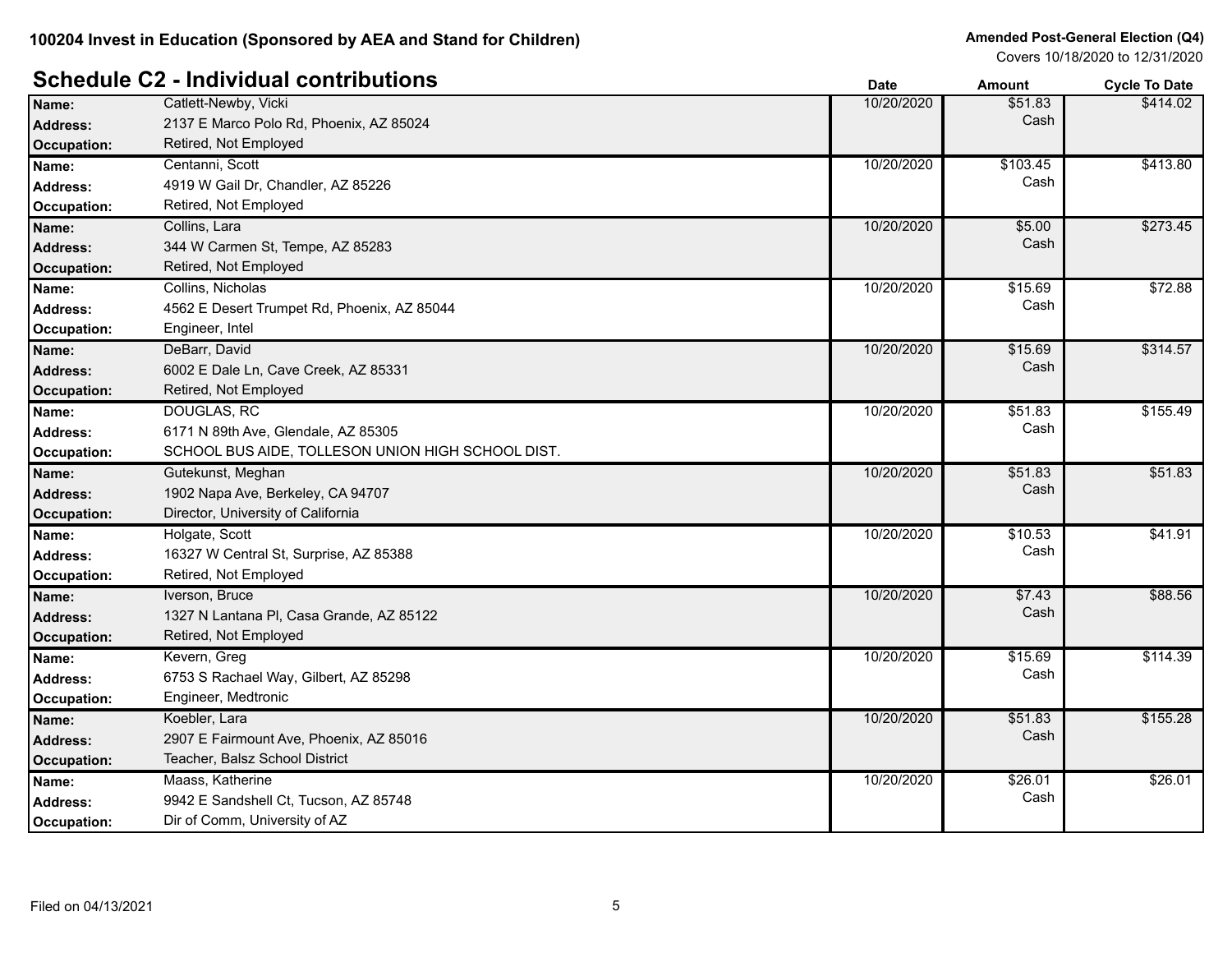# **Schedule C2 - Individual contributions Date Date Amount Amount Cycle To Date**

|                    |                                              | υαισ       | AIIIvuii | <b>OVUE TO DATE</b> |
|--------------------|----------------------------------------------|------------|----------|---------------------|
| Name:              | Perkins, Stephen                             | 10/20/2020 | \$26.01  | \$102.02            |
| Address:           | 5254 N Sterling Heights PL, Tucson, AZ 85749 |            | Cash     |                     |
| <b>Occupation:</b> | Retired, Not Employed                        |            |          |                     |
| Name:              | Reeves, John                                 | 10/20/2020 | \$8.46   | \$51.61             |
| <b>Address:</b>    | 12576 N Nep Ln, Marana, AZ 85653             |            | Cash     |                     |
| Occupation:        | Retired, Not Employed                        |            |          |                     |
| Name:              | Schaffert, Michael                           | 10/20/2020 | \$25.00  | \$125.00            |
| <b>Address:</b>    | 4036 E Whitton Ave, Phoenix, AZ 85018        |            | Cash     |                     |
| <b>Occupation:</b> | Retired, Not Employed                        |            |          |                     |
| Name:              | Schipper, GKent                              | 10/20/2020 | \$14.00  | \$28.00             |
| <b>Address:</b>    | 41 Timber Ridge Loop, Show Low, AZ 85901     |            | Cash     |                     |
| <b>Occupation:</b> | Retired, Not Employed                        |            |          |                     |
| Name:              | Schlosser, Steven                            | 10/20/2020 | \$15.69  | \$161.43            |
| Address:           | 10793 E Betony Dr, Scottsdale, AZ 85255      |            | Cash     |                     |
| <b>Occupation:</b> | Retired, Not Employed                        |            |          |                     |
| Name:              | Shelton, Paul                                | 10/20/2020 | \$25.23  | \$55.23             |
| Address:           | 1593 W morelos St, Chandler, AZ 85224        |            | Cash     |                     |
| Occupation:        | Teacher, Mesa Public Schools                 |            |          |                     |
| Name:              | Ward, Dorothy                                | 10/20/2020 | \$4.00   | \$59.83             |
| <b>Address:</b>    | 2215 W Claremont St, Phoenix, AZ 85015       |            | Cash     |                     |
| Occupation:        | Retired, Not Employed                        |            |          |                     |
| Name:              | Zyriek, Lisa                                 | 10/20/2020 | \$26.01  | \$166.20            |
| <b>Address:</b>    | 1977 E Todd Dr, Tempe, AZ 85283              |            | Cash     |                     |
| Occupation:        | Homemaker, Not Employed                      |            |          |                     |
| Name:              | Berges, Edward                               | 10/21/2020 | \$51.83  | \$51.83             |
| <b>Address:</b>    | 807 W Sycamore Ct, Litchfield Park, AZ 85340 |            | Cash     |                     |
| <b>Occupation:</b> | Retired, Not Employed                        |            |          |                     |
| Name:              | Bloom, Marybeth                              | 10/21/2020 | \$20.85  | \$176.34            |
| <b>Address:</b>    | 6040 N. 15th St, Unit 38, Phoenix, AZ 85014  |            | Cash     |                     |
| Occupation:        | Teacher, Glendale Union High School District |            |          |                     |
| Name:              | Bolding, Betsy                               | 10/21/2020 | \$15.69  | \$175.87            |
| Address:           | 2965 E Lee St, Tucson, AZ 85716              |            | Cash     |                     |
| <b>Occupation:</b> | Retired, Not Employed                        |            |          |                     |
| Name:              | Born, Derek                                  | 10/21/2020 | \$51.83  | \$255.49            |
| <b>Address:</b>    | 3602 S Pima Dr, Flagstaff, AZ 86005          |            | Cash     |                     |
| Occupation:        | Teacher, FUSD                                |            |          |                     |
|                    |                                              |            |          |                     |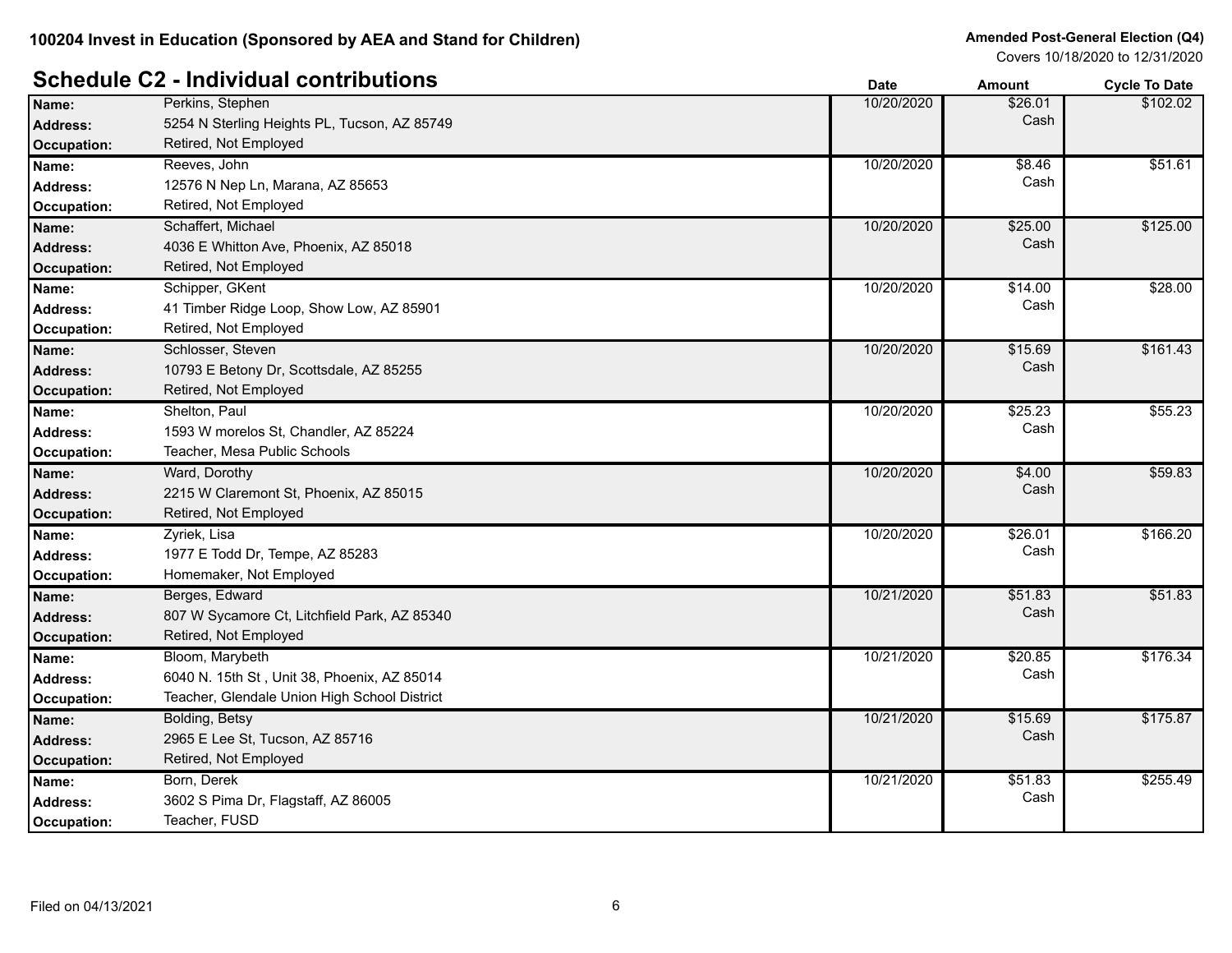# **Schedule C2 - Individual contributions Date Date Amount Amount Cycle To Date**

|                 |                                                              | Dalc       | AIIIvuii   | <b>OVUE TO DATE</b> |
|-----------------|--------------------------------------------------------------|------------|------------|---------------------|
| Name:           | Christy, Edward                                              | 10/21/2020 | \$10.53    | \$26.53             |
| <b>Address:</b> | 15153 W Alexandria Way, Surprise, AZ 85379                   |            | Cash       |                     |
| Occupation:     | Retired, Not Employed                                        |            |            |                     |
| Name:           | Diehl, Candace                                               | 10/21/2020 | \$51.83    | \$51.83             |
| <b>Address:</b> | 7825 W Charter Oak Rd, Peoria, AZ 85381                      |            | Cash       |                     |
| Occupation:     | Administrator, Liberty Elementary School District            |            |            |                     |
| Name:           | Dominguez, Violeta                                           | 10/21/2020 | \$51.83    | \$51.83             |
| Address:        | 3312 E Lester St, Tucson, AZ 85716                           |            | Cash       |                     |
| Occupation:     | Researcher, University of Arizona                            |            |            |                     |
| Name:           | Mangin, Frances                                              | 10/21/2020 | \$51.83    | \$51.83             |
| <b>Address:</b> | 10002 N 48th Dr, Glendale, AZ 85302                          |            | Cash       |                     |
| Occupation:     | Teacher, Peoria School District                              |            |            |                     |
| Name:           | Matheny, Victoria Nobel                                      | 10/21/2020 | \$36.34    | \$243.45            |
| <b>Address:</b> | 5115 E Hillview St, Mesa, AZ 85205                           |            | Cash       |                     |
| Occupation:     | Speech Language Pathologist, Mesa Public Schools             |            |            |                     |
| Name:           | Mireles, Omar                                                | 10/21/2020 | \$1,000.00 | \$1,000.00          |
| <b>Address:</b> | 5100 N Pontatoc Rd, Tucson, AZ 85718                         |            | Cash       |                     |
| Occupation:     | President, HSL                                               |            |            |                     |
| Name:           | Nehls, Barbra                                                | 10/21/2020 | \$51.83    | \$51.83             |
| <b>Address:</b> | 10838 E Starkey Ave, Mesa, AZ 85212                          |            | Cash       |                     |
| Occupation:     | Teacher, Mesa Unified School District                        |            |            |                     |
| Name:           | SHAPIRO, EVE                                                 | 10/21/2020 | \$36.34    | \$36.34             |
| <b>Address:</b> | 5373 N Via Alcalde, Tucson, AZ 85718                         |            | Cash       |                     |
| Occupation:     | PHYSICIAN, University of Arizona                             |            |            |                     |
| Name:           | Solorio, Joseph                                              | 10/21/2020 | \$26.01    | \$154.04            |
| Address:        | 1341 N Indigo Dr, Tucson, AZ 85745                           |            | Cash       |                     |
| Occupation:     | Martial Arts Instructor, Primero Brazilian Jiu Jitsu Academy |            |            |                     |
| Name:           | Vallier, Kenneth                                             | 10/21/2020 | \$50.00    | \$50.00             |
| <b>Address:</b> | 23075 W Yavapai St, Buckeye, AZ 85326                        |            | Cash       |                     |
| Occupation:     | Teacher, BESD 33                                             |            |            |                     |
| Name:           | Van Dusen, Debra                                             | 10/21/2020 | \$103.45   | \$155.28            |
| <b>Address:</b> | 10783 E Secret Canyon Rd, Gold Canyon, AZ 85118              |            | Cash       |                     |
| Occupation:     | Retired, Not Employed                                        |            |            |                     |
| Name:           | Whitcomb, Sean                                               | 10/21/2020 | \$15.69    | \$15.69             |
| <b>Address:</b> | 4844 E Coronado Rd, Phoenix, AZ 85008                        |            | Cash       |                     |
| Occupation:     | Professor, Mesa Community College                            |            |            |                     |
|                 |                                                              |            |            |                     |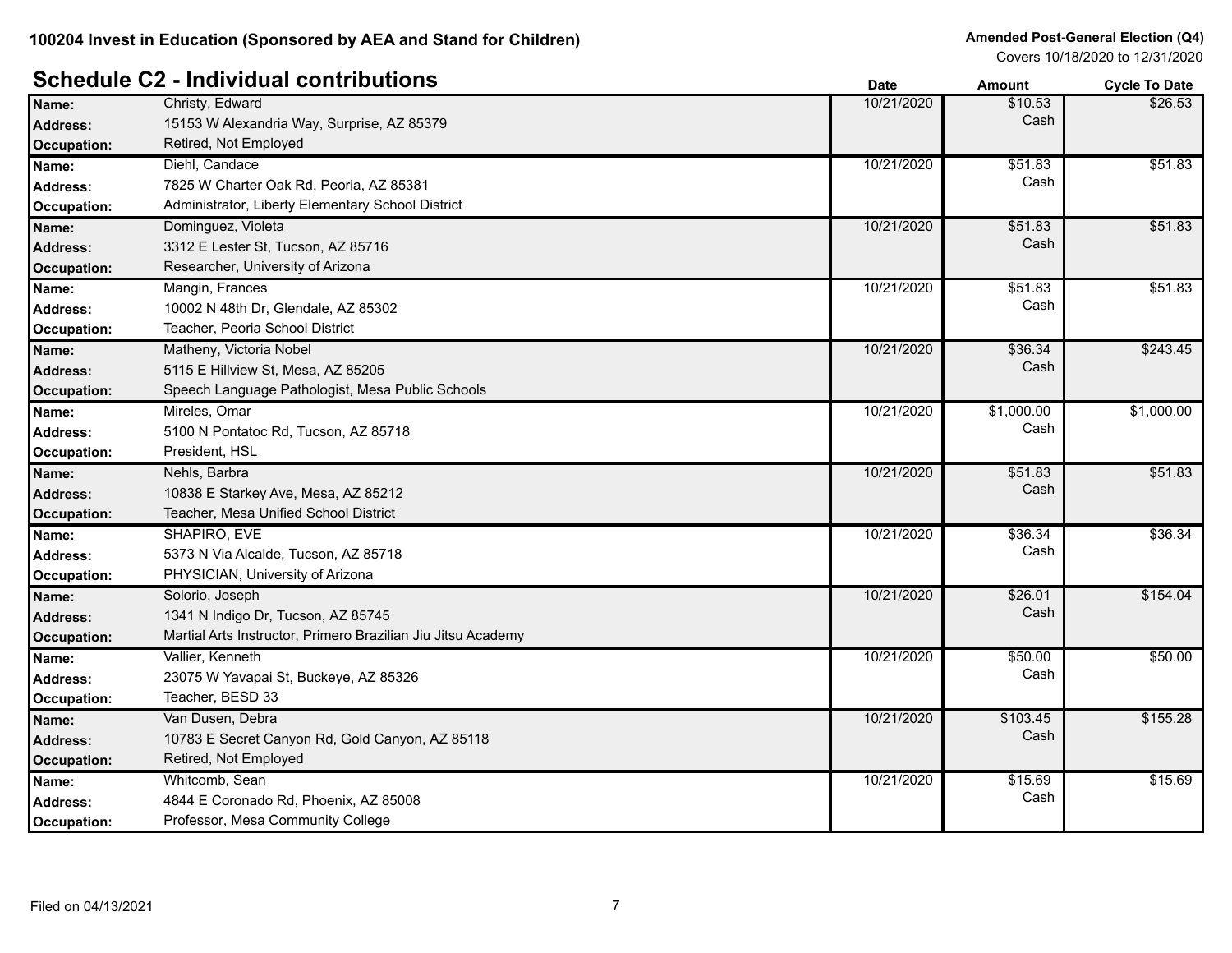|                    |                                                 | Dale       | Allioulit    | <b>OVER TO DATE</b> |
|--------------------|-------------------------------------------------|------------|--------------|---------------------|
| Name:              | <b>BURKE, BRUCE</b>                             | 10/22/2020 | \$206.70     | \$206.70            |
| <b>Address:</b>    | 235 S Calle de Jardin, Tucson, AZ 85711         |            | Cash         |                     |
| <b>Occupation:</b> | Retired, Not Employed                           |            |              |                     |
| Name:              | Henderson, Susan                                | 10/22/2020 | \$77.64      | \$491.86            |
| <b>Address:</b>    | 5382 W Harrison Ct, Chandler, AZ 85226          |            | Cash         |                     |
| Occupation:        | Retired, Not Employed                           |            |              |                     |
| Name:              | Kong-Sivert, Jillian                            | 10/22/2020 | \$10.53      | \$21.06             |
| <b>Address:</b>    | 5412 W Maldonado Rd, Laveen, AZ 85339           |            | Cash         |                     |
| <b>Occupation:</b> | Attorney, Law Offices of JK-S, PLLC             |            |              |                     |
| Name:              | Longdon, Jennifer                               | 10/22/2020 | \$50.00      | \$50.00             |
| <b>Address:</b>    | 1610 W Culver St, Phoenix, AZ 85007             |            | Cash         |                     |
| Occupation:        | Writer, HBI International                       |            |              |                     |
| Name:              | Lyding, Delia                                   | 10/22/2020 | \$15.00      | \$30.00             |
| <b>Address:</b>    | 2431 W Fawn Dr, Phoenix, AZ 85041               |            | Cash         |                     |
| <b>Occupation:</b> | Teacher, Kyrene Elementary School District      |            |              |                     |
| Name:              | Merline, Riley                                  | 10/22/2020 | \$3.00       | \$21.89             |
| <b>Address:</b>    | 451 N Avenida Carina, Tucson, AZ 85745          |            | Cash         |                     |
| Occupation:        | Higher education administration, World Learning |            |              |                     |
| Name:              | Osterkorn, Jackie                               | 10/22/2020 | \$30.00      | \$150.00            |
| <b>Address:</b>    | 13242 N Pier Mountain Rd, Marana, AZ 85658      |            | Cash         |                     |
| <b>Occupation:</b> | Teacher, Marana Unified School District         |            |              |                     |
| Name:              | Rice, Rebel                                     | 10/22/2020 | \$51.83      | \$258.74            |
| <b>Address:</b>    | 4620 E Arcadia Ln, Phoenix, AZ 85018            |            | Cash         |                     |
| Occupation:        | Retired, Not Employed                           |            |              |                     |
| Name:              | Schusterman, Stacy                              | 10/22/2020 | \$250,000.00 | \$250,000.00        |
| <b>Address:</b>    | PO Box 699, Tulsa, OK 74101                     |            | Cash         |                     |
| <b>Occupation:</b> | Chair, Samson Energy                            |            |              |                     |
| Name:              | Weir, Sandra                                    | 10/22/2020 | \$51.83      | \$51.83             |
| <b>Address:</b>    | 1025 N 2nd Ave, Unit 429B, Phoenix, AZ 85003    |            | Cash         |                     |
| Occupation:        | Retired, Not Employed                           |            |              |                     |
| Name:              | Bailey, Sandy                                   | 10/23/2020 | \$51.83      | \$103.66            |
| <b>Address:</b>    | 6700 N Rain Valley Rd, Flagstaff, AZ 86004      |            | Cash         |                     |
| <b>Occupation:</b> | School Nurse, Flagstaff Unified School District |            |              |                     |
| Name:              | Cusick, Robin                                   | 10/23/2020 | \$51.83      | \$415.23            |
| <b>Address:</b>    | 3737 E Ember Glow Way, Phoenix, AZ 85050        |            | Cash         |                     |
| Occupation:        | Physician, Vitalant                             |            |              |                     |
|                    |                                                 |            |              |                     |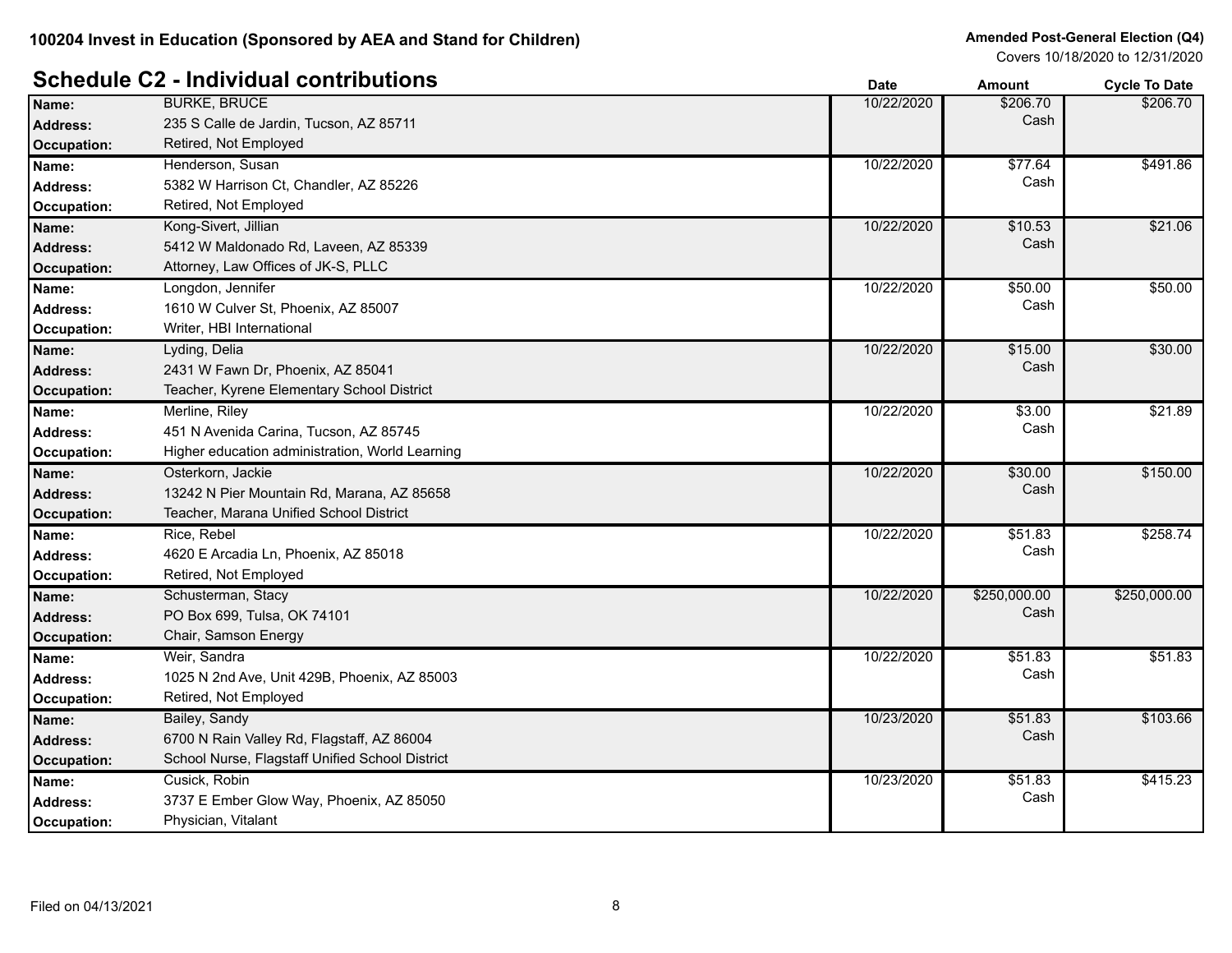#### **Schedule C2 - Individual contributions Date Date Cycle To Date Amount Cycle To Date**

|                    |                                                    | puw        | Allivulit | oyuu iy batu |
|--------------------|----------------------------------------------------|------------|-----------|--------------|
| Name:              | Dean, Derry                                        | 10/23/2020 | \$51.83   | \$347.32     |
| <b>Address:</b>    | PO Box 85214, Tucson, AZ 85754                     |            | Cash      |              |
| <b>Occupation:</b> | Retired, Not Employed                              |            |           |              |
| Name:              | Gore, Carmen                                       | 10/23/2020 | \$15.69   | \$67.52      |
| <b>Address:</b>    | 1140 E Beautiful Ln, Phoenix, AZ 85042             |            | Cash      |              |
| <b>Occupation:</b> | Teacher, Phoenix Elementary School District        |            |           |              |
| Name:              | Keagy, Judith                                      | 10/23/2020 | \$10.53   | \$78.65      |
| <b>Address:</b>    | 6025 N Mardelle Cir, Tucson, AZ 85704              |            | Cash      |              |
| <b>Occupation:</b> | Retired, Not Employed                              |            |           |              |
| Name:              | Matheny, Victoria Nobel                            | 10/23/2020 | \$51.83   | \$243.45     |
| <b>Address:</b>    | 5115 E Hillview St, Mesa, AZ 85205                 |            | Cash      |              |
| <b>Occupation:</b> | Speech Language Pathologist, Mesa Public Schools   |            |           |              |
| Name:              | <b>ROSS, RICHARD</b>                               | 10/23/2020 | \$155.08  | \$155.08     |
| <b>Address:</b>    | PO Box 30732, Phoenix, AZ 85046                    |            | Cash      |              |
| <b>Occupation:</b> | EDUCATOR, PARADISE VALLEY USD                      |            |           |              |
| Name:              | Silkey Jr, John P                                  | 10/23/2020 | \$155.08  | \$155.08     |
| <b>Address:</b>    | 3999 S Dobson Rd, Apt 2104, Chandler, AZ 85248     |            | Cash      |              |
| Occupation:        | Engineer, Glue Systems                             |            |           |              |
| Name:              | Woodworth, Haridev                                 | 10/23/2020 | \$26.01   | \$88.56      |
| Address:           | 3830 N Gallatin, Mesa, AZ 85215                    |            | Cash      |              |
| <b>Occupation:</b> | Teacher, Basis Education                           |            |           |              |
| Name:              | Anderson, Natasha                                  | 10/24/2020 | \$26.01   | \$77.84      |
| <b>Address:</b>    | 10770 N 108th Way, Scottsdale, AZ 85259            |            | Cash      |              |
| Occupation:        | Teacher, Scottsdale Unified                        |            |           |              |
| Name:              | Berg, Kelly                                        | 10/24/2020 | \$51.83   | \$570.77     |
| <b>Address:</b>    | 640 W Naranja Ave, Mesa, AZ 85210                  |            | Cash      |              |
| <b>Occupation:</b> | Teacher, Mesa Public Schools                       |            |           |              |
| Name:              | Bowman, Michelle                                   | 10/24/2020 | \$10.53   | \$10.53      |
| <b>Address:</b>    | 2900 E Flower St, Gilbert, AZ 85298                |            | Cash      |              |
| Occupation:        | Project Manager, Aetna                             |            |           |              |
| Name:              | Creighton, Shaun                                   | 10/24/2020 | \$51.83   | \$51.83      |
| <b>Address:</b>    | 1250 N Abbey Ln, Unit 285, Chandler, AZ 85226      |            | Cash      |              |
| <b>Occupation:</b> | Technology Coach, Chandler Unified School District |            |           |              |
| Name:              | Cusick, Robin                                      | 10/24/2020 | \$51.83   | \$415.23     |
| Address:           | 3737 E Ember Glow Way, Phoenix, AZ 85050           |            | Cash      |              |
| Occupation:        | Physician, Vitalant                                |            |           |              |
|                    |                                                    |            |           |              |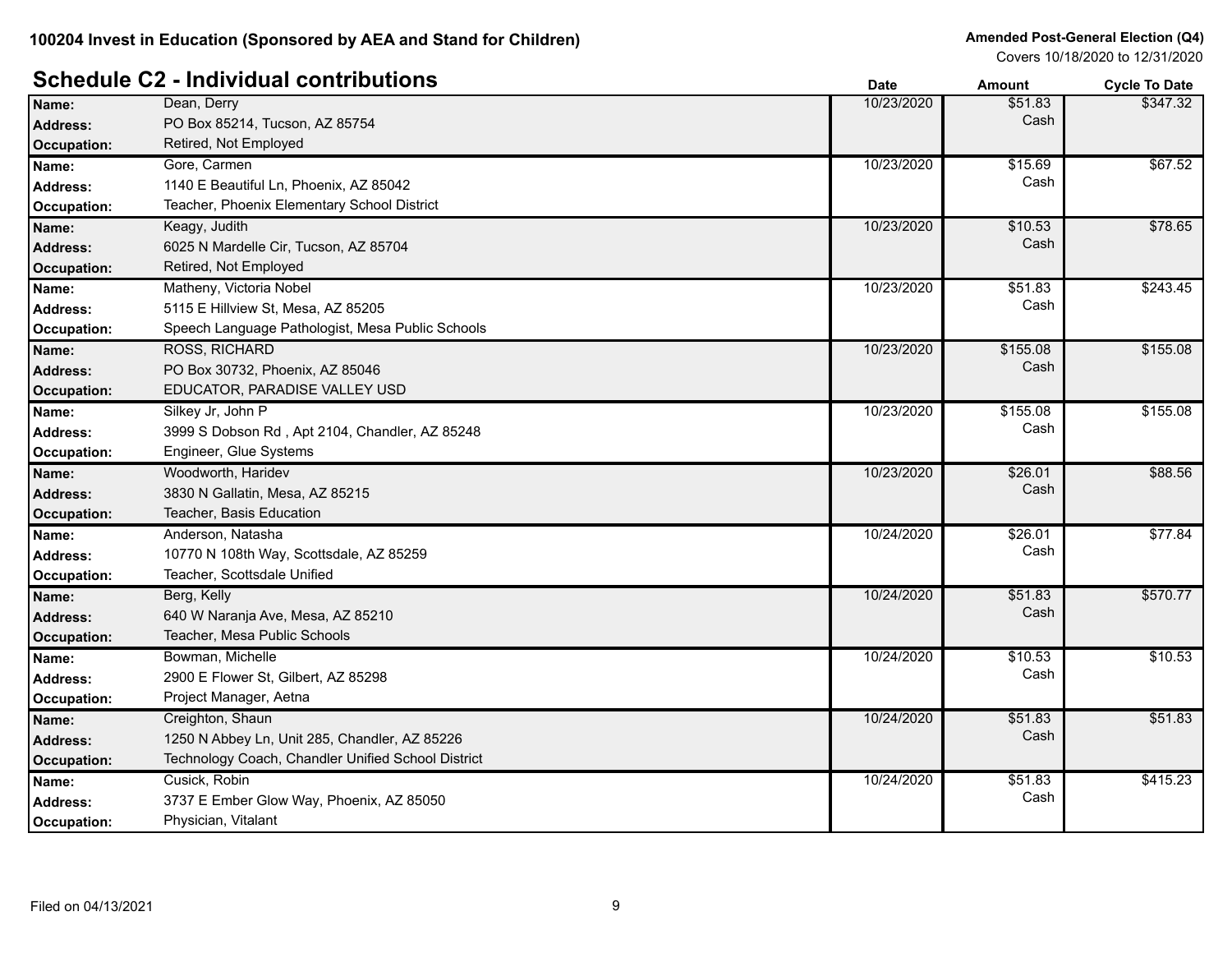# **Schedule C2 - Individual contributions Date Date Amount Amount Cycle To Date**

|                    |                                                    | Dalc       | Allivulit | <b>OVUE TO DATE</b> |
|--------------------|----------------------------------------------------|------------|-----------|---------------------|
| Name:              | Duncan, Mack                                       | 10/24/2020 | \$6.00    | \$12.00             |
| <b>Address:</b>    | 1536 W Roma Ave, Phoenix, AZ 85015                 |            | Cash      |                     |
| <b>Occupation:</b> | Teacher, GUHSD                                     |            |           |                     |
| Name:              | Gordon, David                                      | 10/24/2020 | \$10.53   | \$36.75             |
| <b>Address:</b>    | 2176 E Minton Dr, Tempe, AZ 85282                  |            | Cash      |                     |
| <b>Occupation:</b> | Writer, Blog for Arizona                           |            |           |                     |
| Name:              | Gosar, Matthew                                     | 10/24/2020 | \$51.83   | \$155.28            |
| <b>Address:</b>    | 1908 E Redmon Dr, Tempe, AZ 85283                  |            | Cash      |                     |
| <b>Occupation:</b> | Program Manager, Intel                             |            |           |                     |
| Name:              | Graham, Kim                                        | 10/24/2020 | \$103.45  | \$155.28            |
| <b>Address:</b>    | 2727 E Camelback Rd, Apt 523, Phoenix, AZ 85016    |            | Cash      |                     |
| <b>Occupation:</b> | Executive Director, Arizona Educational Foundation |            |           |                     |
| Name:              | Heermans, Linsey                                   | 10/24/2020 | \$4.00    | \$32.85             |
| <b>Address:</b>    | 3567 E Merrill Ave, Gilbert, AZ 85234              |            | Cash      |                     |
| <b>Occupation:</b> | Teacher, Gilbert Public Schools                    |            |           |                     |
| Name:              | Higuera, David                                     | 10/24/2020 | \$36.34   | \$243.45            |
| <b>Address:</b>    | 776 S Meyer Ave, Tucson, AZ 85701                  |            | Cash      |                     |
| Occupation:        | Educator, Idea School                              |            |           |                     |
| Name:              | Kelchner, Joan                                     | 10/24/2020 | \$51.83   | \$140.00            |
| <b>Address:</b>    | 318 W Lynwood St, Phoenix, AZ 85003                |            | Cash      |                     |
| <b>Occupation:</b> | Retired, Not Employed                              |            |           |                     |
| Name:              | <b>KORDONOWY, RON</b>                              | 10/24/2020 | \$51.83   | \$51.83             |
| <b>Address:</b>    | 14221 N 51st Ave, Apt 3050, Glendale, AZ 85306     |            | Cash      |                     |
| <b>Occupation:</b> | Athletic trainer, Glendale School District         |            |           |                     |
| Name:              | Kuropatkin, Jeannine                               | 10/24/2020 | \$36.34   | \$62.35             |
| <b>Address:</b>    | 7117 E Lindner Ave, Mesa, AZ 85209                 |            | Cash      |                     |
| Occupation:        | Teacher, Mesa Public Schools                       |            |           |                     |
| Name:              | LeBlanc, Debbie                                    | 10/24/2020 | \$36.34   | \$36.34             |
| <b>Address:</b>    | 5383 E Rockridge Rd, Phoenix, AZ 85018             |            | Cash      |                     |
| <b>Occupation:</b> | Retired, Not Employed                              |            |           |                     |
| Name:              | Mahnke, Denise                                     | 10/24/2020 | \$10.53   | \$94.14             |
| <b>Address:</b>    | 5082 W Kesler Ln, Chandler, AZ 85226               |            | Cash      |                     |
| <b>Occupation:</b> | Retired, Not Employed                              |            |           |                     |
| Name:              | Rice, David                                        | 10/24/2020 | \$20.85   | \$72.68             |
| <b>Address:</b>    | 979 Canyon Shadows Dr, Kingman, AZ 86409           |            | Cash      |                     |
| Occupation:        | Teacher, Kingman Unified School District           |            |           |                     |
|                    |                                                    |            |           |                     |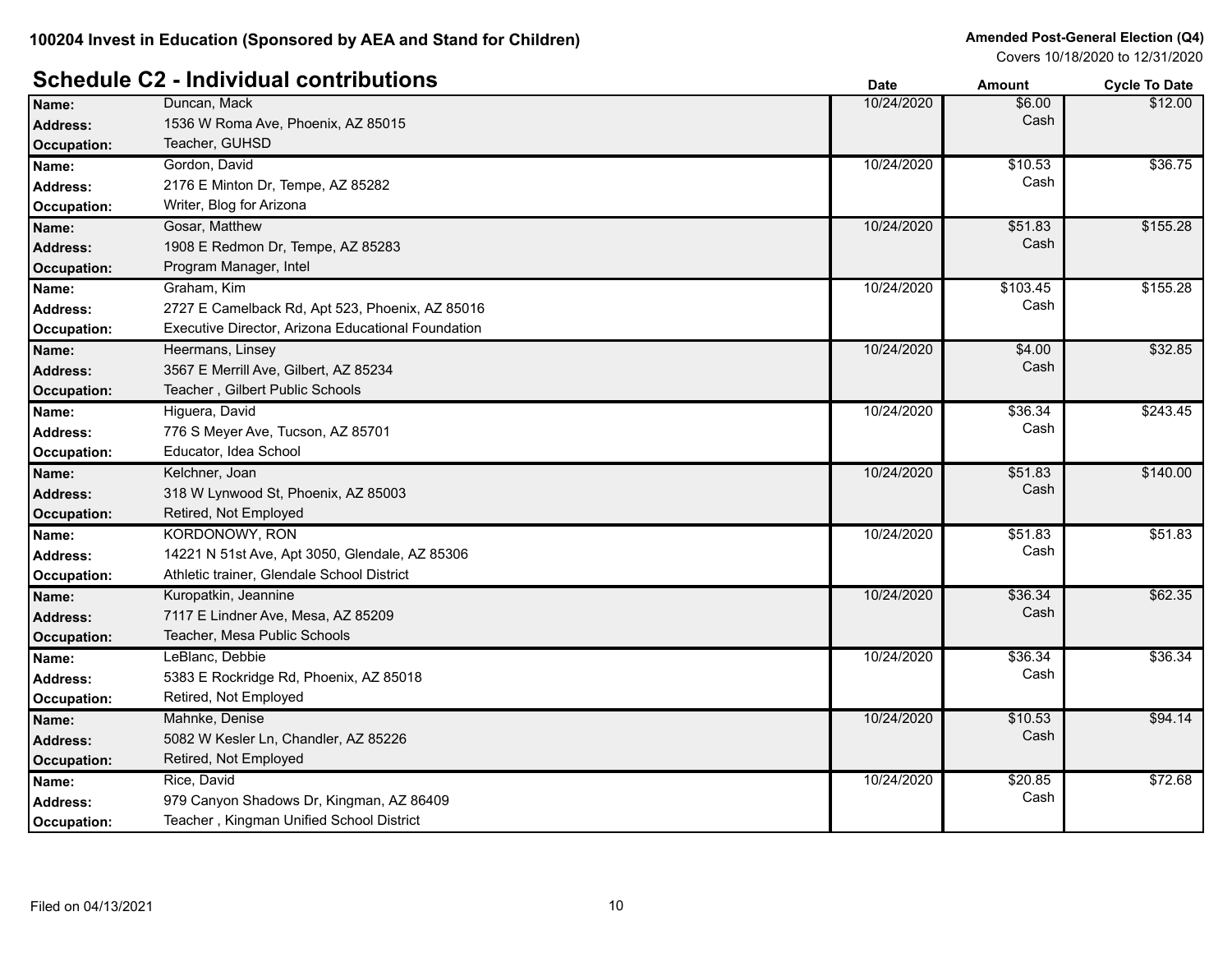# **Schedule C2 - Individual contributions Date Date Cycle To Date Amount Cycle To Date**

|                    |                                              | pulv       | Allivulit | oyuu iy batu |
|--------------------|----------------------------------------------|------------|-----------|--------------|
| Name:              | Robbins, Judith                              | 10/24/2020 | \$25.00   | \$284.75     |
| <b>Address:</b>    | 2243 W Windrose Dr, Phoenix, AZ 85029        |            | Cash      |              |
| <b>Occupation:</b> | Teacher, Mesa Public Schools                 |            |           |              |
| Name:              | Shapley, Peter                               | 10/24/2020 | \$20.85   | \$160.63     |
| <b>Address:</b>    | 5532 E 7th St, Tucson, AZ 85711              |            | Cash      |              |
| Occupation:        | Edcuator/Site Tech, Tusd                     |            |           |              |
| Name:              | <b>TATMAN, JANET</b>                         | 10/24/2020 | \$51.83   | \$280.97     |
| <b>Address:</b>    | 7311 S. STANLEY PLACE, TEMPE, AZ 85283       |            | Cash      |              |
| <b>Occupation:</b> | Retired, Not Employed                        |            |           |              |
| Name:              | Teslow, Corey                                | 10/24/2020 | \$20.85   | \$41.70      |
| Address:           | 724 W Emerald Key Dr, Green Valley, AZ 85614 |            | Cash      |              |
| Occupation:        | Teacher, SCVUSD 35                           |            |           |              |
| Name:              | Winebrenner, Anne                            | 10/24/2020 | \$26.01   | \$67.51      |
| <b>Address:</b>    | 350 E Embassy St., Tempe, AZ 85281           |            | Cash      |              |
| <b>Occupation:</b> | Teacher, Glendale Union High School District |            |           |              |
| Name:              | Young, Derek                                 | 10/24/2020 | \$51.83   | \$51.83      |
| <b>Address:</b>    | 7921 Mcconnell Ave, Los Angeles, CA 90045    |            | Cash      |              |
| Occupation:        | Homemaker, Not Employed                      |            |           |              |
| Name:              | Zelvis, Alicia                               | 10/24/2020 | \$51.83   | \$51.83      |
| <b>Address:</b>    | 3633 N 3rd Ave, Unit 2080, Phoenix, AZ 85013 |            | Cash      |              |
| <b>Occupation:</b> | Director, Phoenix Elementary School District |            |           |              |
| Name:              | Abela, Deva                                  | 10/25/2020 | \$103.45  | \$103.45     |
| <b>Address:</b>    | 8149 E 4th PI, Tucson, AZ 85710              |            | Cash      |              |
| Occupation:        | Behavior Specialist, Vail School District    |            |           |              |
| Name:              | <b>ADAMS, CHERYL</b>                         | 10/25/2020 | \$26.01   | \$72.87      |
| <b>Address:</b>    | 1254 E 2nd PI, Mesa, AZ 85203                |            | Cash      |              |
| <b>Occupation:</b> | RETIRED, Not Employed                        |            |           |              |
| Name:              | Ames, Christopher                            | 10/25/2020 | \$51.83   | \$51.83      |
| <b>Address:</b>    | 82 Antelope Dr, Sedona, AZ 86336             |            | Cash      |              |
| Occupation:        | Teacher, Ganado Unified School District      |            |           |              |
| Name:              | ANDERSON, NATASHA                            | 10/25/2020 | \$51.83   | \$77.84      |
| <b>Address:</b>    | 10770 N 108TH WAY, SCOTTSDALE, AZ 85259      |            | Cash      |              |
| <b>Occupation:</b> | TEACHER, SCOTTSDALE UNIFIED                  |            |           |              |
| Name:              | Armistead, Mark                              | 10/25/2020 | \$50.00   | \$50.00      |
| Address:           | 354 W Echo Ln, Phoenix, AZ 85021             |            | Cash      |              |
| Occupation:        | Retired, Not Employed                        |            |           |              |
|                    |                                              |            |           |              |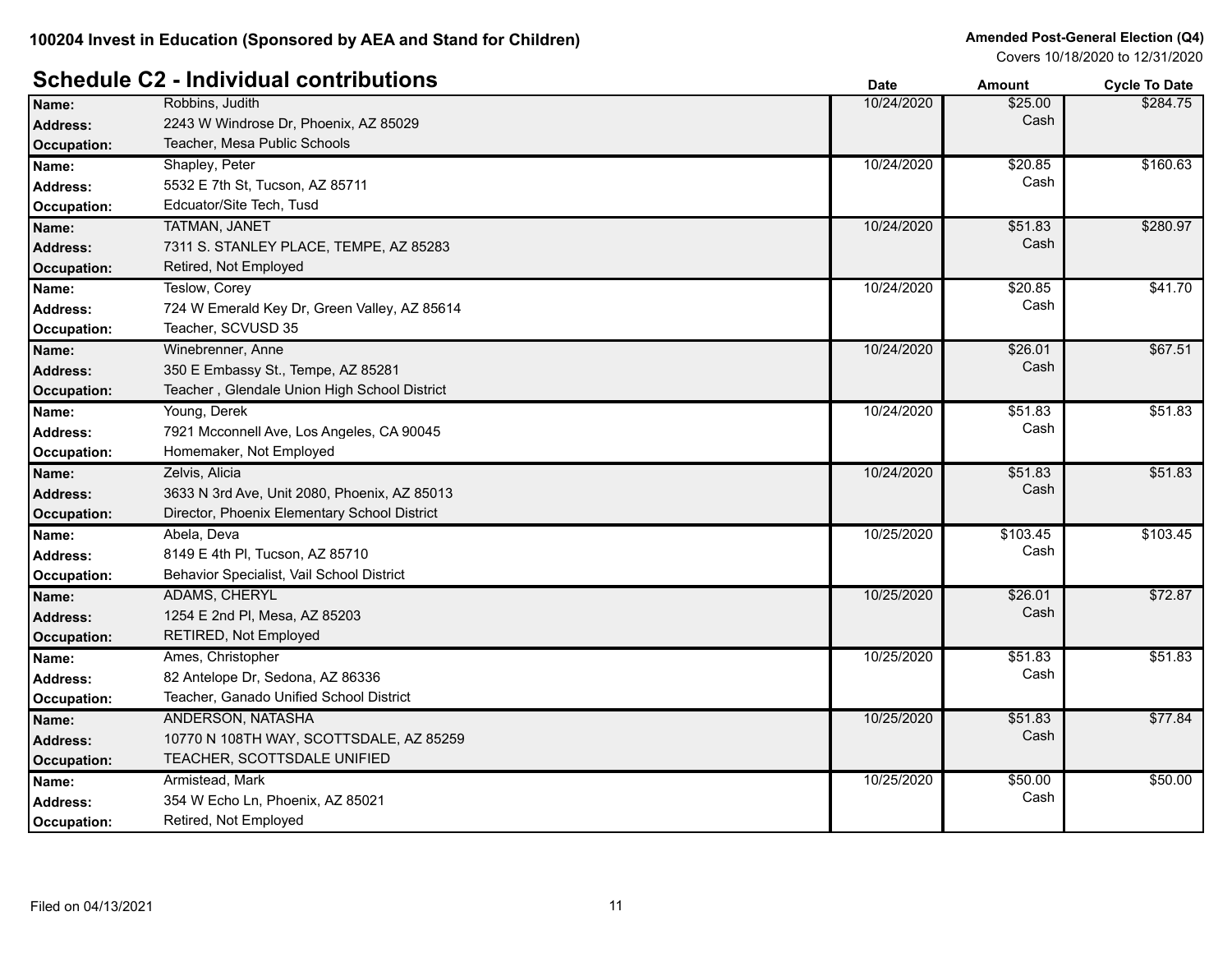#### **Schedule C2 - Individual contributions Date Date Cycle To Date Amount Cycle To Date**

|                    |                                                     | puw        | Allivulit | oyuu iy batu |
|--------------------|-----------------------------------------------------|------------|-----------|--------------|
| Name:              | BACHMAN-WILLIAMS, DAVID AND PAULA                   | 10/25/2020 | \$51.83   | \$51.83      |
| <b>Address:</b>    | 350 E 15th St, Tucson, AZ 85701                     |            | Cash      |              |
| Occupation:        | TEACHER, TUSD                                       |            |           |              |
| Name:              | Cordoza, Marjory                                    | 10/25/2020 | \$26.01   | \$77.84      |
| <b>Address:</b>    | 2560 N Lindsay Rd, Mesa, AZ 85213                   |            | Cash      |              |
| Occupation:        | Retired, Not Employed                               |            |           |              |
| Name:              | Crego, Annie                                        | 10/25/2020 | \$25.00   | \$164.66     |
| <b>Address:</b>    | 9150 W Antoinette Way, Flagstaff, AZ 86001          |            | Cash      |              |
| <b>Occupation:</b> | Retired, Not Employed                               |            |           |              |
| Name:              | Daer, Alice                                         | 10/25/2020 | \$51.83   | \$160.49     |
| <b>Address:</b>    | 2522 S Grandview Ave, Tempe, AZ 85282               |            | Cash      |              |
| Occupation:        | Writer, Quick Brown Fox Consulting                  |            |           |              |
| Name:              | <b>EKSTROM, CAROL</b>                               | 10/25/2020 | \$103.45  | \$206.90     |
| <b>Address:</b>    | 1076 E BLACKLIDGE DR, TUCSON, AZ 85719              |            | Cash      |              |
| Occupation:        | retired, NOT EMPLOYED                               |            |           |              |
| Name:              | Esposito, Geoffrey                                  | 10/25/2020 | \$50.00   | \$50.00      |
| <b>Address:</b>    | 1910 W Holly St, Phoenix, AZ 85009                  |            | Cash      |              |
| Occupation:        | Partner, Creosote Partners                          |            |           |              |
| Name:              | Guinn, Karen                                        | 10/25/2020 | \$26.01   | \$26.01      |
| <b>Address:</b>    | 9648 E Skinner Dr, Scottsdale, AZ 85262             |            | Cash      |              |
| Occupation:        | Travel Consultant, Quality Travel Solutions         |            |           |              |
| Name:              | Halaberda, Walter                                   | 10/25/2020 | \$20.85   | \$36.54      |
| <b>Address:</b>    | 2207 E Lockett Rd, Flagstaff, AZ 86004              |            | Cash      |              |
| Occupation:        | Teacher, Flagstaff Unified School District          |            |           |              |
| Name:              | Hart, Beth                                          | 10/25/2020 | \$51.83   | \$51.83      |
| <b>Address:</b>    | 7027 N Barbados PI, Phoenix, AZ 85021               |            | Cash      |              |
| Occupation:        | Public Education, Creighton ESD                     |            |           |              |
| Name:              | Hartzell, Julianne                                  | 10/25/2020 | \$103.45  | \$310.15     |
| <b>Address:</b>    | 2825 W Forest Hills Dr, Flagstaff, AZ 86001         |            | Cash      |              |
| Occupation:        | Homemaker, Not Employed                             |            |           |              |
| Name:              | Herman, Luanne                                      | 10/25/2020 | \$51.83   | \$91.52      |
| <b>Address:</b>    | 307 W Saint John Rd, Phoenix, AZ 85023              |            | Cash      |              |
| Occupation:        | retired, Not Employed                               |            |           |              |
| Name:              | Hiller, Robin                                       | 10/25/2020 | \$51.83   | \$51.83      |
| Address:           | 2716 E 4th St, Tucson, AZ 85716                     |            | Cash      |              |
| Occupation:        | <b>Educational Policy Consultant, Self Employed</b> |            |           |              |
|                    |                                                     |            |           |              |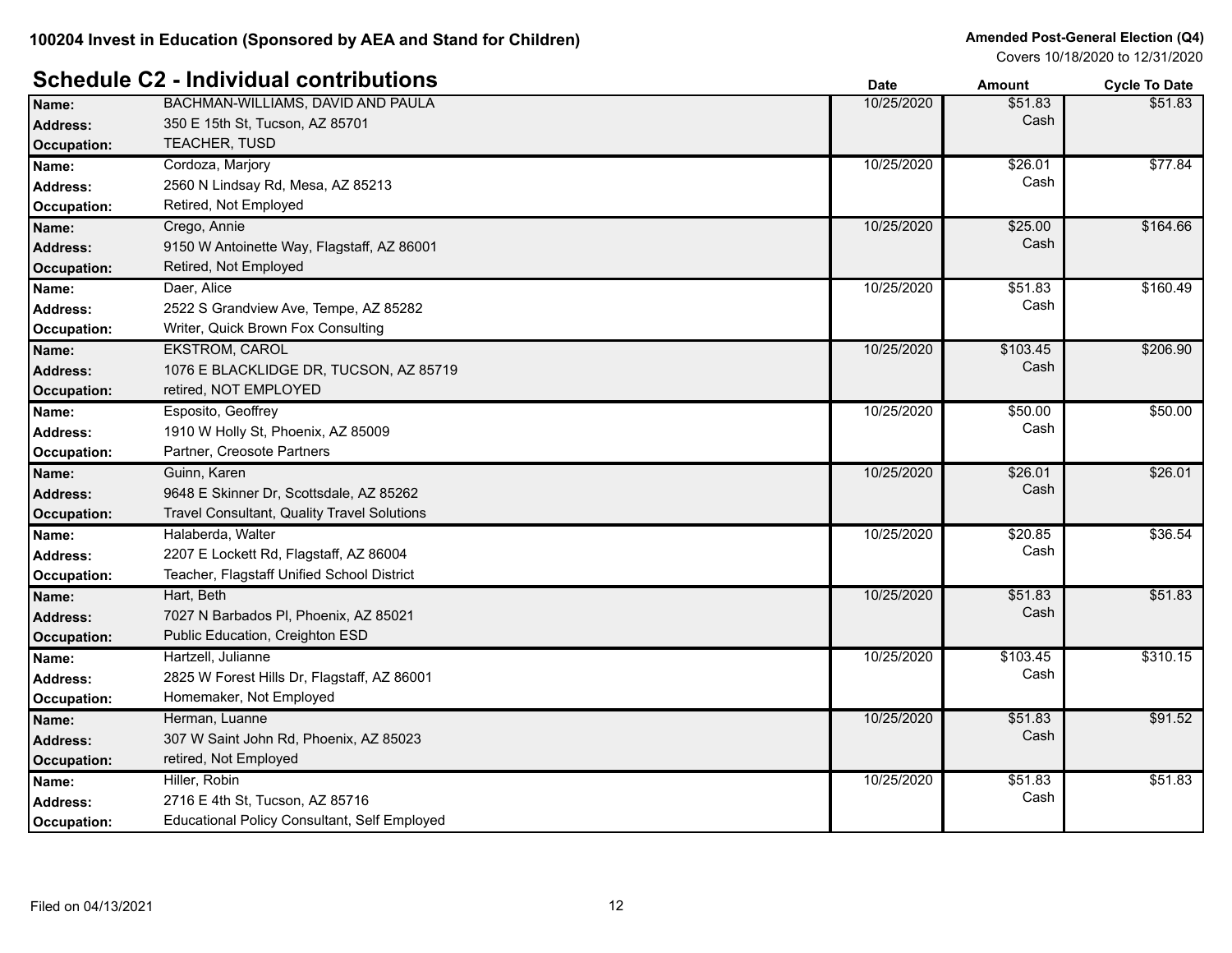|                    |                                                               | Dale       | AIIIOUIIL | <b>OVER TO DATE</b> |
|--------------------|---------------------------------------------------------------|------------|-----------|---------------------|
| Name:              | Janes, Cristina                                               | 10/25/2020 | \$35.00   | \$106.18            |
| <b>Address:</b>    | 1932 E Colgate Dr, Tempe, AZ 85283                            |            | Cash      |                     |
| Occupation:        | Teacher, Mesa Public Schools                                  |            |           |                     |
| Name:              | Johnson, Heather                                              | 10/25/2020 | \$36.34   | \$104.05            |
| <b>Address:</b>    | 10432 W Catalina Dr, Avondale, AZ 85392                       |            | Cash      |                     |
| Occupation:        | Teacher, Pendergast School District                           |            |           |                     |
| Name:              | Jones, Jessica                                                | 10/25/2020 | \$26.01   | \$26.01             |
| <b>Address:</b>    | 9605 S 46th Dr, Laveen, AZ 85339                              |            | Cash      |                     |
| <b>Occupation:</b> | Educational Administrator, ASU                                |            |           |                     |
| Name:              | Keagy, Judith                                                 | 10/25/2020 | \$10.53   | \$78.65             |
| <b>Address:</b>    | 6025 N Mardelle Cir, Tucson, AZ 85704                         |            | Cash      |                     |
| Occupation:        | Retired, Not Employed                                         |            |           |                     |
| Name:              | Kullos, Nancy                                                 | 10/25/2020 | \$10.53   | \$62.36             |
| <b>Address:</b>    | 9213 W Mariposa Grande, Peoria, AZ 85383                      |            | Cash      |                     |
| Occupation:        | Teacher, PUSD 11                                              |            |           |                     |
| Name:              | Kunz, Susan                                                   | 10/25/2020 | \$51.83   | \$51.83             |
| <b>Address:</b>    | 2710 E Florence Dr, Tucson, AZ 85716                          |            | Cash      |                     |
| Occupation:        | Public Health Consultant, Susan Kunz Consulting               |            |           |                     |
| Name:              | Malven, Tania                                                 | 10/25/2020 | \$10.53   | \$72.47             |
| <b>Address:</b>    | 2228 E Kleindale Rd, Tucson, AZ 85719                         |            | Cash      |                     |
| <b>Occupation:</b> | Retired, Not Employed                                         |            |           |                     |
| Name:              | Marrone, Daniel                                               | 10/25/2020 | \$103.45  | \$310.35            |
| <b>Address:</b>    | 2903 E Toledo PI, Tucson, AZ 85716                            |            | Cash      |                     |
| Occupation:        | Professor, University of Arizona                              |            |           |                     |
| Name:              | Merline, Riley                                                | 10/25/2020 | \$10.53   | \$21.89             |
| <b>Address:</b>    | 451 N Avenida Carina, Tucson, AZ 85745                        |            | Cash      |                     |
| Occupation:        | Higher education administration, World Learning               |            |           |                     |
| Name:              | <b>MORRIS, SUSAN</b>                                          | 10/25/2020 | \$258.32  | \$1,808.67          |
| <b>Address:</b>    | 123 W Morten Ave, Phoenix, AZ 85021                           |            | Cash      |                     |
| Occupation:        | Retired, Not Employed                                         |            |           |                     |
| Name:              | Nash, Katie                                                   | 10/25/2020 | \$26.01   | \$26.01             |
| <b>Address:</b>    | 675 E. Kapasi Ln, San Tan Valley, AZ 85140                    |            | Cash      |                     |
| <b>Occupation:</b> | Teacher, Chandler High School                                 |            |           |                     |
| Name:              | Neff-Encinas, Julie                                           | 10/25/2020 | \$50.00   | \$220.97            |
| Address:           | 7949 E Beverly St, Tucson, AZ 85710                           |            | Cash      |                     |
| Occupation:        | Employee Development Specialist, Goodwill of Southern Arizona |            |           |                     |
|                    |                                                               |            |           |                     |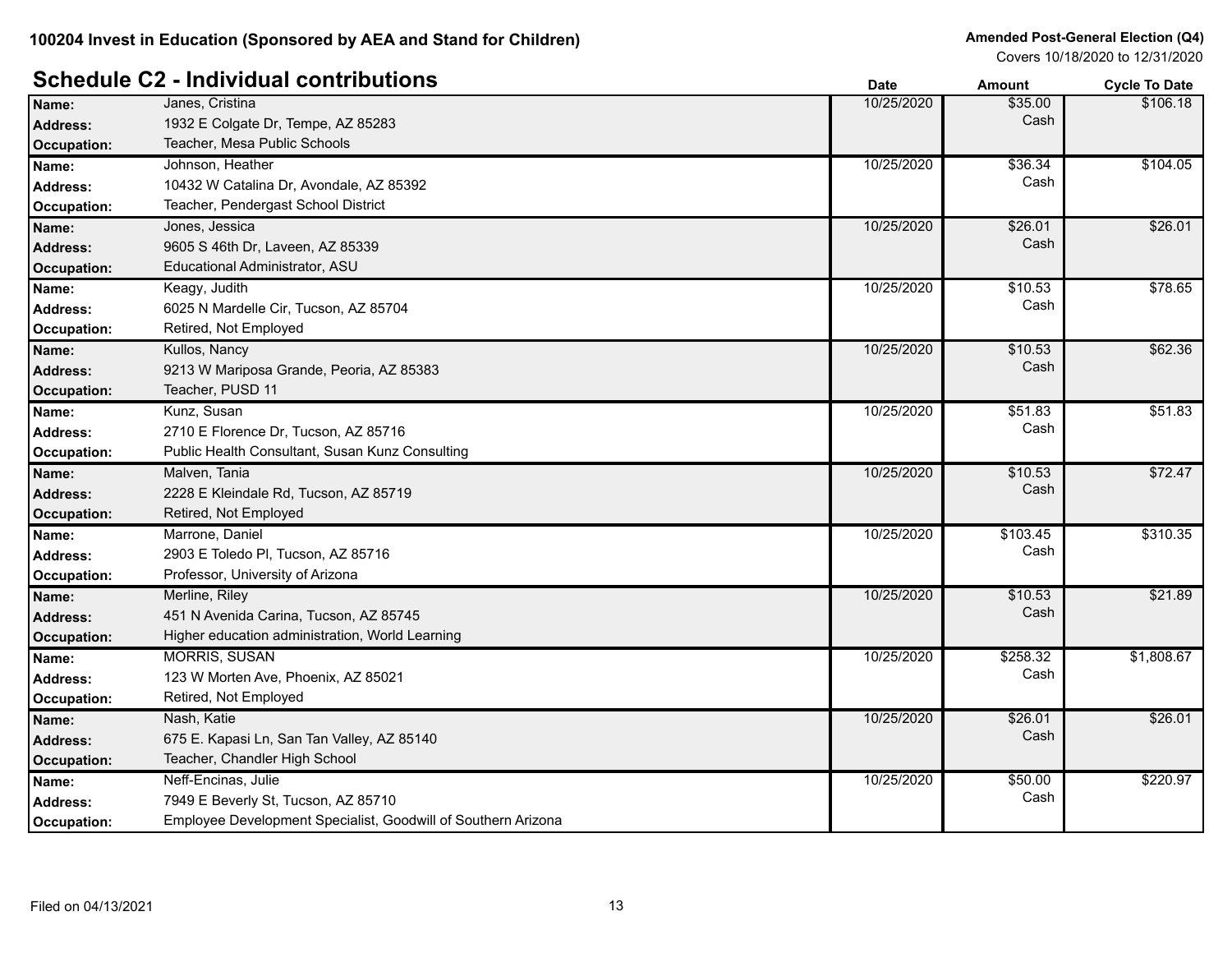|                    | .                                                           | Date       | AMOUNT   | <b>OVCIE TO DATE</b> |
|--------------------|-------------------------------------------------------------|------------|----------|----------------------|
| Name:              | Oloughlin, Christopher                                      | 10/25/2020 | \$3.00   | \$6.00               |
| <b>Address:</b>    | 20727 W Minnezona Ave, Buckeye, AZ 85396                    |            | Cash     |                      |
| <b>Occupation:</b> | Registered Nurse, YOH Nurse Staffing Agency                 |            |          |                      |
| Name:              | Patterson, Lucy                                             | 10/25/2020 | \$103.45 | \$103.45             |
| <b>Address:</b>    | 4241 E Burns St, Tucson, AZ 85711                           |            | Cash     |                      |
| <b>Occupation:</b> | Homemaker, Not Employed                                     |            |          |                      |
| Name:              | Ramos, Steve                                                | 10/25/2020 | \$103.45 | \$413.80             |
| <b>Address:</b>    | 1411 S Jackson Cir, Mesa, AZ 85206                          |            | Cash     |                      |
| <b>Occupation:</b> | Retired, Not Employed                                       |            |          |                      |
| Name:              | Reeves, John                                                | 10/25/2020 | \$11.56  | \$51.61              |
| <b>Address:</b>    | 12576 N Nep Ln, Marana, AZ 85653                            |            | Cash     |                      |
| Occupation:        | Retired, Not Employed                                       |            |          |                      |
| Name:              | Russell, Ellen                                              | 10/25/2020 | \$103.45 | \$310.15             |
| <b>Address:</b>    | 7301 E 3rd Ave, Unit 319, Scottsdale, AZ 85251              |            | Cash     |                      |
| Occupation:        | Retired, Not Employed                                       |            |          |                      |
| Name:              | Schwartz, Nancy                                             | 10/25/2020 | \$103.45 | \$258.73             |
| <b>Address:</b>    | 4311 W Ceton Dr, Laveen, AZ 85339                           |            | Cash     |                      |
| Occupation:        | Teacher, Roosevelt School District                          |            |          |                      |
| Name:              | Simons, Judith                                              | 10/25/2020 | \$51.83  | \$207.32             |
| <b>Address:</b>    | 1403 W Park Ave, Chandler, AZ 85224                         |            | Cash     |                      |
| <b>Occupation:</b> | Retired, Not Employed                                       |            |          |                      |
| Name:              | Smith, Laurie                                               | 10/25/2020 | \$51.83  | \$51.83              |
| <b>Address:</b>    | 3749 E Covey Ln, Phoenix, AZ 85050                          |            | Cash     |                      |
| Occupation:        | Volunteer Specialist, PVUSD                                 |            |          |                      |
| Name:              | Spencer, Marsha                                             | 10/25/2020 | \$103.45 | \$103.45             |
| <b>Address:</b>    | 1958 E Ranch Rd, Tempe, AZ 85284                            |            | Cash     |                      |
| <b>Occupation:</b> | Psychologist, University of Arizona                         |            |          |                      |
| Name:              | St John, Laura                                              | 10/25/2020 | \$51.83  | \$51.83              |
| <b>Address:</b>    | 4601 E Skyline Dr, Tucson, AZ 85718                         |            | Cash     |                      |
| Occupation:        | Attorney, The Florence Immigrant and Refugee Rights Project |            |          |                      |
| Name:              | Stacey, Brendan                                             | 10/25/2020 | \$36.34  | \$155.69             |
| Address:           | 1939 W Earll Dr, Phoenix, AZ 85015                          |            | Cash     |                      |
| <b>Occupation:</b> | Teacher, Osborn School District                             |            |          |                      |
| Name:              | Stephens, Philip                                            | 10/25/2020 | \$51.83  | \$51.83              |
| <b>Address:</b>    | 930 E Fairmount Ave, Phoenix, AZ 85014                      |            | Cash     |                      |
| Occupation:        | Teacher, Deer Valley USD                                    |            |          |                      |
|                    |                                                             |            |          |                      |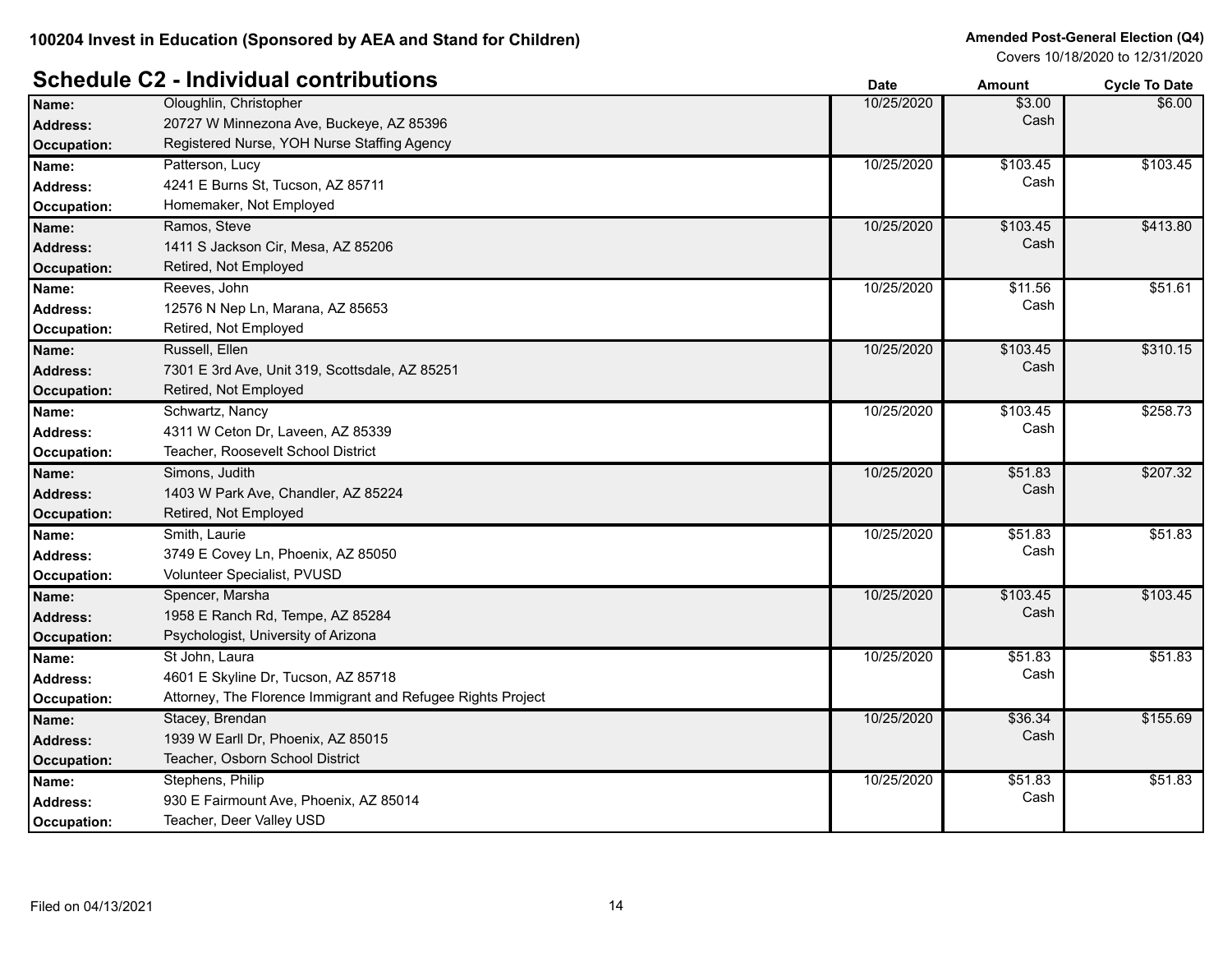# **Schedule C2 - Individual contributions Date Date Cycle To Date Amount Cycle To Date**

|                    |                                                      | puw        | Allivulit | oyuu Tu Dulu |
|--------------------|------------------------------------------------------|------------|-----------|--------------|
| Name:              | Terjesen, Erin                                       | 10/25/2020 | \$51.83   | \$51.83      |
| <b>Address:</b>    | 9105 E Calle de Valle Dr, Scottsdale, AZ 85255       |            | Cash      |              |
| <b>Occupation:</b> | Director of Corporate Marketing, Shasta Pools & Spas |            |           |              |
| Name:              | Varela, Cecilia                                      | 10/25/2020 | \$5.36    | \$31.57      |
| Address:           | 5440 W Greenbriar Dr, Glendale, AZ 85308             |            | Cash      |              |
| <b>Occupation:</b> | Retired, Not Employed                                |            |           |              |
| Name:              | Warns, Sandra                                        | 10/25/2020 | \$10.53   | \$238.44     |
| Address:           | 18829 N 43rd PL, Phoenix, AZ 85050                   |            | Cash      |              |
| <b>Occupation:</b> | Retired, Not Employed                                |            |           |              |
| Name:              | Williams, John and Ann                               | 10/25/2020 | \$51.83   | \$51.83      |
| <b>Address:</b>    | 5370 N Salida Del Sol Dr, Tucson, AZ 85718           |            | Cash      |              |
| <b>Occupation:</b> | Teacher, Not Employed                                |            |           |              |
| Name:              | Wilson, Julie                                        | 10/25/2020 | \$36.34   | \$36.34      |
| <b>Address:</b>    | 619 W 11th St, Tempe, AZ 85281                       |            | Cash      |              |
| <b>Occupation:</b> | Teacher, Tempe District 3                            |            |           |              |
| Name:              | Wittas, Michael                                      | 10/25/2020 | \$20.85   | \$41.70      |
| <b>Address:</b>    | 30014 W Freda Ln, Buckeye, AZ 85396                  |            | Cash      |              |
| Occupation:        | Risk Analyst, Arizona Public Service                 |            |           |              |
| Name:              | Berg, Kelly                                          | 10/26/2020 | \$6.00    | \$570.77     |
| <b>Address:</b>    | 640 W Naranja Ave, Mesa, AZ 85210                    |            | Cash      |              |
| <b>Occupation:</b> | Teacher, Mesa Public Schools                         |            |           |              |
| Name:              | <b>BRANHAM, NANCY</b>                                | 10/26/2020 | \$10.53   | \$78.05      |
| <b>Address:</b>    | 5181 E HAWTHORNE, FLAGSTAFF, AZ 86004                |            | Cash      |              |
| <b>Occupation:</b> | Retired, Not Employed                                |            |           |              |
| Name:              | Brown, Jessica                                       | 10/26/2020 | \$41.50   | \$41.50      |
| <b>Address:</b>    | 1514 E Almeria Rd, Phoenix, AZ 85006                 |            | Cash      |              |
| <b>Occupation:</b> | Social Worker, FIRRP                                 |            |           |              |
| Name:              | Cardona-Morales, Carlos                              | 10/26/2020 | \$51.83   | \$155.49     |
| <b>Address:</b>    | 725 E Placita Leslie, Tucson, AZ 85718               |            | Cash      |              |
| Occupation:        | Teacher, Tucson Unified School District              |            |           |              |
| Name:              | Charles, Brad                                        | 10/26/2020 | \$30.00   | \$201.83     |
| <b>Address:</b>    | 702 W Jersey Way, San Tan Valley, AZ 85143           |            | Cash      |              |
| <b>Occupation:</b> | Teacher, QCUSD                                       |            |           |              |
| Name:              | Iverson, Bruce                                       | 10/26/2020 | \$7.43    | \$88.56      |
| <b>Address:</b>    | 1327 N Lantana PI, Casa Grande, AZ 85122             |            | Cash      |              |
| Occupation:        | Retired, Not Employed                                |            |           |              |
|                    |                                                      |            |           |              |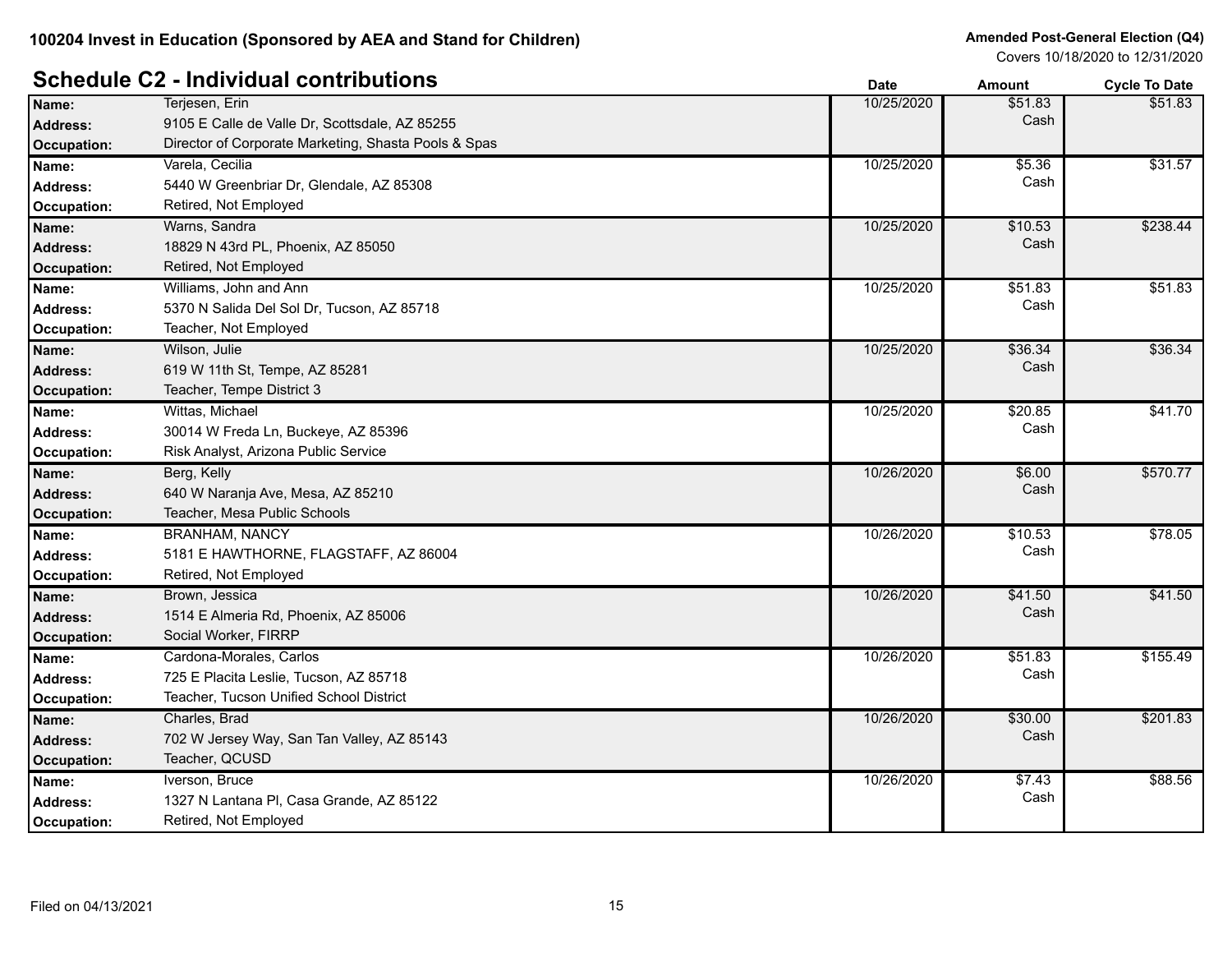#### **Schedule C2 - Individual contributions Date Date Amount Amount Cycle To Date**

|                    |                                            | υαισ       | AIIIvuil | <b>OVUE TO DATE</b> |
|--------------------|--------------------------------------------|------------|----------|---------------------|
| Name:              | Mathis, Nadine                             | 10/26/2020 | \$516.45 | \$516.45            |
| <b>Address:</b>    | 15 N Bullmoose Cir, Chandler, AZ 85224     |            | Cash     |                     |
| <b>Occupation:</b> | Retired, Not Employed                      |            |          |                     |
| Name:              | McMahon, Steve                             | 10/26/2020 | \$51.83  | \$51.83             |
| <b>Address:</b>    | 18176 W East Wind Ave, Goodyear, AZ 85338  |            | Cash     |                     |
| <b>Occupation:</b> | Retired, Not Employed                      |            |          |                     |
| Name:              | Millerd, Lisa                              | 10/26/2020 | \$103.45 | \$724.16            |
| <b>Address:</b>    | 6513 E Via Amable, Tucson, AZ 85750        |            | Cash     |                     |
| <b>Occupation:</b> | teacher, Amphi SD                          |            |          |                     |
| Name:              | Sullivan, Susan                            | 10/26/2020 | \$10.53  | \$130.08            |
| <b>Address:</b>    | 1633 W Hazelwood St, Phoenix, AZ 85015     |            | Cash     |                     |
| <b>Occupation:</b> | Retired, Not Employed                      |            |          |                     |
| Name:              | Tagawa, Toru                               | 10/26/2020 | \$51.83  | \$51.83             |
| <b>Address:</b>    | 4745 E Waverly St, Tucson, AZ 85712        |            | Cash     |                     |
| Occupation:        | Teacher, Amphitheatre School District      |            |          |                     |
| Name:              | Tocco, Pete                                | 10/26/2020 | \$10.53  | \$10.53             |
| <b>Address:</b>    | 4143 E Blanche Dr, Phoenix, AZ 85032       |            | Cash     |                     |
| Occupation:        | Fire Fighter, City of Scottsdale           |            |          |                     |
| Name:              | Zyriek, Lisa                               | 10/26/2020 | \$36.34  | \$166.20            |
| <b>Address:</b>    | 1977 E Todd Dr, Tempe, AZ 85283            |            | Cash     |                     |
| <b>Occupation:</b> | Homemaker, Not Employed                    |            |          |                     |
| Name:              | <b>ATHERTON, NANCY</b>                     | 10/27/2020 | \$51.83  | \$337.37            |
| <b>Address:</b>    | 5670 N CALLE DE LA REINA, TUCSON, AZ 85718 |            | Cash     |                     |
| Occupation:        | Retired, Non Employed                      |            |          |                     |
| Name:              | Christy, Edward                            | 10/27/2020 | \$10.00  | \$26.53             |
| <b>Address:</b>    | 15153 W Alexandria Way, Surprise, AZ 85379 |            | Cash     |                     |
| <b>Occupation:</b> | Retired, Not Employed                      |            |          |                     |
| Name:              | Crego, Annie                               | 10/27/2020 | \$25.00  | \$164.66            |
| <b>Address:</b>    | 9150 W Antoinette Way, Flagstaff, AZ 86001 |            | Cash     |                     |
| Occupation:        | Retired, Not Employed                      |            |          |                     |
| Name:              | Mahnke, Denise                             | 10/27/2020 | \$15.69  | \$94.14             |
| <b>Address:</b>    | 5082 W Kesler Ln, Chandler, AZ 85226       |            | Cash     |                     |
| <b>Occupation:</b> | Retired, Not Employed                      |            |          |                     |
| Name:              | McCrory, Michael                           | 10/27/2020 | \$103.45 | \$258.53            |
| <b>Address:</b>    | 114 S Calle El Centro, Tucson, AZ 85711    |            | Cash     |                     |
| Occupation:        | Retired, Not Employed                      |            |          |                     |
|                    |                                            |            |          |                     |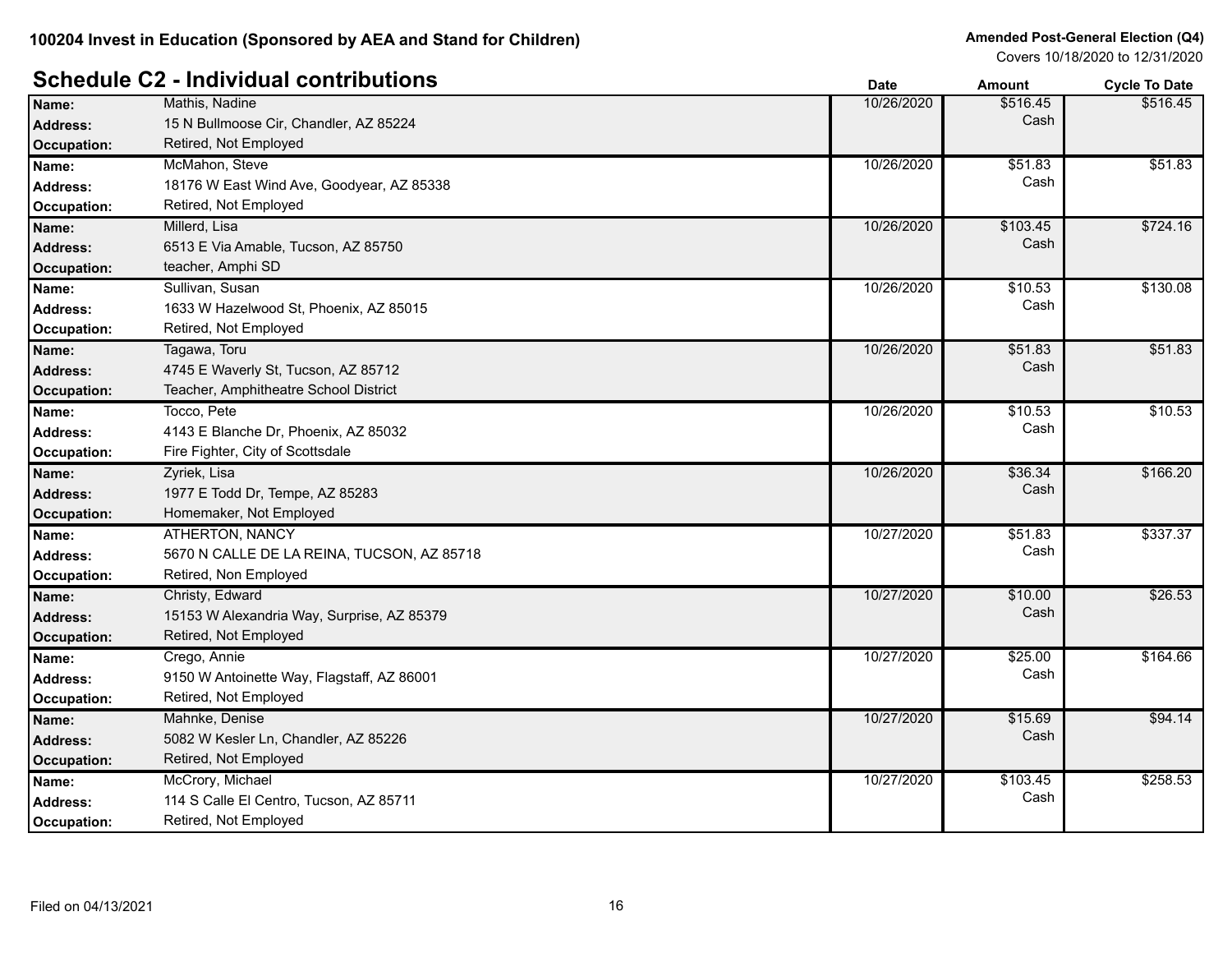|                    |                                            | Date       | AMOUNT   | <b>OVCIE</b> TO DATE |
|--------------------|--------------------------------------------|------------|----------|----------------------|
| Name:              | Scott, Jesse                               | 10/27/2020 | \$51.83  | \$51.83              |
| <b>Address:</b>    | 7345 W Cavalier Dr, Glendale, AZ 85303     |            | Cash     |                      |
| <b>Occupation:</b> | Software Engineer, The Cyber Image         |            |          |                      |
| Name:              | Simpson, Jeff                              | 10/27/2020 | \$20.85  | \$104.25             |
| Address:           | 1320 W Fresno St, Tucson, AZ 85745         |            | Cash     |                      |
| <b>Occupation:</b> | Teacher, Tucson Unified School District    |            |          |                      |
| Name:              | Smith, Barbara                             | 10/27/2020 | \$51.83  | \$155.28             |
| <b>Address:</b>    | 831 N Wilson Ave, Tucson, AZ 85719         |            | Cash     |                      |
| <b>Occupation:</b> | Retired, Not Employed                      |            |          |                      |
| Name:              | McDowell, Danny                            | 10/28/2020 | \$516.45 | \$2,582.05           |
| <b>Address:</b>    | 2604 N Fox Run Dr, Flagstaff, AZ 86004     |            | Cash     |                      |
| Occupation:        | Real Estate, Self Employed                 |            |          |                      |
| Name:              | Mirizio, Rebecca                           | 10/28/2020 | \$51.83  | \$51.83              |
| <b>Address:</b>    | 557 E Silver Creek Rd, Gilbert, AZ 85296   |            | Cash     |                      |
| <b>Occupation:</b> | Teacher, Self Employed                     |            |          |                      |
| Name:              | Wood, Alan                                 | 10/28/2020 | \$103.45 | \$103.45             |
| <b>Address:</b>    | 5702 E Rosewood St, Tucson, AZ 85711       |            | Cash     |                      |
| <b>Occupation:</b> | Lecturer, Northern Arizona University      |            |          |                      |
| Name:              | Ashford, Cypress                           | 10/29/2020 | \$15.00  | \$96.83              |
| <b>Address:</b>    | 909 W Heather Dr, Mesa, AZ 85201           |            | Cash     |                      |
| <b>Occupation:</b> | Flight Attendant, American Airlines        |            |          |                      |
| Name:              | ATHERTON, NANCY                            | 10/29/2020 | \$26.01  | \$337.37             |
| <b>Address:</b>    | 5670 N CALLE DE LA REINA, TUCSON, AZ 85718 |            | Cash     |                      |
| Occupation:        | Retired, Non Employed                      |            |          |                      |
| Name:              | <b>BRANHAM, NANCY</b>                      | 10/29/2020 | \$51.83  | \$78.05              |
| <b>Address:</b>    | 5181 E HAWTHORNE, FLAGSTAFF, AZ 86004      |            | Cash     |                      |
| Occupation:        | Retired, Not Employed                      |            |          |                      |
| Name:              | DeBarr, David                              | 10/29/2020 | \$26.01  | \$314.57             |
| <b>Address:</b>    | 6002 E Dale Ln, Cave Creek, AZ 85331       |            | Cash     |                      |
| Occupation:        | Retired, Not                               |            |          |                      |
| Name:              | Fisher, Victoria                           | 10/29/2020 | \$4.00   | \$67.83              |
| <b>Address:</b>    | 1870 W Calle Del Norte, Chandler, AZ 85224 |            | Cash     |                      |
| Occupation:        | Teacher, Chandler Unified School District  |            |          |                      |
| Name:              | Hunter, Howard                             | 10/29/2020 | \$51.83  | \$51.83              |
| <b>Address:</b>    | 4537 E Alta Mesa Ave, Phoenix, AZ 85044    |            | Cash     |                      |
| <b>Occupation:</b> | Not Employed, Not Employed                 |            |          |                      |
|                    |                                            |            |          |                      |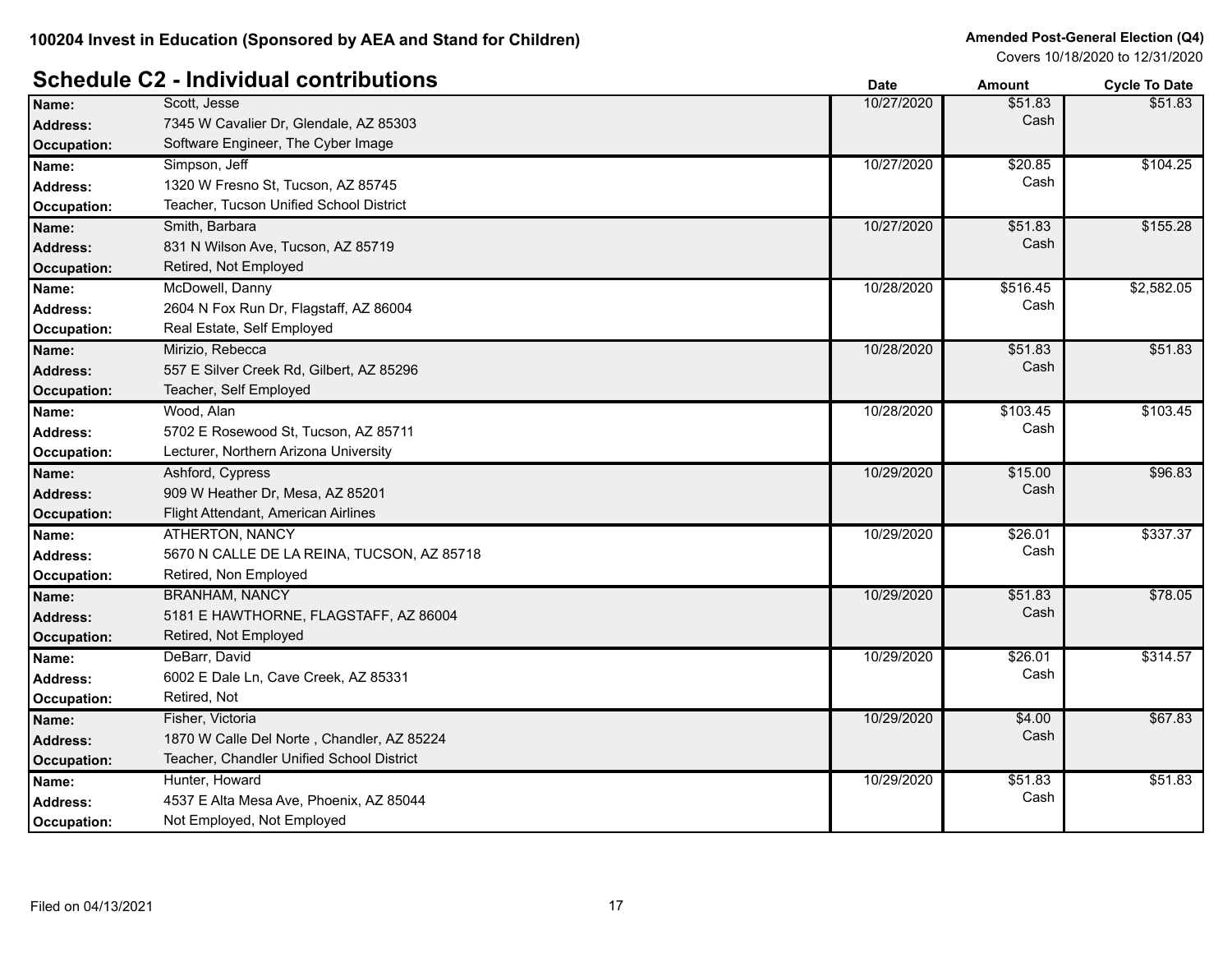# **Schedule C2 - Individual contributions Date Date Amount Amount Cycle To Date**

|                    |                                              | Dalt       | Allivulli | <b>OVUE TO DATE</b> |
|--------------------|----------------------------------------------|------------|-----------|---------------------|
| Name:              | Kelchner, Joan                               | 10/29/2020 | \$36.34   | \$140.00            |
| <b>Address:</b>    | 318 W Lynwood St, Phoenix, AZ 85003          |            | Cash      |                     |
| <b>Occupation:</b> | Retired, Not Employed                        |            |           |                     |
| Name:              | Mirza, Derek                                 | 10/29/2020 | \$26.01   | \$77.84             |
| <b>Address:</b>    | 21519 N 39TH TER, Phoenix, AZ 85050          |            | Cash      |                     |
| <b>Occupation:</b> | Attorney, SFM, LLC                           |            |           |                     |
| Name:              | Reeves, John                                 | 10/29/2020 | \$10.53   | \$51.61             |
| <b>Address:</b>    | 12576 N Nep Ln, Marana, AZ 85653             |            | Cash      |                     |
| <b>Occupation:</b> | Retired, Not Employed                        |            |           |                     |
| Name:              | Schlabach, Kristina                          | 10/29/2020 | \$51.83   | \$51.83             |
| <b>Address:</b>    | 3010 E Loretta Dr, Tucson, AZ 85716          |            | Cash      |                     |
| Occupation:        | pastoral counselor, self                     |            |           |                     |
| Name:              | Stamatis, Milt                               | 10/29/2020 | \$100.00  | \$318.11            |
| <b>Address:</b>    | 1425 E Las Palmaritas Dr, Phoenix, AZ 85020  |            | Cash      |                     |
| <b>Occupation:</b> | Retired, Not Employed                        |            |           |                     |
| Name:              | Teslow, Corey                                | 10/29/2020 | \$20.85   | \$41.70             |
| Address:           | 724 W Emerald Key Dr, Green Valley, AZ 85614 |            | Cash      |                     |
| Occupation:        | Teacher, SCVUSD 35                           |            |           |                     |
| Name:              | Woodworth, Haridev                           | 10/29/2020 | \$51.83   | \$88.56             |
| <b>Address:</b>    | 3830 N Gallatin, Mesa, AZ 85215              |            | Cash      |                     |
| <b>Occupation:</b> | Teacher, Basis Education                     |            |           |                     |
| Name:              | Woodworth, Haridev                           | 10/29/2020 | \$5.36    | \$88.56             |
| <b>Address:</b>    | 3830 N Gallatin, Mesa, AZ 85215              |            | Cash      |                     |
| Occupation:        | Teacher, Basis Education                     |            |           |                     |
| Name:              | Abrams, Carol                                | 10/30/2020 | \$6.00    | \$282.58            |
| <b>Address:</b>    | 1213 N Hillcrest, Mesa, AZ 85201             |            | Cash      |                     |
| <b>Occupation:</b> | Retired, Not Employed                        |            |           |                     |
| Name:              | Dawson, Jana                                 | 10/30/2020 | \$6.00    | \$154.51            |
| <b>Address:</b>    | 5201 S Civano Blvd, Tucson, AZ 85747         |            | Cash      |                     |
| Occupation:        | Teacher, Vail School District                |            |           |                     |
| Name:              | Flores, George                               | 10/30/2020 | \$51.83   | \$776.41            |
| <b>Address:</b>    | 13001 N 2nd PI, Phoenix, AZ 85022            |            | Cash      |                     |
| <b>Occupation:</b> | Administrator, City Of Buckeye               |            |           |                     |
| Name:              | Lindsay, Ruth                                | 10/30/2020 | \$26.01   | \$77.84             |
| <b>Address:</b>    | 642 W Magdalena Dr, Tempe, AZ 85283          |            | Cash      |                     |
| Occupation:        | Student, Not employed                        |            |           |                     |
|                    |                                              |            |           |                     |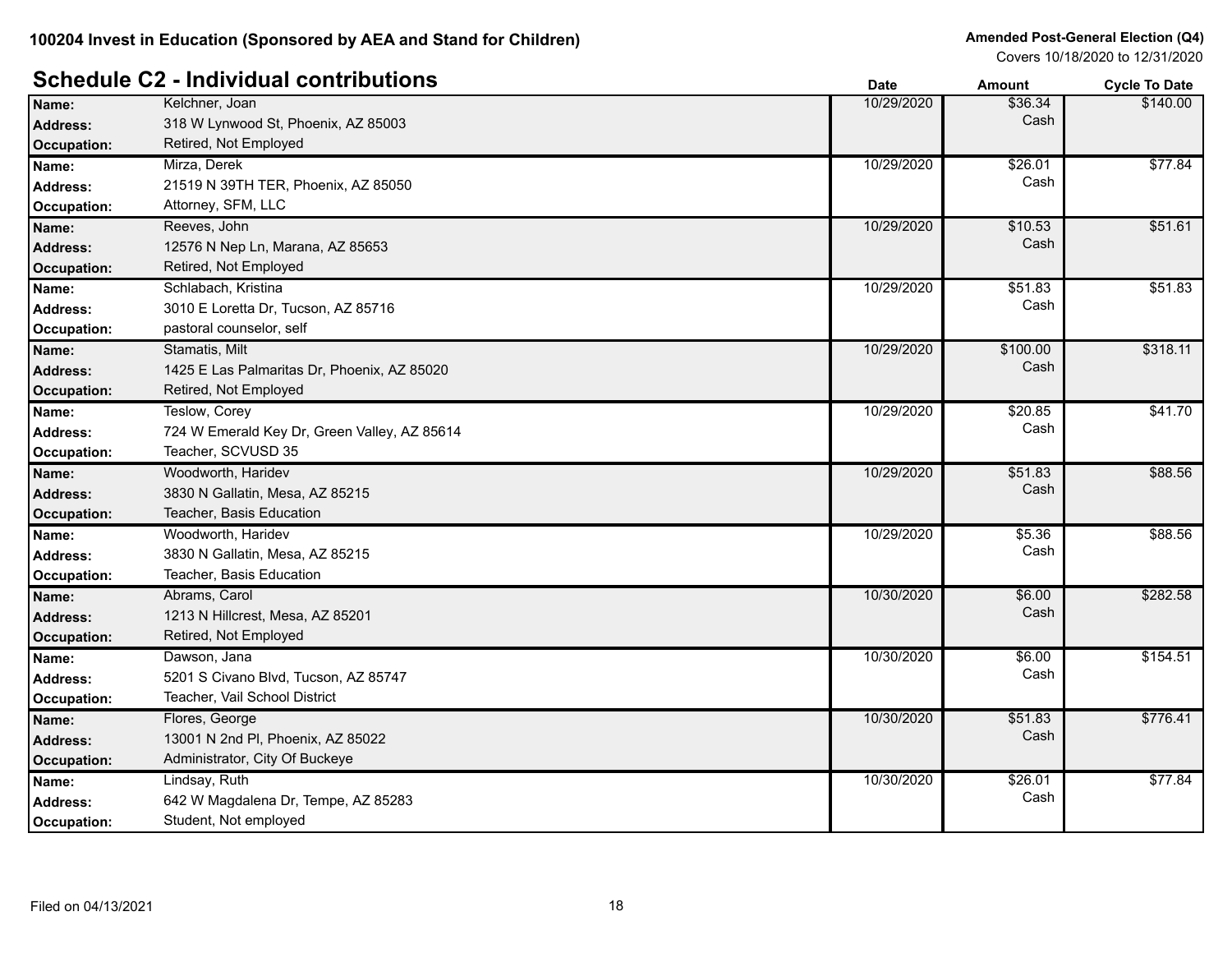|                    |                                                    | vale       | Amount   | <b>OVCIE TO DATE</b> |
|--------------------|----------------------------------------------------|------------|----------|----------------------|
| Name:              | Lundgren, Cheryl                                   | 10/30/2020 | \$10.00  | \$20.00              |
| <b>Address:</b>    | 6760 E Nelson Dr, Tucson, AZ 85730                 |            | Cash     |                      |
| <b>Occupation:</b> | Retired, Not Employed                              |            |          |                      |
| Name:              | Reeves, John                                       | 10/30/2020 | \$10.53  | \$51.61              |
| <b>Address:</b>    | 12576 N Nep Ln, Marana, AZ 85653                   |            | Cash     |                      |
| Occupation:        | Retired, Not Employed                              |            |          |                      |
| Name:              | Von Guilleaume, Holly                              | 10/30/2020 | \$26.01  | \$26.01              |
| <b>Address:</b>    | 3720 W Sallee Rd, Tucson, AZ 85745                 |            | Cash     |                      |
| <b>Occupation:</b> | marketing, Destination Southern Arizona Vacations  |            |          |                      |
| Name:              | Austin, Suzan                                      | 10/31/2020 | \$20.85  | \$46.86              |
| <b>Address:</b>    | 6742 E 1st Ave, Scottsdale, AZ 85251               |            | Cash     |                      |
| Occupation:        | Retired, Not Employed                              |            |          |                      |
| Name:              | Cusick, Robin                                      | 10/31/2020 | \$20.85  | \$415.23             |
| <b>Address:</b>    | 3737 E Ember Glow Way, Phoenix, AZ 85050           |            | Cash     |                      |
| <b>Occupation:</b> | Physician, Vitalant                                |            |          |                      |
| Name:              | Gorden, Bobette                                    | 10/31/2020 | \$516.45 | \$516.45             |
| <b>Address:</b>    | 2248 S Forest Ave, Tempe, AZ 85282                 |            | Cash     |                      |
| Occupation:        | Marketing, Influence at Work                       |            |          |                      |
| Name:              | LINDBERG, JULIA                                    | 10/31/2020 | \$51.83  | \$51.83              |
| Address:           | 2608 N Plumer Ave, Tucson, AZ 85719                |            | Cash     |                      |
| <b>Occupation:</b> | EDUCATOR, SUSD                                     |            |          |                      |
| Name:              | Reveles, Roberto                                   | 10/31/2020 | \$4.00   | \$520.45             |
| <b>Address:</b>    | 10904 E Sleepy Hollow Trl, Gold Canyon, AZ 85118   |            | Cash     |                      |
| Occupation:        | Retired, Not Employed                              |            |          |                      |
| Name:              | Schwartz, Nancy                                    | 10/31/2020 | \$103.45 | \$258.73             |
| <b>Address:</b>    | 4311 W Ceton Dr, Laveen, AZ 85339                  |            | Cash     |                      |
| <b>Occupation:</b> | Teacher, Roosevelt School District                 |            |          |                      |
| Name:              | Meiergerd, Eugene                                  | 11/01/2020 | \$26.01  | \$232.91             |
| <b>Address:</b>    | 9259 E Raintree Dr, Apt 1133, Scottsdale, AZ 85260 |            | Cash     |                      |
| Occupation:        | Retired, Not Employed                              |            |          |                      |
| Name:              | Dean, Derry                                        | 11/02/2020 | \$51.83  | \$347.32             |
| <b>Address:</b>    | PO Box 85214, Tucson, AZ 85754                     |            | Cash     |                      |
| <b>Occupation:</b> | Retired, Not Employed                              |            |          |                      |
| Name:              | Van Dusen, Debra                                   | 11/02/2020 | \$51.83  | \$155.28             |
| <b>Address:</b>    | 10783 E Secret Canyon Rd, Gold Canyon, AZ 85118    |            | Cash     |                      |
| Occupation:        | Retired, Not Employed                              |            |          |                      |
|                    |                                                    |            |          |                      |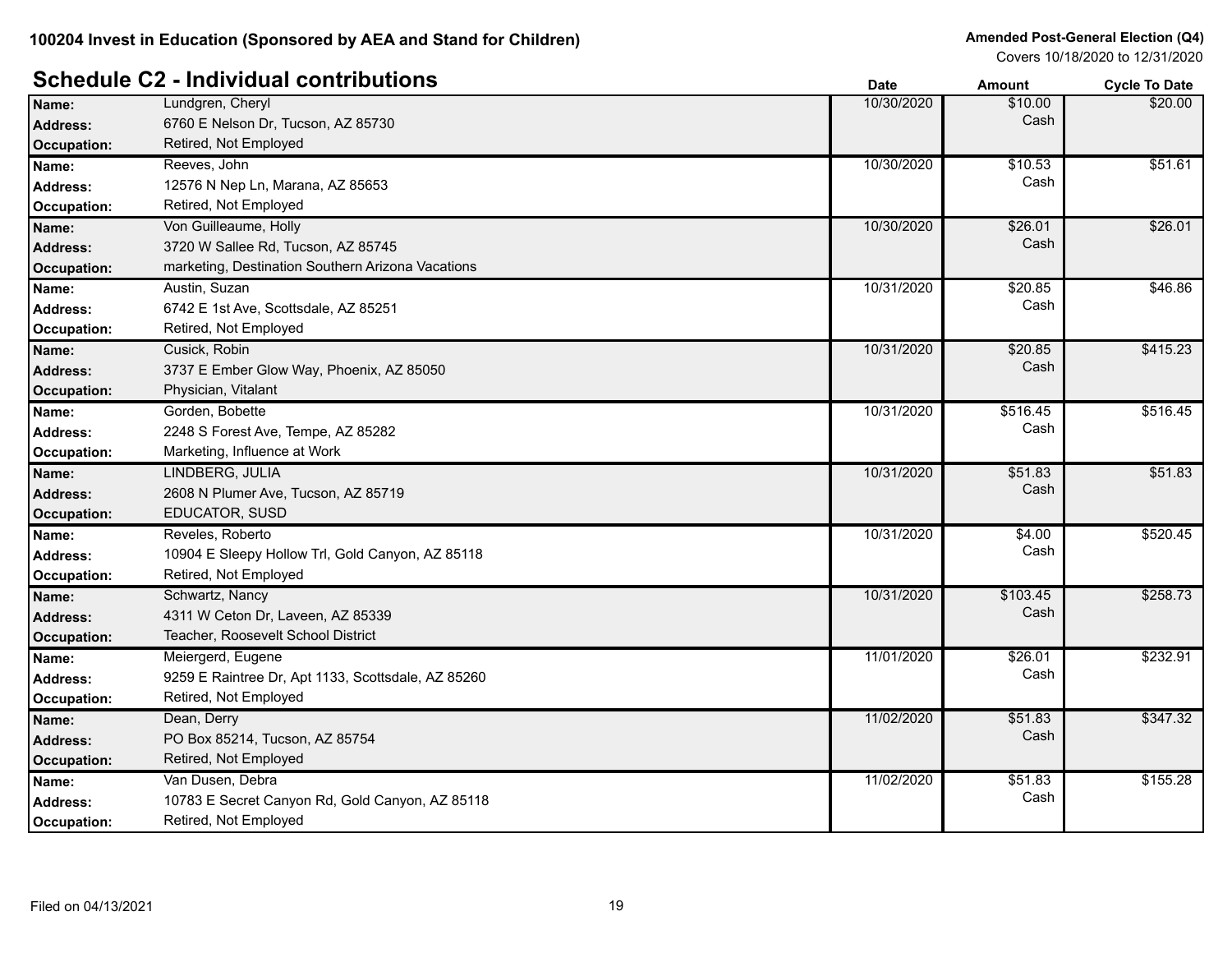# **Schedule C2 - Individual contributions Date Date Date Amount Cycle To Date**

| Name:              | Armendariz, Elias                                | 11/03/2020 | \$20.85  | \$41.70  |
|--------------------|--------------------------------------------------|------------|----------|----------|
| <b>Address:</b>    | 19955 N 51st Ave, Unit 1032, Glendale, AZ 85308  |            | Cash     |          |
| Occupation:        | Campus Tech, Glendale Union High School District |            |          |          |
| Name:              | Arnett, Eric                                     | 11/03/2020 | \$15.00  | \$30.00  |
| <b>Address:</b>    | 5333 N Camino Real, Tucson, AZ 85718             |            | Cash     |          |
| Occupation:        | Software Engineer, Learning A to Z               |            |          |          |
| Name:              | <b>ATHERTON, NANCY</b>                           | 11/03/2020 | \$26.01  | \$337.37 |
| <b>Address:</b>    | 5670 N CALLE DE LA REINA, TUCSON, AZ 85718       |            | Cash     |          |
| Occupation:        | Retired, Non Employed                            |            |          |          |
| Name:              | Berg, Kelly                                      | 11/03/2020 | \$10.53  | \$570.77 |
| <b>Address:</b>    | 640 W Naranja Ave, Mesa, AZ 85210                |            | Cash     |          |
| Occupation:        | Teacher, Mesa Public Schools                     |            |          |          |
| Name:              | Burnett, Patricia                                | 11/03/2020 | \$15.00  | \$60.00  |
| <b>Address:</b>    | 8055 E Krail St, Scottsdale, AZ 85250            |            | Cash     |          |
| <b>Occupation:</b> | Attorney, Weiss Brown                            |            |          |          |
| Name:              | Corkey, Allison                                  | 11/03/2020 | \$103.45 | \$103.45 |
| <b>Address:</b>    | 1501 E Camino De La Sombra, Tucson, AZ 85718     |            | Cash     |          |
| Occupation:        | Self Employed, Self Employed                     |            |          |          |
| Name:              | DeBarr, David                                    | 11/03/2020 | \$4.00   | \$314.57 |
| <b>Address:</b>    | 6002 E Dale Ln, Cave Creek, AZ 85331             |            | Cash     |          |
| Occupation:        | Retired, Not Employed                            |            |          |          |
| Name:              | Fisher, Kelley                                   | 11/03/2020 | \$15.00  | \$252.32 |
| <b>Address:</b>    | 22241 N 107th Dr, Sun City, AZ 85373             |            | Cash     |          |
| Occupation:        | Teacher, Deer Valley School District             |            |          |          |
| Name:              | McCrady, Michael                                 | 11/03/2020 | \$26.01  | \$118.70 |
| <b>Address:</b>    | 1070 Cahina Way, Pocatello, ID 83204             |            | Cash     |          |
| Occupation:        | Retired, Not Employed                            |            |          |          |
| Name:              | Reeves, John                                     | 11/03/2020 | \$10.53  | \$51.61  |
| <b>Address:</b>    | 12576 N Nep Ln, Marana, AZ 85653                 |            | Cash     |          |
| Occupation:        | Retired, Not Employed                            |            |          |          |
| Name:              | Skok, Tracie                                     | 11/03/2020 | \$51.83  | \$51.83  |
| <b>Address:</b>    | 6324 N Citrus Rd, Waddell, AZ 85355              |            | Cash     |          |
| Occupation:        | Teacher, Dysart Unified School District          |            |          |          |
| Name:              | Zyriek, Lisa                                     | 11/03/2020 | \$26.01  | \$166.20 |
| <b>Address:</b>    | 1977 E Todd Dr, Tempe, AZ 85283                  |            | Cash     |          |
| Occupation:        | Homemaker, Not Employed                          |            |          |          |
|                    |                                                  |            |          |          |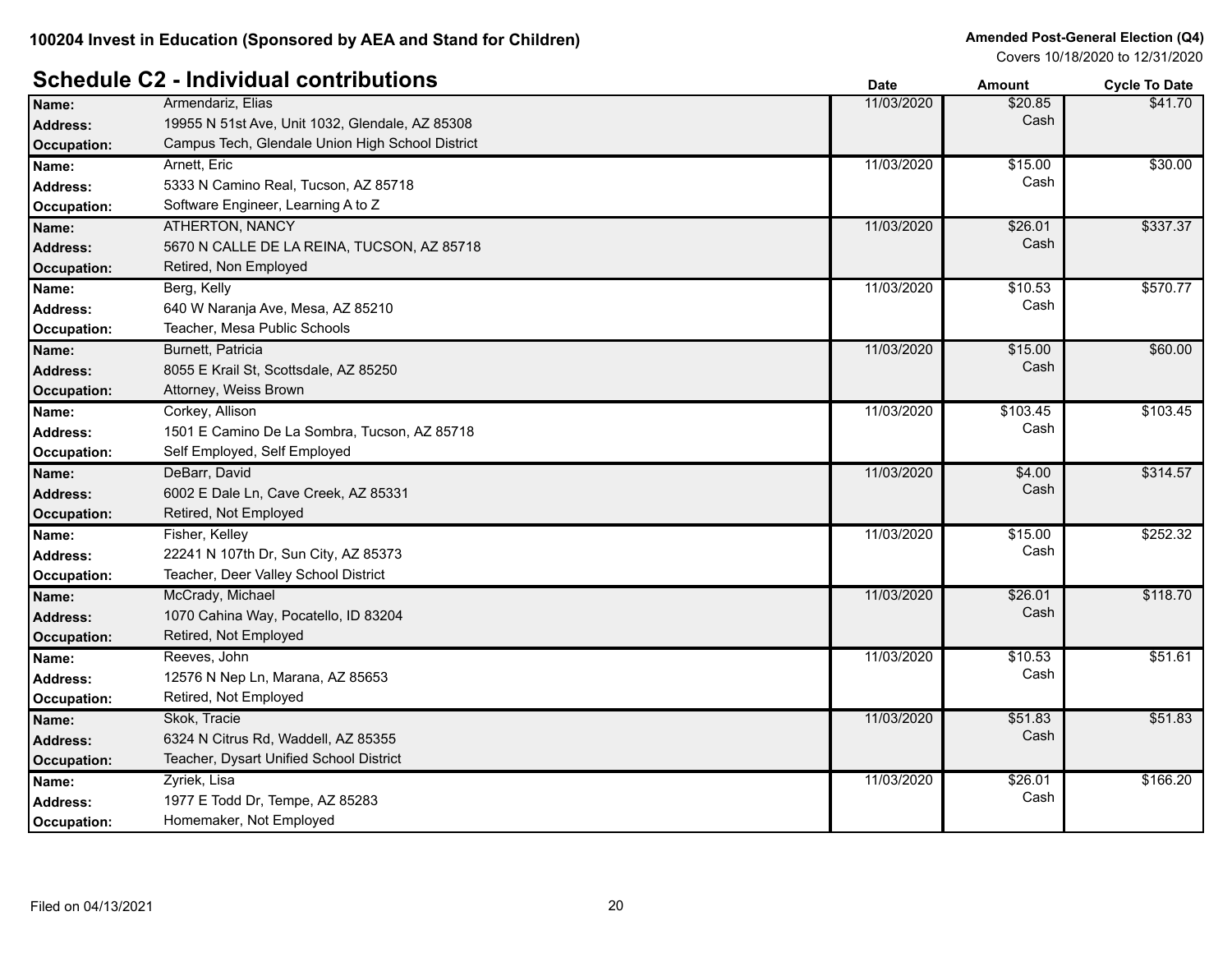|                    |                                                  | Dale       | AIIIOUIIL | <b>OVER TO DATE</b> |
|--------------------|--------------------------------------------------|------------|-----------|---------------------|
| Name:              | Beaver, Jeromy                                   | 11/04/2020 | \$100.00  | \$100.00            |
| <b>Address:</b>    | 8818 W Puget Ave, Peoria, AZ 85345               |            | Cash      |                     |
| <b>Occupation:</b> | Teacher, PESD#92                                 |            |           |                     |
| Name:              | Herman, Luanne                                   | 11/04/2020 | \$8.00    | \$91.52             |
| <b>Address:</b>    | 307 W Saint John Rd, Phoenix, AZ 85023           |            | Cash      |                     |
| <b>Occupation:</b> | retired, Not Employed                            |            |           |                     |
| Name:              | Schlosser, Steven                                | 11/04/2020 | \$26.01   | \$161.43            |
| <b>Address:</b>    | 10793 E Betony Dr, Scottsdale, AZ 85255          |            | Cash      |                     |
| <b>Occupation:</b> | Retired, Not Employed                            |            |           |                     |
| Name:              | Sonderegger, Aubrey                              | 11/04/2020 | \$45.00   | \$135.00            |
| <b>Address:</b>    | 3850 N Patterson Blvd, Flagstaff, AZ 86004       |            | Cash      |                     |
| Occupation:        | Massage Therapist, Self Employed                 |            |           |                     |
| Name:              | Abrams, Carol                                    | 11/05/2020 | \$10.53   | \$282.58            |
| <b>Address:</b>    | 1213 N Hillcrest, Mesa, AZ 85201                 |            | Cash      |                     |
| <b>Occupation:</b> | Retired, Not Employed                            |            |           |                     |
| Name:              | Wight, Suzanne                                   | 11/05/2020 | \$8.00    | \$46.00             |
| Address:           | 2618 S Shannon Dr, Tempe, AZ 85282               |            | Cash      |                     |
| Occupation:        | Retired, Not Employed                            |            |           |                     |
| Name:              | Abrams, Carol                                    | 11/06/2020 | \$6.00    | \$282.58            |
| <b>Address:</b>    | 1213 N Hillcrest, Mesa, AZ 85201                 |            | Cash      |                     |
| <b>Occupation:</b> | Retired, Not Employed                            |            |           |                     |
| Name:              | Christy, Edward                                  | 11/06/2020 | 33.00     | \$26.53             |
| <b>Address:</b>    | 15153 W Alexandria Way, Surprise, AZ 85379       |            | Cash      |                     |
| Occupation:        | Retired, Not Employed                            |            |           |                     |
| Name:              | Abrams, Carol                                    | 11/07/2020 | \$6.00    | \$282.58            |
| <b>Address:</b>    | 1213 N Hillcrest, Mesa, AZ 85201                 |            | Cash      |                     |
| <b>Occupation:</b> | Retired, Not Employed                            |            |           |                     |
| Name:              | Freeland, Jeanne                                 | 11/07/2020 | \$8.46    | \$25.38             |
| <b>Address:</b>    | 5377 E Viva Rd, Sedona, AZ 86336                 |            | Cash      |                     |
| <b>Occupation:</b> | Retired, Not Employed                            |            |           |                     |
| Name:              | O'Brien, Bridget                                 | 11/07/2020 | \$31.18   | \$135.44            |
| <b>Address:</b>    | 5962 N 83rd St, Scottsdale, AZ 85250             |            | Cash      |                     |
| Occupation:        | Teacher, PARADISE VALLEY UNIFIED DISTRICT        |            |           |                     |
| Name:              | Miller, Glenda                                   | 11/08/2020 | \$103.45  | \$310.35            |
| <b>Address:</b>    | 4343 E Soliere Ave Apt 2049, Flagstaff, AZ 86004 |            | Cash      |                     |
| Occupation:        | Retired, Not Employed                            |            |           |                     |
|                    |                                                  |            |           |                     |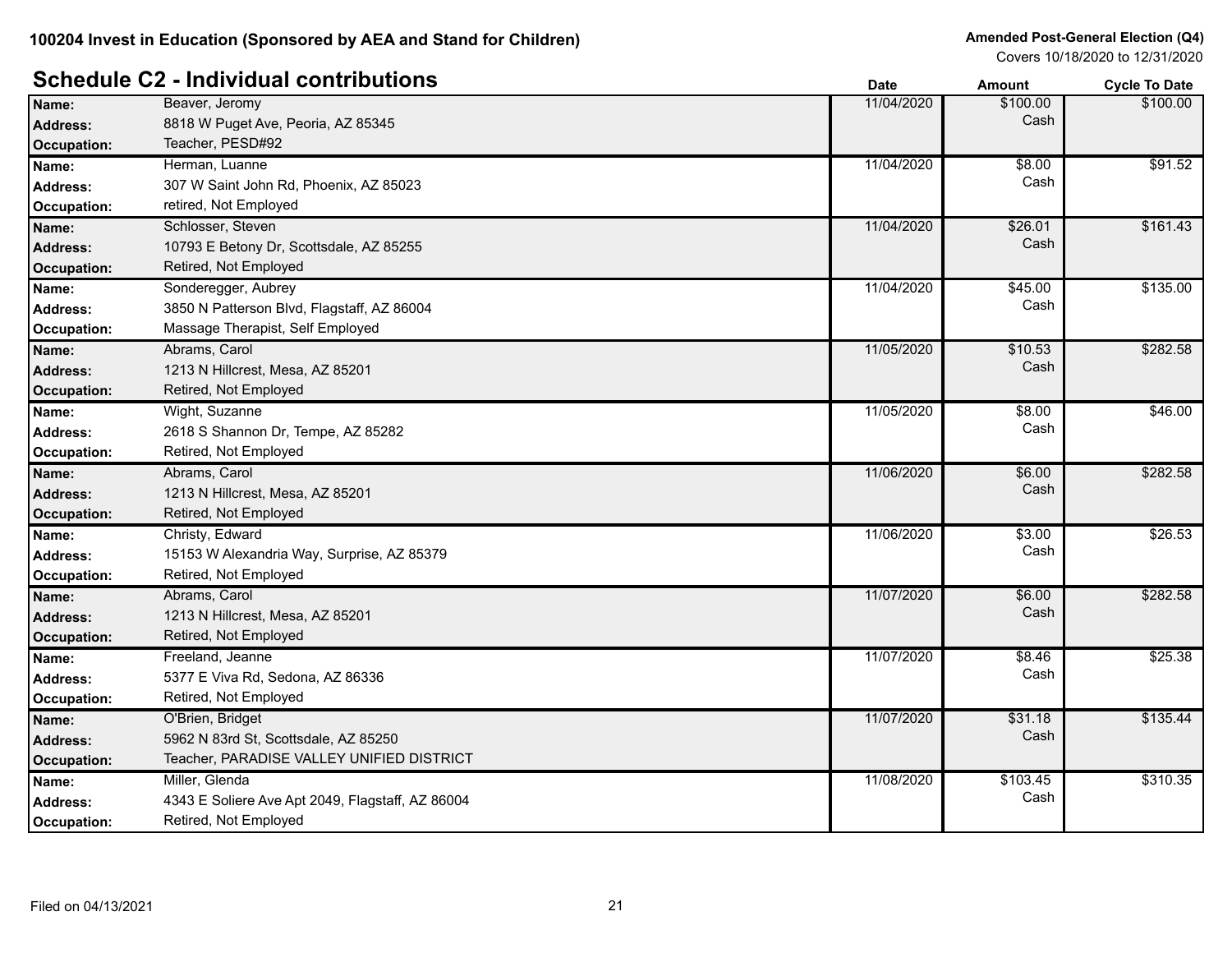# **Schedule C2 - Individual contributions Date Date Amount Amount Cycle To Date**

|                    |                                           | Dalc       | Allivulit | <b>OVUE TO DATE</b> |
|--------------------|-------------------------------------------|------------|-----------|---------------------|
| Name:              | Munoz, Sondra                             | 11/08/2020 | \$45.00   | \$135.00            |
| <b>Address:</b>    | 2215 W Claremont St, Phoenix, AZ 85015    |            | Cash      |                     |
| <b>Occupation:</b> | Retired, Not Employed                     |            |           |                     |
| Name:              | Gallegos, Susan                           | 11/10/2020 | \$6.00    | \$69.19             |
| <b>Address:</b>    | 4280 N Rillito Creek PI, Tucson, AZ 85719 |            | Cash      |                     |
| <b>Occupation:</b> | Retired, Not Employed                     |            |           |                     |
| Name:              | Robinson, Allison                         | 11/10/2020 | \$5.00    | \$123.03            |
| <b>Address:</b>    | 4120 E San Gabriel Ave, Phoenix, AZ 85044 |            | Cash      |                     |
| <b>Occupation:</b> | Professor, Arizona State Univesity        |            |           |                     |
| Name:              | Abrams, Carol                             | 11/11/2020 | \$8.00    | \$282.58            |
| <b>Address:</b>    | 1213 N Hillcrest, Mesa, AZ 85201          |            | Cash      |                     |
| <b>Occupation:</b> | Retired, Not Employed                     |            |           |                     |
| Name:              | Berg, Kelly                               | 11/11/2020 | \$20.85   | \$570.77            |
| <b>Address:</b>    | 640 W Naranja Ave, Mesa, AZ 85210         |            | Cash      |                     |
| Occupation:        | Teacher, Mesa Public Schools              |            |           |                     |
| Name:              | Collins, Lara                             | 11/11/2020 | \$30.00   | \$273.45            |
| <b>Address:</b>    | 344 W Carmen St, Tempe, AZ 85283          |            | Cash      |                     |
| Occupation:        | Retired, Not Employed                     |            |           |                     |
| Name:              | Ellegood, Julia                           | 11/11/2020 | \$15.00   | \$45.00             |
| <b>Address:</b>    | 920 N Hunter Ridge Rd, Prescott, AZ 86303 |            | Cash      |                     |
| Occupation:        | Retired, Not Employed                     |            |           |                     |
| Name:              | Fisher, Kelley                            | 11/11/2020 | \$51.83   | \$252.32            |
| <b>Address:</b>    | 22241 N 107th Dr, Sun City, AZ 85373      |            | Cash      |                     |
| Occupation:        | Teacher, Deer Valley School District      |            |           |                     |
| Name:              | Smith, Edie                               | 11/11/2020 | \$6.00    | \$12.00             |
| <b>Address:</b>    | 233 E Pasadena Ave, Phoenix, AZ 85012     |            | Cash      |                     |
| <b>Occupation:</b> | Retired, Not Employed                     |            |           |                     |
| Name:              | Bolding, Betsy                            | 11/12/2020 | \$15.69   | \$175.87            |
| <b>Address:</b>    | 2965 E Lee St, Tucson, AZ 85716           |            | Cash      |                     |
| <b>Occupation:</b> | Retired, Not Employed                     |            |           |                     |
| Name:              | Gleason, Joyce                            | 11/12/2020 | \$6.00    | \$18.00             |
| <b>Address:</b>    | 17504 W Maui Ln, Surprise, AZ 85388       |            | Cash      |                     |
| <b>Occupation:</b> | Retired, Not Employed                     |            |           |                     |
| Name:              | Currie, Stephen                           | 11/13/2020 | \$30.00   | \$60.00             |
| <b>Address:</b>    | PO Box 971, Clarkdale, AZ 86324           |            | Cash      |                     |
| Occupation:        | Retired, Not Employed                     |            |           |                     |
|                    |                                           |            |           |                     |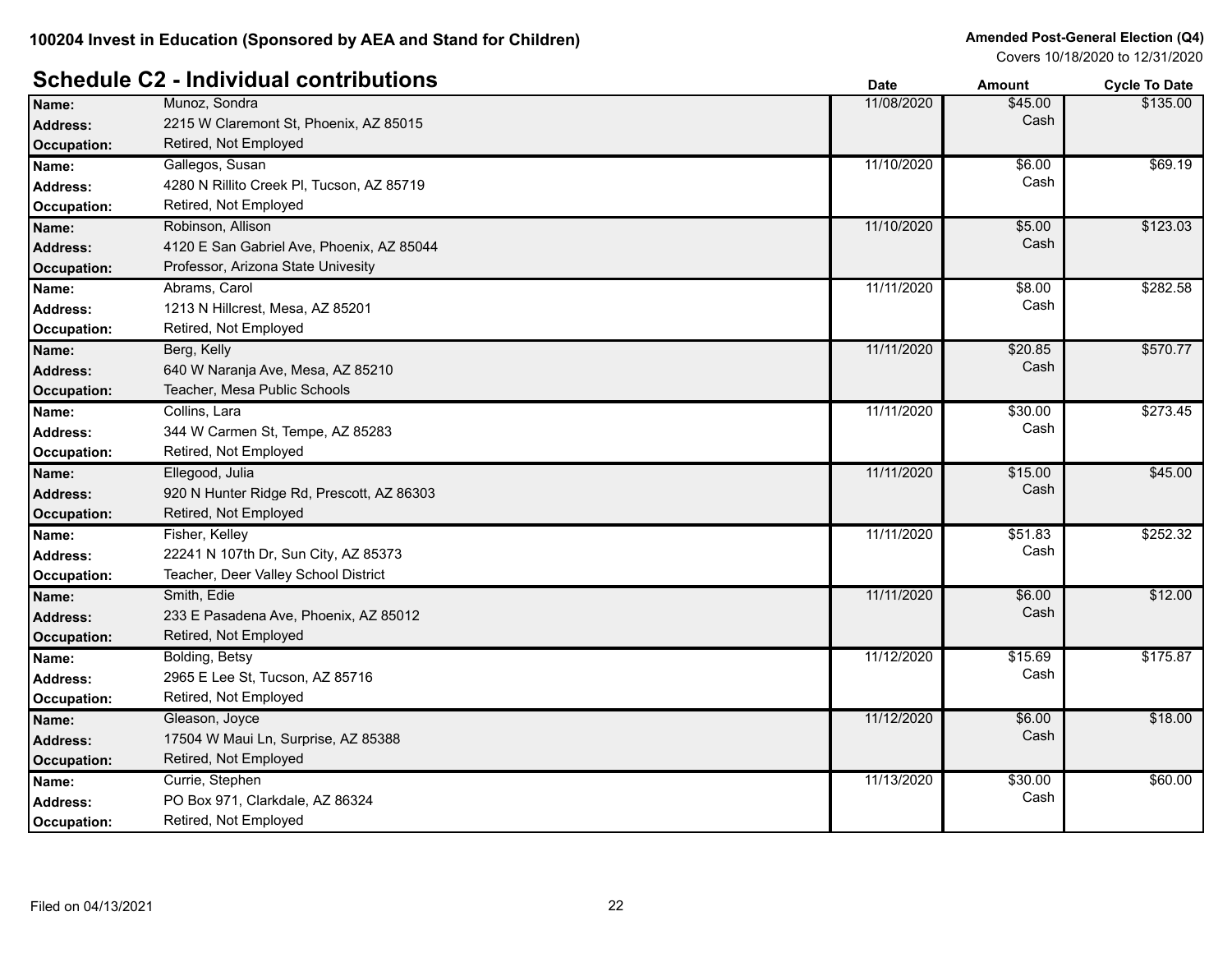#### **Schedule C2 - Individual contributions Date Date Cycle To Date Amount Cycle To Date**

|                    |                                                     | puw        | мнучн   | oyuu Tu Dulu    |
|--------------------|-----------------------------------------------------|------------|---------|-----------------|
| Name:              | <b>MAMANI, RAQUEL</b>                               | 11/13/2020 | \$30.00 | \$150.00        |
| <b>Address:</b>    | 323 W. BUTLER DR., PHOENIX, AZ 85021                |            | Cash    |                 |
| <b>Occupation:</b> | OUTREACH COORDINATOR, SAVE OUR SCHOOLS AZ. NETWORK  |            |         |                 |
| Name:              | Abrams, Carol                                       | 11/15/2020 | \$15.00 | \$282.58        |
| <b>Address:</b>    | 1213 N Hillcrest, Mesa, AZ 85201                    |            | Cash    |                 |
| <b>Occupation:</b> | Retired, Not Employed                               |            |         |                 |
| Name:              | <b>ATHERTON, NANCY</b>                              | 11/15/2020 | \$26.01 | \$337.37        |
| <b>Address:</b>    | 5670 N CALLE DE LA REINA, TUCSON, AZ 85718          |            | Cash    |                 |
| <b>Occupation:</b> | Retired, Non Employed                               |            |         |                 |
| Name:              | Stafford, Carl                                      | 11/15/2020 | \$15.00 | \$56.01         |
| <b>Address:</b>    | 10412 W Cottontail Ln, Peoria, AZ 85383             |            | Cash    |                 |
| <b>Occupation:</b> | Engineer, Not Employed                              |            |         |                 |
| Name:              | Knowlton, Kathryn                                   | 11/16/2020 | \$10.53 | \$384.06        |
| <b>Address:</b>    | 118 E Geneva Dr, Tempe, AZ 85282                    |            | Cash    |                 |
| <b>Occupation:</b> | Retired, Not Employed                               |            |         |                 |
| Name:              | Munn, Laurie                                        | 11/16/2020 | \$15.69 | \$104.26        |
| <b>Address:</b>    | 14401 S 43rd St, Phoenix, AZ 85044                  |            | Cash    |                 |
| Occupation:        | Director of Marketing, CVS Health                   |            |         |                 |
| Name:              | Zimmerman, Doug                                     | 11/16/2020 | \$15.00 | \$81.83         |
| <b>Address:</b>    | 7500 E McCormick Pkwy, Lot 13, Scottsdale, AZ 85258 |            | Cash    |                 |
| <b>Occupation:</b> | Attorney, Davis Miles McGuire Gardner PLLC          |            |         |                 |
| Name:              | Bolding, Betsy                                      | 11/18/2020 | \$5.00  | \$175.87        |
| <b>Address:</b>    | 2965 E Lee St, Tucson, AZ 85716                     |            | Cash    |                 |
| Occupation:        | Retired, Not Employed                               |            |         |                 |
| Name:              | Westphal, Marjorie                                  | 11/18/2020 | \$30.00 | \$120.00        |
| <b>Address:</b>    | 7501 E Thompson Pk Pkwy, Scottsdale, AZ 85377       |            | Cash    |                 |
| <b>Occupation:</b> | Retired, Not Employed                               |            |         |                 |
| Name:              | Wolter, Nancy                                       | 11/18/2020 | \$15.00 | $\sqrt{$68.46}$ |
| <b>Address:</b>    | 1243 W Sherri Dr, Gilbert, AZ 85233                 |            | Cash    |                 |
| Occupation:        | Retired, Not Employed                               |            |         |                 |
| Name:              | Abrams, Carol                                       | 11/20/2020 | \$5.36  | \$282.58        |
| <b>Address:</b>    | 1213 N Hillcrest, Mesa, AZ 85201                    |            | Cash    |                 |
| <b>Occupation:</b> | Retired, Not Employed                               |            |         |                 |
| Name:              | Catlett-Newby, Vicki                                | 11/20/2020 | \$51.83 | \$414.02        |
| <b>Address:</b>    | 2137 E Marco Polo Rd, Phoenix, AZ 85024             |            | Cash    |                 |
| Occupation:        | Retired, Not Employed                               |            |         |                 |
|                    |                                                     |            |         |                 |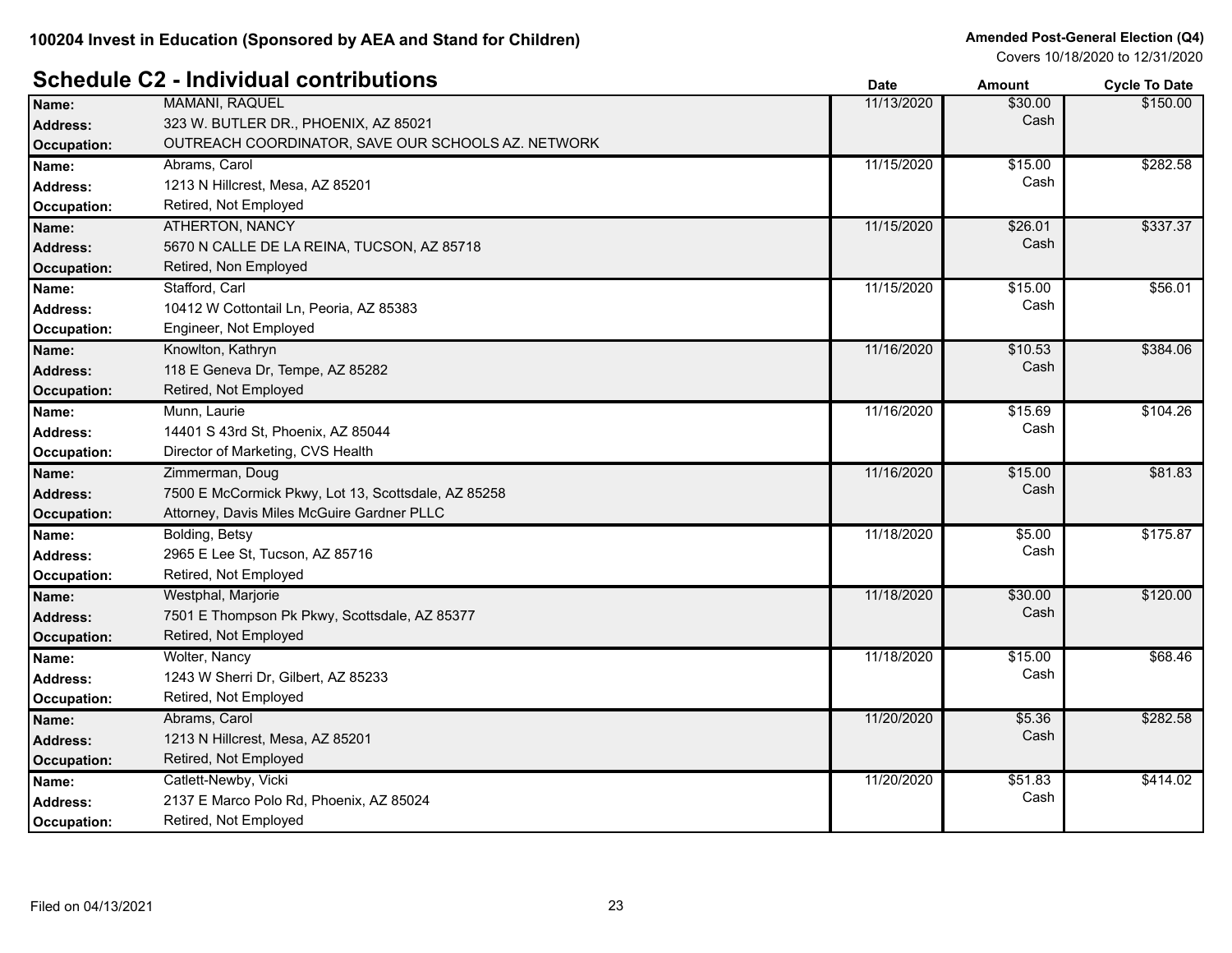|                    |                                                 | vale       | Amount  | <b>OVCIE TO DATE</b> |
|--------------------|-------------------------------------------------|------------|---------|----------------------|
| Name:              | Collins, Lara                                   | 11/20/2020 | \$5.00  | \$273.45             |
| <b>Address:</b>    | 344 W Carmen St, Tempe, AZ 85283                |            | Cash    |                      |
| <b>Occupation:</b> | Retired, Not Employed                           |            |         |                      |
| Name:              | Schipper, GKent                                 | 11/20/2020 | \$14.00 | \$28.00              |
| <b>Address:</b>    | 41 Timber Ridge Loop, Show Low, AZ 85901        |            | Cash    |                      |
| Occupation:        | Retired, Not Employed                           |            |         |                      |
| Name:              | Ward, Dorothy                                   | 11/20/2020 | \$4.00  | \$59.83              |
| <b>Address:</b>    | 2215 W Claremont St, Phoenix, AZ 85015          |            | Cash    |                      |
| <b>Occupation:</b> | Retired, Not Employed                           |            |         |                      |
| Name:              | Bolding, Betsy                                  | 11/21/2020 | \$15.69 | \$175.87             |
| <b>Address:</b>    | 2965 E Lee St, Tucson, AZ 85716                 |            | Cash    |                      |
| Occupation:        | Retired, Not Employed                           |            |         |                      |
| Name:              | Kong-Sivert, Jillian                            | 11/22/2020 | \$10.53 | \$21.06              |
| <b>Address:</b>    | 5412 W Maldonado Rd, Laveen, AZ 85339           |            | Cash    |                      |
| <b>Occupation:</b> | Attorney, Law Offices of JK-S, PLLC             |            |         |                      |
| Name:              | Lyding, Delia                                   | 11/22/2020 | \$15.00 | \$30.00              |
| <b>Address:</b>    | 2431 W Fawn Dr, Phoenix, AZ 85041               |            | Cash    |                      |
| Occupation:        | Teacher, Kyrene Elementary School District      |            |         |                      |
| Name:              | Merline, Riley                                  | 11/22/2020 | \$3.00  | \$21.89              |
| <b>Address:</b>    | 451 N Avenida Carina, Tucson, AZ 85745          |            | Cash    |                      |
| <b>Occupation:</b> | Higher education administration, World Learning |            |         |                      |
| Name:              | Osterkorn, Jackie                               | 11/22/2020 | \$30.00 | \$150.00             |
| <b>Address:</b>    | 13242 N Pier Mountain Rd, Marana, AZ 85658      |            | Cash    |                      |
| Occupation:        | Teacher, Marana Unified School District         |            |         |                      |
| Name:              | Cusick, Robin                                   | 11/24/2020 | \$51.83 | \$415.23             |
| <b>Address:</b>    | 3737 E Ember Glow Way, Phoenix, AZ 85050        |            | Cash    |                      |
| <b>Occupation:</b> | Physician, Vitalant                             |            |         |                      |
| Name:              | Duncan, Mack                                    | 11/24/2020 | \$6.00  | \$12.00              |
| <b>Address:</b>    | 1536 W Roma Ave, Phoenix, AZ 85015              |            | Cash    |                      |
| Occupation:        | Teacher, GUHSD                                  |            |         |                      |
| Name:              | Heermans, Linsey                                | 11/24/2020 | \$4.00  | \$32.85              |
| <b>Address:</b>    | 3567 E Merrill Ave, Gilbert, AZ 85234           |            | Cash    |                      |
| <b>Occupation:</b> | Teacher, Gilbert Public Schools                 |            |         |                      |
| Name:              | Oloughlin, Christopher                          | 11/25/2020 | \$3.00  | \$6.00               |
| <b>Address:</b>    | 20727 W Minnezona Ave, Buckeye, AZ 85396        |            | Cash    |                      |
| Occupation:        | Registered Nurse, YOH Nurse Staffing Agency     |            |         |                      |
|                    |                                                 |            |         |                      |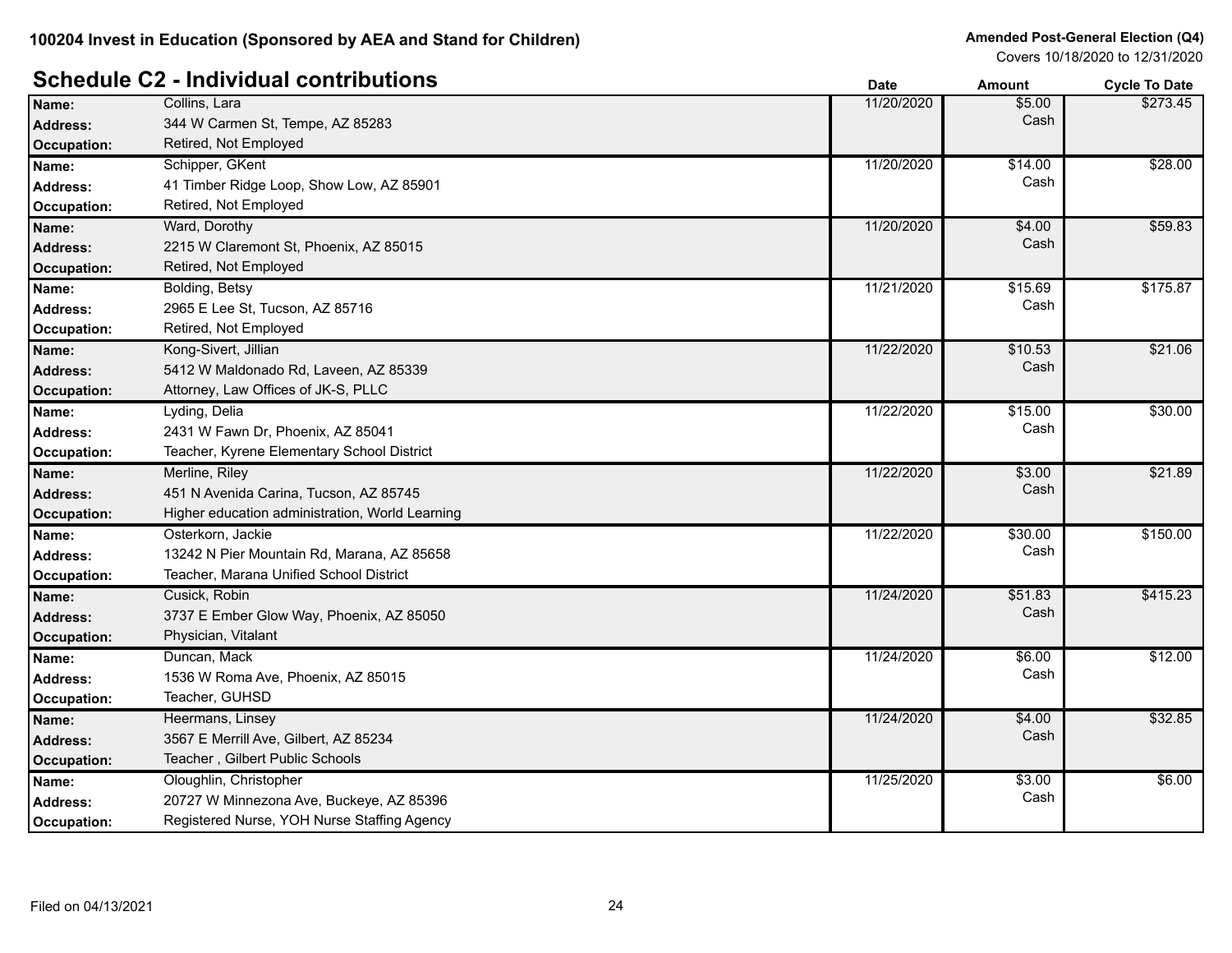|                    |                                            | Dale       | AIIIOUIIL | <b>OVER TO DATE</b> |
|--------------------|--------------------------------------------|------------|-----------|---------------------|
| Name:              | Berg, Kelly                                | 11/26/2020 | \$6.00    | \$570.77            |
| <b>Address:</b>    | 640 W Naranja Ave, Mesa, AZ 85210          |            | Cash      |                     |
| <b>Occupation:</b> | Teacher, Mesa Public Schools               |            |           |                     |
| Name:              | Cardona-Morales, Carlos                    | 11/26/2020 | \$51.83   | \$155.49            |
| <b>Address:</b>    | 725 E Placita Leslie, Tucson, AZ 85718     |            | Cash      |                     |
| Occupation:        | Teacher, Tucson Unified School District    |            |           |                     |
| Name:              | Charles, Brad                              | 11/26/2020 | \$30.00   | \$201.83            |
| <b>Address:</b>    | 702 W Jersey Way, San Tan Valley, AZ 85143 |            | Cash      |                     |
| <b>Occupation:</b> | Teacher, QCUSD                             |            |           |                     |
| Name:              | Mahnke, Denise                             | 11/27/2020 | \$15.69   | \$94.14             |
| <b>Address:</b>    | 5082 W Kesler Ln, Chandler, AZ 85226       |            | Cash      |                     |
| Occupation:        | Retired, Not Employed                      |            |           |                     |
| Name:              | Simpson, Jeff                              | 11/27/2020 | \$20.85   | \$104.25            |
| <b>Address:</b>    | 1320 W Fresno St, Tucson, AZ 85745         |            | Cash      |                     |
| Occupation:        | Teacher, Tucson Unified School District    |            |           |                     |
| Name:              | Ashford, Cypress                           | 11/29/2020 | \$15.00   | \$96.83             |
| <b>Address:</b>    | 909 W Heather Dr, Mesa, AZ 85201           |            | Cash      |                     |
| Occupation:        | Flight Attendant, American Airlines        |            |           |                     |
| Name:              | Fisher, Victoria                           | 11/29/2020 | \$4.00    | \$67.83             |
| <b>Address:</b>    | 1870 W Calle Del Norte, Chandler, AZ 85224 |            | Cash      |                     |
| Occupation:        | Teacher, Chandler Unified School District  |            |           |                     |
| Name:              | Woodworth, Haridev                         | 11/29/2020 | \$5.36    | \$88.56             |
| <b>Address:</b>    | 3830 N Gallatin, Mesa, AZ 85215            |            | Cash      |                     |
| Occupation:        | Teacher, Basis Education                   |            |           |                     |
| Name:              | Abrams, Carol                              | 11/30/2020 | \$6.00    | \$282.58            |
| <b>Address:</b>    | 1213 N Hillcrest, Mesa, AZ 85201           |            | Cash      |                     |
| Occupation:        | Retired, Not Employed                      |            |           |                     |
| Name:              | Cusick, Robin                              | 11/30/2020 | \$20.85   | \$415.23            |
| <b>Address:</b>    | 3737 E Ember Glow Way, Phoenix, AZ 85050   |            | Cash      |                     |
| Occupation:        | Physician, Vitalant                        |            |           |                     |
| Name:              | Dawson, Jana                               | 11/30/2020 | \$6.00    | \$154.51            |
| <b>Address:</b>    | 5201 S Civano Blvd, Tucson, AZ 85747       |            | Cash      |                     |
| <b>Occupation:</b> | Teacher, Vail School District              |            |           |                     |
| Name:              | Flores, George                             | 11/30/2020 | 551.83    | \$776.41            |
| <b>Address:</b>    | 13001 N 2nd PI, Phoenix, AZ 85022          |            | Cash      |                     |
| Occupation:        | Administrator, City Of Buckeye             |            |           |                     |
|                    |                                            |            |           |                     |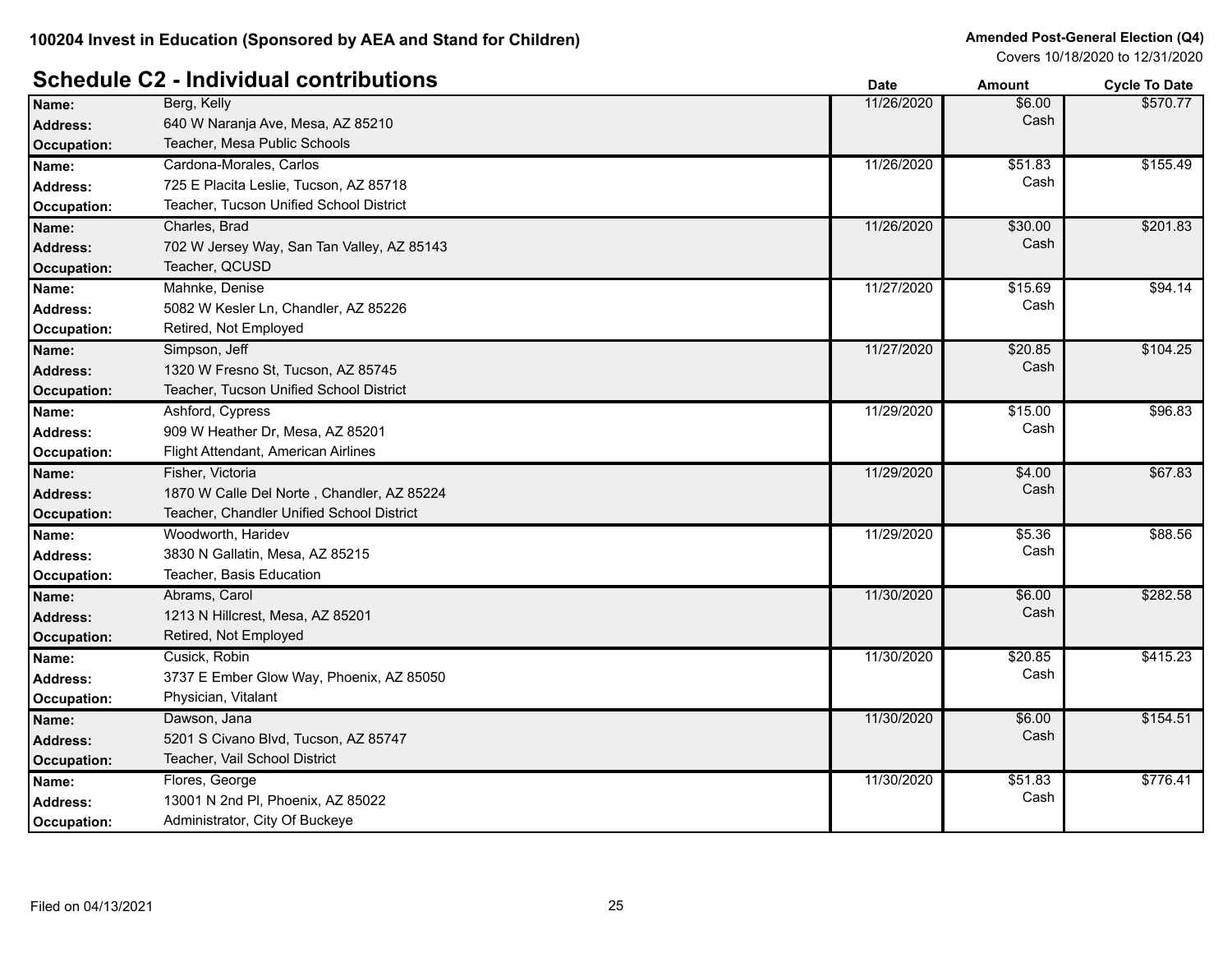|                    |                                                  | Dale       | Allivulli | <b>OVUE TO DATE</b> |
|--------------------|--------------------------------------------------|------------|-----------|---------------------|
| Name:              | Lundgren, Cheryl                                 | 11/30/2020 | \$10.00   | \$20.00             |
| <b>Address:</b>    | 6760 E Nelson Dr, Tucson, AZ 85730               |            | Cash      |                     |
| <b>Occupation:</b> | Retired, Not Employed                            |            |           |                     |
| Name:              | Armendariz, Elias                                | 12/03/2020 | \$20.85   | \$41.70             |
| <b>Address:</b>    | 19955 N 51st Ave, Unit 1032, Glendale, AZ 85308  |            | Cash      |                     |
| <b>Occupation:</b> | Campus Tech, Glendale Union High School District |            |           |                     |
| Name:              | Arnett, Eric                                     | 12/03/2020 | \$15.00   | \$30.00             |
| <b>Address:</b>    | 5333 N Camino Real, Tucson, AZ 85718             |            | Cash      |                     |
| <b>Occupation:</b> | Software Engineer, Learning A to Z               |            |           |                     |
| Name:              | Burnett, Patricia                                | 12/03/2020 | \$15.00   | \$60.00             |
| Address:           | 8055 E Krail St, Scottsdale, AZ 85250            |            | Cash      |                     |
| Occupation:        | Attorney, Weiss Brown                            |            |           |                     |
| Name:              | DeBarr, David                                    | 12/03/2020 | \$4.00    | \$314.57            |
| <b>Address:</b>    | 6002 E Dale Ln, Cave Creek, AZ 85331             |            | Cash      |                     |
| <b>Occupation:</b> | Retired, Not Employed                            |            |           |                     |
| Name:              | Fisher, Kelley                                   | 12/03/2020 | \$15.00   | \$252.32            |
| <b>Address:</b>    | 22241 N 107th Dr, Sun City, AZ 85373             |            | Cash      |                     |
| Occupation:        | Teacher, Deer Valley School District             |            |           |                     |
| Name:              | Herman, Luanne                                   | 12/04/2020 | \$8.00    | \$91.52             |
| <b>Address:</b>    | 307 W Saint John Rd, Phoenix, AZ 85023           |            | Cash      |                     |
| <b>Occupation:</b> | retired, Not Employed                            |            |           |                     |
| Name:              | Schlosser, Steven                                | 12/04/2020 | \$26.01   | \$161.43            |
| <b>Address:</b>    | 10793 E Betony Dr, Scottsdale, AZ 85255          |            | Cash      |                     |
| Occupation:        | Retired, Not Employed                            |            |           |                     |
| Name:              | Abrams, Carol                                    | 12/05/2020 | \$10.53   | \$282.58            |
| <b>Address:</b>    | 1213 N Hillcrest, Mesa, AZ 85201                 |            | Cash      |                     |
| <b>Occupation:</b> | Retired, Not Employed                            |            |           |                     |
| Name:              | Abrams, Carol                                    | 12/06/2020 | \$6.00    | \$282.58            |
| <b>Address:</b>    | 1213 N Hillcrest, Mesa, AZ 85201                 |            | Cash      |                     |
| Occupation:        | Retired, Not Employed                            |            |           |                     |
| Name:              | Christy, Edward                                  | 12/06/2020 | \$3.00    | \$26.53             |
| <b>Address:</b>    | 15153 W Alexandria Way, Surprise, AZ 85379       |            | Cash      |                     |
| <b>Occupation:</b> | Retired, Not Employed                            |            |           |                     |
| Name:              | Abrams, Carol                                    | 12/07/2020 | \$6.00    | \$282.58            |
| <b>Address:</b>    | 1213 N Hillcrest, Mesa, AZ 85201                 |            | Cash      |                     |
| <b>Occupation:</b> | Retired, Not Employed                            |            |           |                     |
|                    |                                                  |            |           |                     |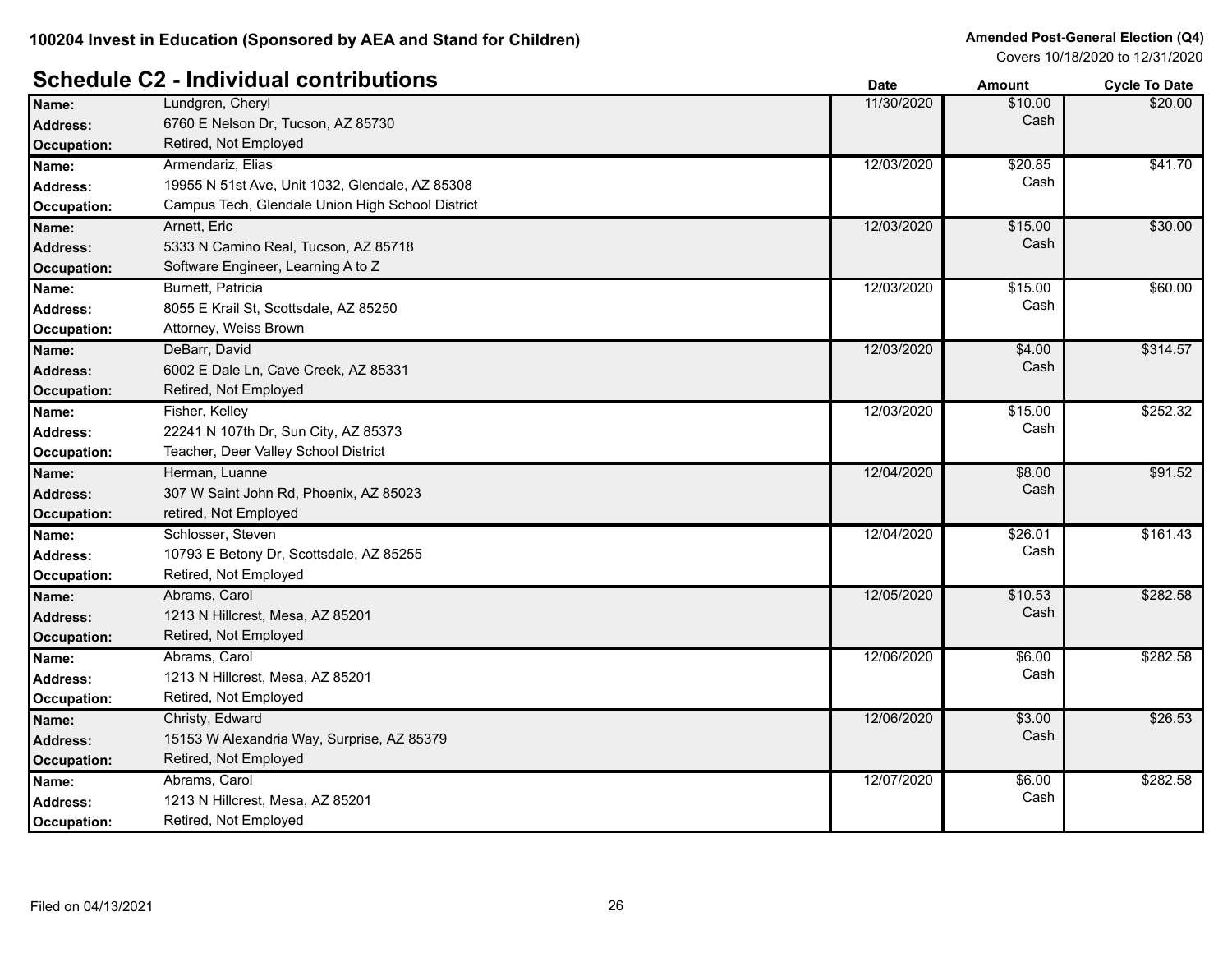# **Schedule C2 - Individual contributions Date Date Amount Amount Cycle To Date**

|                    |                                                  | υαισ       | anoun    | <b>OVUE TO DATE</b> |
|--------------------|--------------------------------------------------|------------|----------|---------------------|
| Name:              | Freeland, Jeanne                                 | 12/07/2020 | \$8.46   | \$25.38             |
| <b>Address:</b>    | 5377 E Viva Rd, Sedona, AZ 86336                 |            | Cash     |                     |
| Occupation:        | Retired, Not Employed                            |            |          |                     |
| Name:              | O'Brien, Bridget                                 | 12/07/2020 | \$31.18  | \$135.44            |
| <b>Address:</b>    | 5962 N 83rd St, Scottsdale, AZ 85250             |            | Cash     |                     |
| Occupation:        | Teacher, PARADISE VALLEY UNIFIED DISTRICT        |            |          |                     |
| Name:              | Miller, Glenda                                   | 12/08/2020 | \$103.45 | \$310.35            |
| <b>Address:</b>    | 4343 E Soliere Ave Apt 2049, Flagstaff, AZ 86004 |            | Cash     |                     |
| <b>Occupation:</b> | Retired, Not Employed                            |            |          |                     |
| Name:              | Gallegos, Susan                                  | 12/10/2020 | \$6.00   | \$69.19             |
| Address:           | 4280 N Rillito Creek PI, Tucson, AZ 85719        |            | Cash     |                     |
| Occupation:        | Retired, Not Employed                            |            |          |                     |
| Name:              | Robinson, Allison                                | 12/10/2020 | \$5.00   | \$123.03            |
| <b>Address:</b>    | 4120 E San Gabriel Ave, Phoenix, AZ 85044        |            | Cash     |                     |
| Occupation:        | Professor, Arizona State Univesity               |            |          |                     |
| Name:              | Abrams, Carol                                    | 12/11/2020 | \$8.00   | \$282.58            |
| <b>Address:</b>    | 1213 N Hillcrest, Mesa, AZ 85201                 |            | Cash     |                     |
| Occupation:        | Retired, Not Employed                            |            |          |                     |
| Name:              | Berg, Kelly                                      | 12/11/2020 | \$20.85  | \$570.77            |
| <b>Address:</b>    | 640 W Naranja Ave, Mesa, AZ 85210                |            | Cash     |                     |
| <b>Occupation:</b> | Teacher, Mesa Public Schools                     |            |          |                     |
| Name:              | Collins, Lara                                    | 12/11/2020 | \$30.00  | \$273.45            |
| <b>Address:</b>    | 344 W Carmen St, Tempe, AZ 85283                 |            | Cash     |                     |
| Occupation:        | Retired, Not Employed                            |            |          |                     |
| Name:              | Ellegood, Julia                                  | 12/11/2020 | \$15.00  | \$45.00             |
| <b>Address:</b>    | 920 N Hunter Ridge Rd, Prescott, AZ 86303        |            | Cash     |                     |
| Occupation:        | Retired, Not Employed                            |            |          |                     |
| Name:              | Fisher, Kelley                                   | 12/11/2020 | \$51.83  | \$252.32            |
| <b>Address:</b>    | 22241 N 107th Dr, Sun City, AZ 85373             |            | Cash     |                     |
| Occupation:        | Teacher, Deer Valley School District             |            |          |                     |
| Name:              | Smith, Edie                                      | 12/11/2020 | \$6.00   | \$12.00             |
| <b>Address:</b>    | 233 E Pasadena Ave, Phoenix, AZ 85012            |            | Cash     |                     |
| Occupation:        | Retired, Not Employed                            |            |          |                     |
| Name:              | Bolding, Betsy                                   | 12/12/2020 | \$15.69  | \$175.87            |
| Address:           | 2965 E Lee St, Tucson, AZ 85716                  |            | Cash     |                     |
| Occupation:        | Retired, Not Employed                            |            |          |                     |
|                    |                                                  |            |          |                     |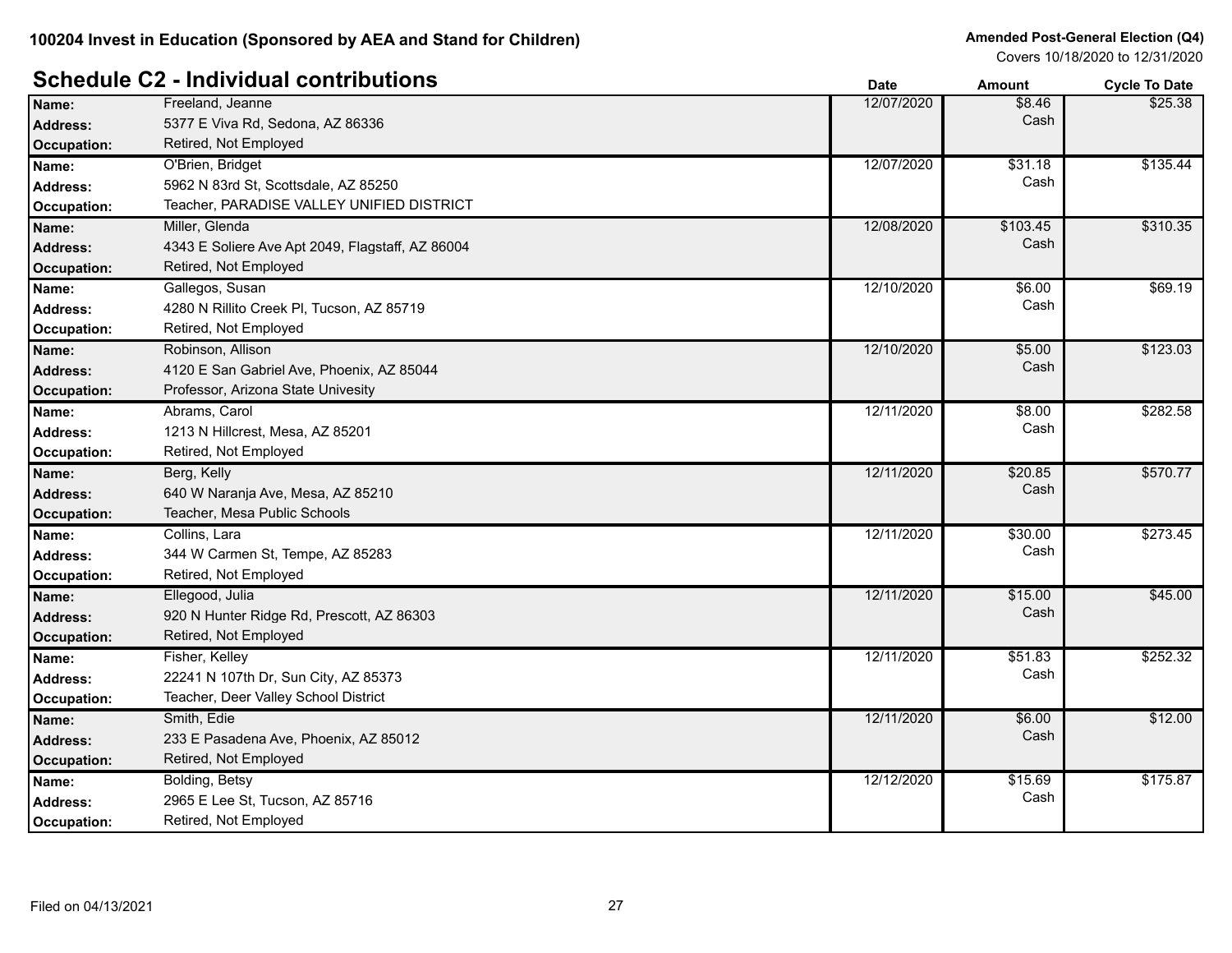#### **Schedule C2 - Individual contributions Date Amount Cycle To Date**

|                                   | Scriedule CZ - murvidual contributions             | <b>Date</b> | Amount       | <b>Cycle To Date</b> |
|-----------------------------------|----------------------------------------------------|-------------|--------------|----------------------|
| Name:                             | Gleason, Joyce                                     | 12/12/2020  | \$6.00       | \$18.00              |
| <b>Address:</b>                   | 17504 W Maui Ln, Surprise, AZ 85388                |             | Cash         |                      |
| Occupation:                       | Retired, Not Employed                              |             |              |                      |
| Name:                             | Millerd, Lisa                                      | 12/12/2020  | \$51.83      | \$724.16             |
| <b>Address:</b>                   | 6513 E Via Amable, Tucson, AZ 85750                |             | Cash         |                      |
| Occupation:                       | teacher, Amphi SD                                  |             |              |                      |
| Name:                             | Currie, Stephen                                    | 12/13/2020  | \$30.00      | \$60.00              |
| <b>Address:</b>                   | PO Box 971, Clarkdale, AZ 86324                    |             | Cash         |                      |
| Occupation:                       | Retired, Not Employed                              |             |              |                      |
| Name:                             | <b>MAMANI, RAQUEL</b>                              | 12/13/2020  | \$30.00      | \$150.00             |
| <b>Address:</b>                   | 323 W. BUTLER DR., PHOENIX, AZ 85021               |             | Cash         |                      |
| Occupation:                       | OUTREACH COORDINATOR, SAVE OUR SCHOOLS AZ. NETWORK |             |              |                      |
| Total of Individual Contributions |                                                    |             | \$267,790.44 |                      |
| Total of Refunds Given            |                                                    |             | \$0.00       |                      |
|                                   | Net Total of Individual Contributions              |             | \$267,790.44 |                      |
|                                   |                                                    |             |              |                      |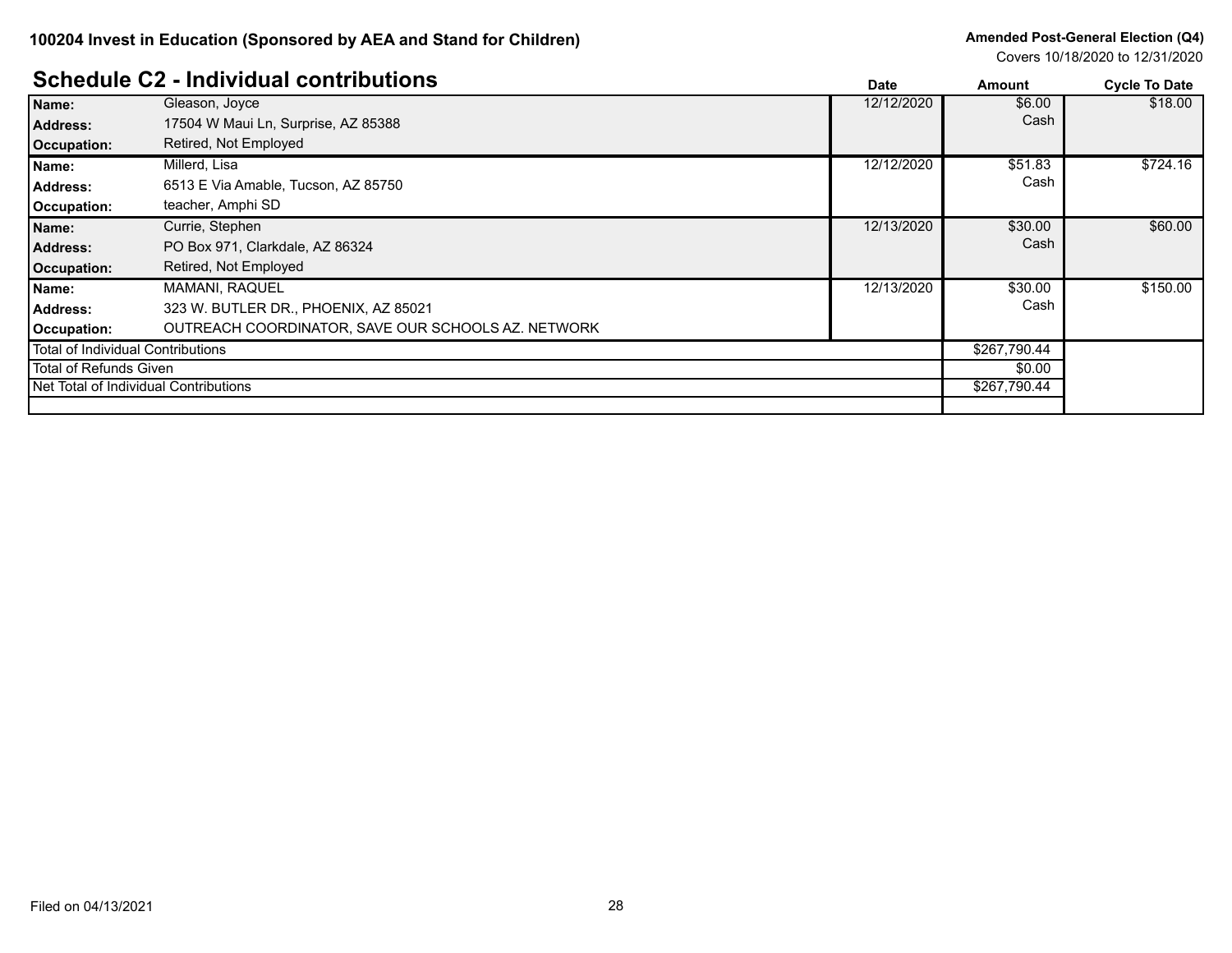#### **Amended Post-General Election (Q4)**

|                                                  | <b>Schedule C3a - Contributions from Candidate Committees</b> | <b>Date</b> | Amount     | <b>Cycle To Date</b> |
|--------------------------------------------------|---------------------------------------------------------------|-------------|------------|----------------------|
| Name:                                            | 201600202 - Espinoza for House                                | 10/19/2020  | \$1,000.00 | \$1,000.00           |
| Address:                                         | 803 N. Christa Way, Tolleson, AZ 85353                        |             | Cash       |                      |
| Trans. Type:                                     | Contributions from Candidate Committees                       |             |            |                      |
| Total of Contributions from Candidate Committees |                                                               | \$1,000.00  |            |                      |
| Total of Refunds Given                           |                                                               | \$0.00      |            |                      |
| Net Total of Contributions                       |                                                               |             | \$1,000.00 |                      |
|                                                  |                                                               |             |            |                      |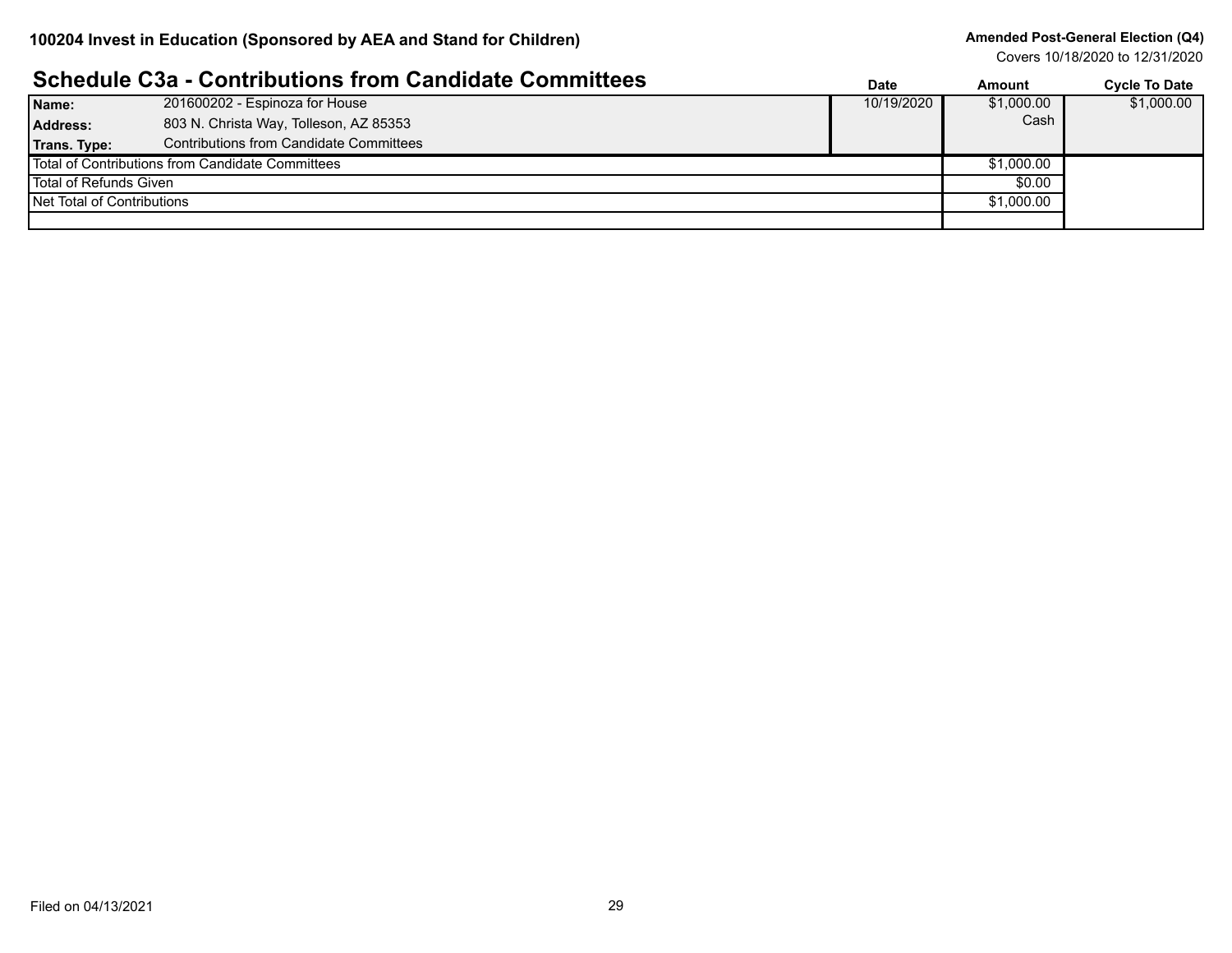#### **Amended Post-General Election (Q4)**

Covers 10/18/2020 to 12/31/2020

#### **Schedule C3b - Contributions from PACs**

|                                  | <u> OCHEUDIE COD - CONTINUUDIIS IIONI FACS</u>                  | Date       | Amount      | <b>Cycle To Date</b> |
|----------------------------------|-----------------------------------------------------------------|------------|-------------|----------------------|
| Name:                            | Leadership For Educational Equity                               | 10/21/2020 | \$15,000.00 | \$15,000.00          |
| Address:                         | 1805 7th St NW, FI 8, Washington, DC 20001                      |            | Cash        |                      |
| Trans. Type:                     | Contributions from PACs                                         |            |             |                      |
| Name:                            | International Brotherhood of Electrical Workers Local Union 640 | 10/27/2020 | \$10,000.00 | \$10,000.00          |
| Address:                         | 5808 N 7th St, Phoenix, AZ 85014                                |            | Cash        |                      |
| Trans. Type:                     | <b>Contributions from PACs</b>                                  |            |             |                      |
| Total of Contributions from PACs |                                                                 |            | \$25,000.00 |                      |
| Total of Refunds Given           |                                                                 |            | \$0.00      |                      |
|                                  | Net Total of Contributions from PACs                            |            | \$25,000.00 |                      |
|                                  |                                                                 |            |             |                      |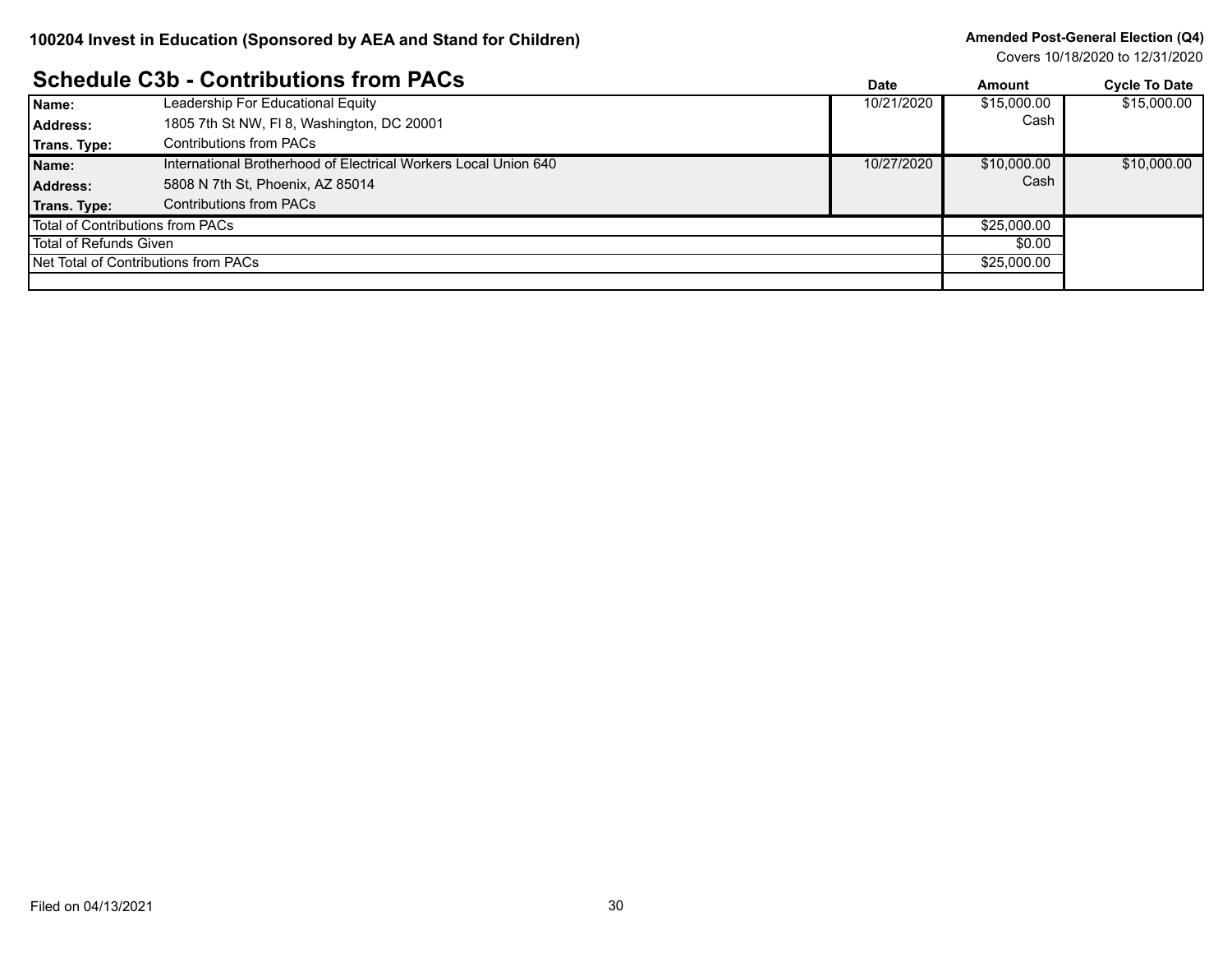#### **Schedule C4b - Contributions from Corporations/LLCs Date Date Date Amount Cycle To Date**

|                 |                                                      |            |                | oyono iyo butu |
|-----------------|------------------------------------------------------|------------|----------------|----------------|
| Name:           | One Arizona                                          | 10/20/2020 | \$100,000.00   | \$100,000.00   |
| <b>Address:</b> | 530 E McDowell Rd, Phoenix, AZ 85004                 |            | Cash           |                |
| Trans. Type:    | Contributions from Corps and LLCs                    |            |                |                |
| Name:           | The Friends of ASBA, Inc. (AZ Small Business Assoc.) | 10/20/2020 | \$10,000.00    | \$20,000.00    |
| <b>Address:</b> | 2100 N Central Ave, Ste 200, Phoenix, AZ 85004       |            | Cash           |                |
| Trans. Type:    | Contributions from Corps and LLCs                    |            |                |                |
| Name:           | Stand for Children, Inc.                             | 10/21/2020 | \$100,000.00   | \$5,747,041.76 |
| <b>Address:</b> | 649 N 4th Ave, Ste A, Phoenix, AZ 85003              |            | Cash           |                |
| Trans. Type:    | Contributions from Corps and LLCs                    |            |                |                |
| Name:           | Stand for Children, Inc.                             | 10/23/2020 | \$150,000.00   | \$5,747,041.76 |
| <b>Address:</b> | 649 N 4th Ave, Ste A, Phoenix, AZ 85003              |            | Cash           |                |
| Trans. Type:    | Contributions from Corps and LLCs                    |            |                |                |
| Name:           | Stand for Children, Inc.                             | 10/25/2020 | \$19,567.99    | \$5,747,041.76 |
| <b>Address:</b> | 649 N 4th Ave, Ste A, Phoenix, AZ 85003              |            | Goods/Services |                |
| Trans. Type:    | Corp and LLC In-Kind Contribution (later)            |            |                |                |
| Memo:           | Salary & Benefits for Personnel Services             |            |                |                |
| Name:           | Stand for Children, Inc.                             | 10/25/2020 | \$28,159.20    | \$5,747,041.76 |
| <b>Address:</b> | 649 N 4th Ave, Ste A, Phoenix, AZ 85003              |            | Goods/Services |                |
| Trans. Type:    | Corp and LLC In-Kind Contribution (later)            |            |                |                |
| Memo:           | <b>Text Message Outreach</b>                         |            |                |                |
| Name:           | <b>OSPC</b>                                          | 10/27/2020 | \$200,000.00   | \$700,000.00   |
| <b>Address:</b> | 400 W 59th St, New York, NY 10019                    |            | Cash           |                |
| Trans. Type:    | Contributions from Corps and LLCs                    |            |                |                |
| Name:           | Stand for Children, Inc.                             | 10/27/2020 | \$100,000.00   | \$5,747,041.76 |
| <b>Address:</b> | 649 N 4th Ave, Ste A, Phoenix, AZ 85003              |            | Cash           |                |
| Trans. Type:    | Contributions from Corps and LLCs                    |            |                |                |
| Name:           | Tohono O'Odham Nation                                | 10/27/2020 | \$10,000.00    | \$10,000.00    |
| <b>Address:</b> | PO Box 837, Sells, AZ 85634                          |            | Cash           |                |
| Trans. Type:    | Contributions from Corps and LLCs                    |            |                |                |
| Name:           | Stand for Children, Inc.                             | 10/28/2020 | \$150,000.00   | \$5,747,041.76 |
| <b>Address:</b> | 649 N 4th Ave, Ste A, Phoenix, AZ 85003              |            | Cash           |                |
| Trans. Type:    | Contributions from Corps and LLCs                    |            |                |                |
| Name:           | Stand for Children, Inc.                             | 11/02/2020 | \$10,967.39    | \$5,747,041.76 |
| Address:        | 649 N 4th Ave, Ste A, Phoenix, AZ 85003              |            | Goods/Services |                |
| Trans. Type:    | Corp and LLC In-Kind Contribution (later)            |            |                |                |
| Memo:           | Salary & Benefits for Personnel Services             |            |                |                |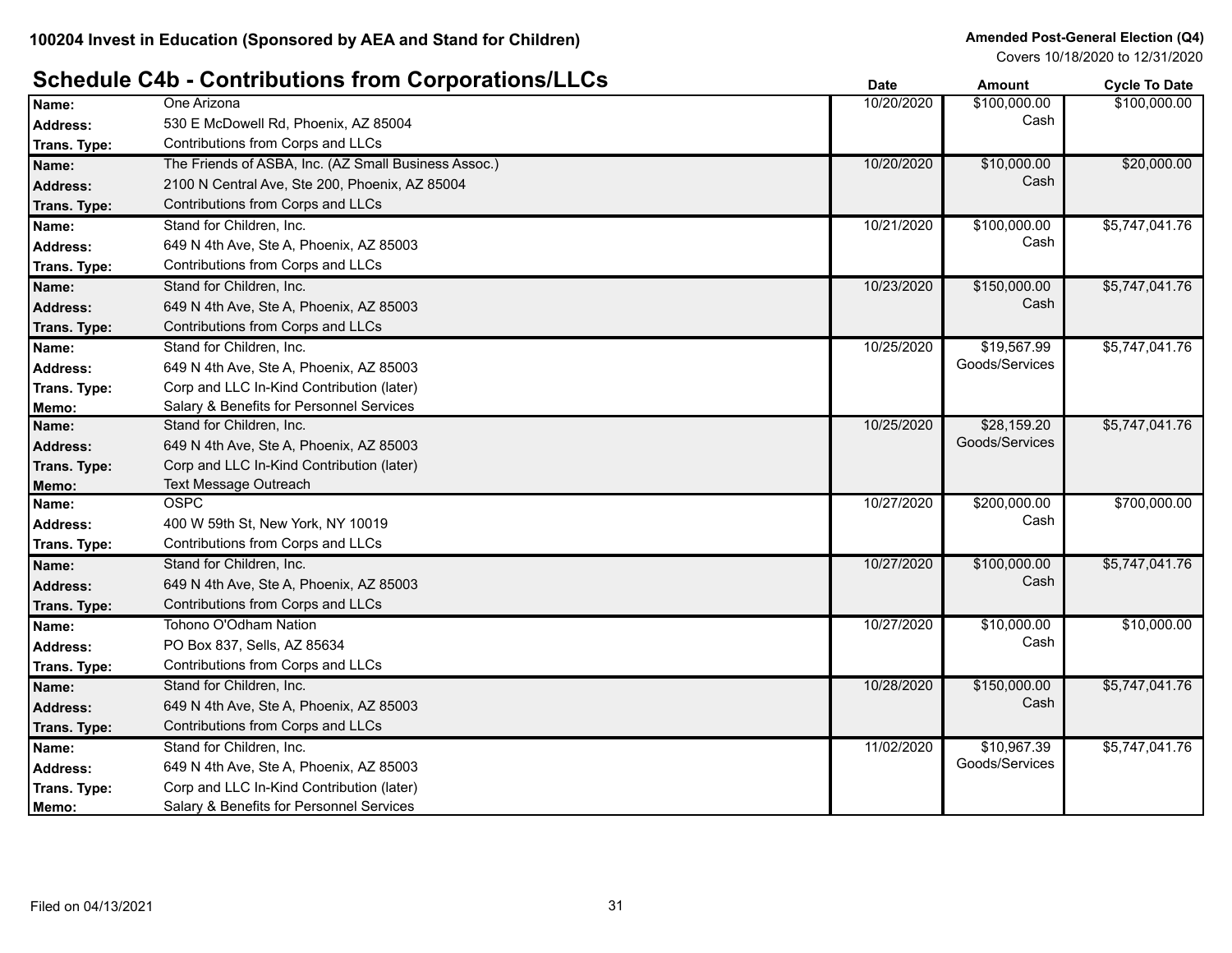# **Schedule C4b - Contributions from Corporations/LLCs Date Date Amount Cycle To Date**

|                        | <u> Ochedale Ond - Ochithiations from Ochodiations/LLOS</u> | Date       | Amount         | <b>Cycle To Date</b> |
|------------------------|-------------------------------------------------------------|------------|----------------|----------------------|
| Name:                  | Stand for Children, Inc.                                    | 11/02/2020 | \$9,014.08     | \$5,747,041.76       |
| <b>Address:</b>        | 649 N 4th Ave, Ste A, Phoenix, AZ 85003                     |            | Goods/Services |                      |
| Trans. Type:           | Corp and LLC In-Kind Contribution (later)                   |            |                |                      |
| Memo:                  | Text Message Outreach                                       |            |                |                      |
| Name:                  | The Friends of ASBA, Inc. (AZ Small Business Assoc.)        | 11/05/2020 | \$10,000.00    | \$20,000.00          |
| Address:               | 2100 N Central Ave, Ste 200, Phoenix, AZ 85004              |            | Cash           |                      |
| Trans. Type:           | Contributions from Corps and LLCs                           |            |                |                      |
| Name:                  | Stand for Children, Inc.                                    | 11/11/2020 | \$25,705.32    | \$5,747,041.76       |
| <b>Address:</b>        | 649 N 4th Ave, Ste A, Phoenix, AZ 85003                     |            | Goods/Services |                      |
| Trans. Type:           | Corp and LLC In-Kind Contribution (later)                   |            |                |                      |
| Memo:                  | Salary & Benefits for Personnel Services                    |            |                |                      |
| Name:                  | Unidos US                                                   | 11/18/2020 | \$25,000.00    | \$25,000.00          |
| <b>Address:</b>        | 1111 19th Street NW Suite 1000, Washington, DC 20036        |            | Cash           |                      |
| Trans. Type:           | Contributions from Corps and LLCs                           |            |                |                      |
|                        | Total of Contributions from Corps/LLCs                      |            | \$948,413.98   |                      |
| Total of Refunds Given |                                                             |            | \$0.00         |                      |
|                        | Net Total of Contributions from Corps/LLCs                  |            | \$948,413.98   |                      |
|                        |                                                             |            |                |                      |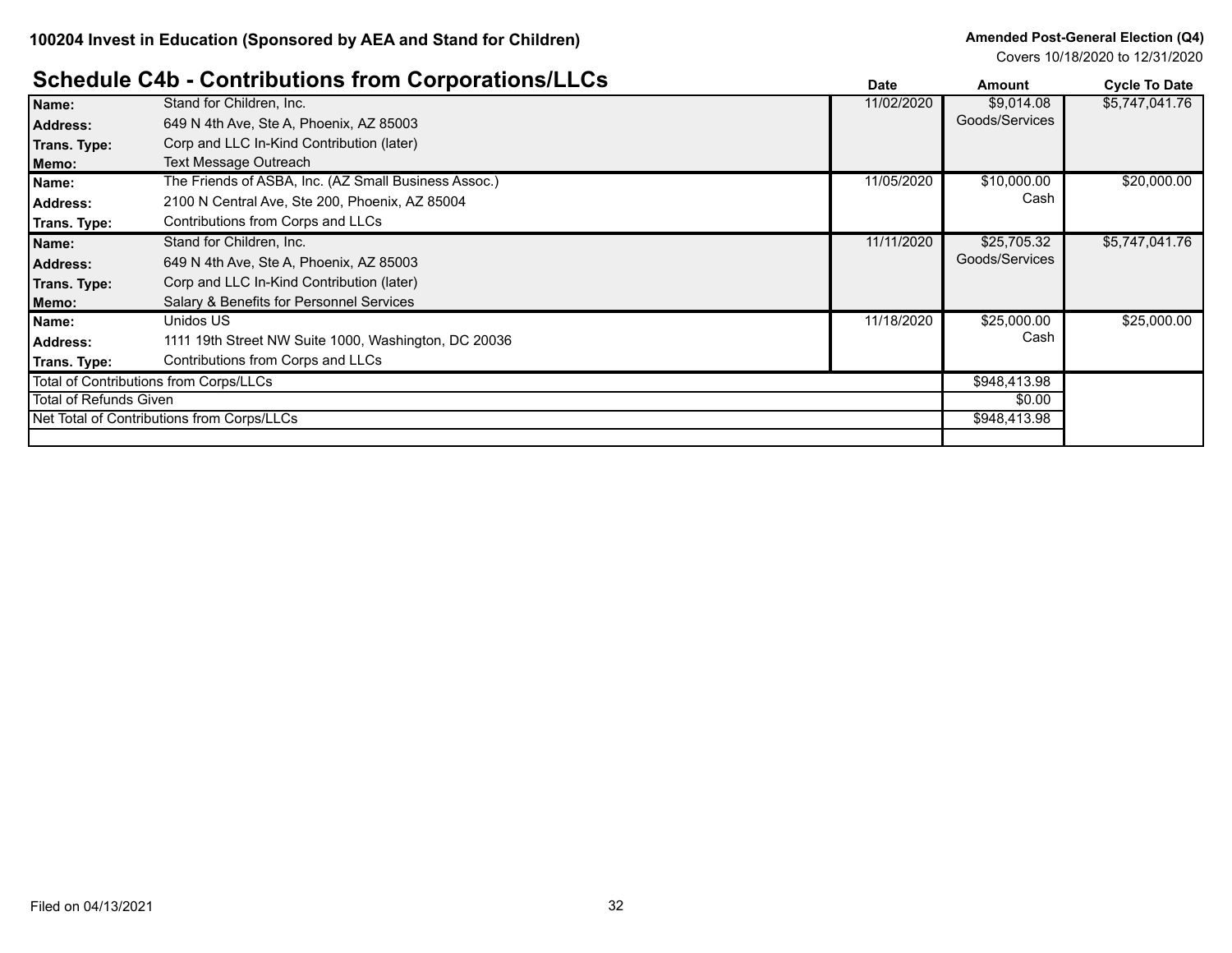#### **Amended Post-General Election (Q4)**

|                        | <b>Schedule C4c - Contributions from Labor Organizations</b> | <b>Date</b> | <b>Amount</b> | <b>Cycle To Date</b> |
|------------------------|--------------------------------------------------------------|-------------|---------------|----------------------|
| Name:                  | Arizona Education Association                                | 10/20/2020  | \$500.00      | \$997,791.09         |
| <b>Address:</b>        | 345 E Palm Ln, Phoenix, AZ 85004                             |             | Cash          |                      |
| Trans. Type:           | Contributions from Labor Organizations                       |             |               |                      |
| Name:                  | National Education Association                               | 10/23/2020  | \$62,000.00   | \$7,812,000.00       |
| Address:               | 1201 16th St NW, Washington, DC 20036                        |             | Cash          |                      |
| Trans. Type:           | Contributions from Labor Organizations                       |             |               |                      |
|                        | Total of Contributions from Labor Orgs                       |             | \$62,500.00   |                      |
| Total of Refunds Given |                                                              |             | \$0.00        |                      |
|                        | Net Total of Contributions from Labor Orgs                   |             | \$62,500.00   |                      |
|                        |                                                              |             |               |                      |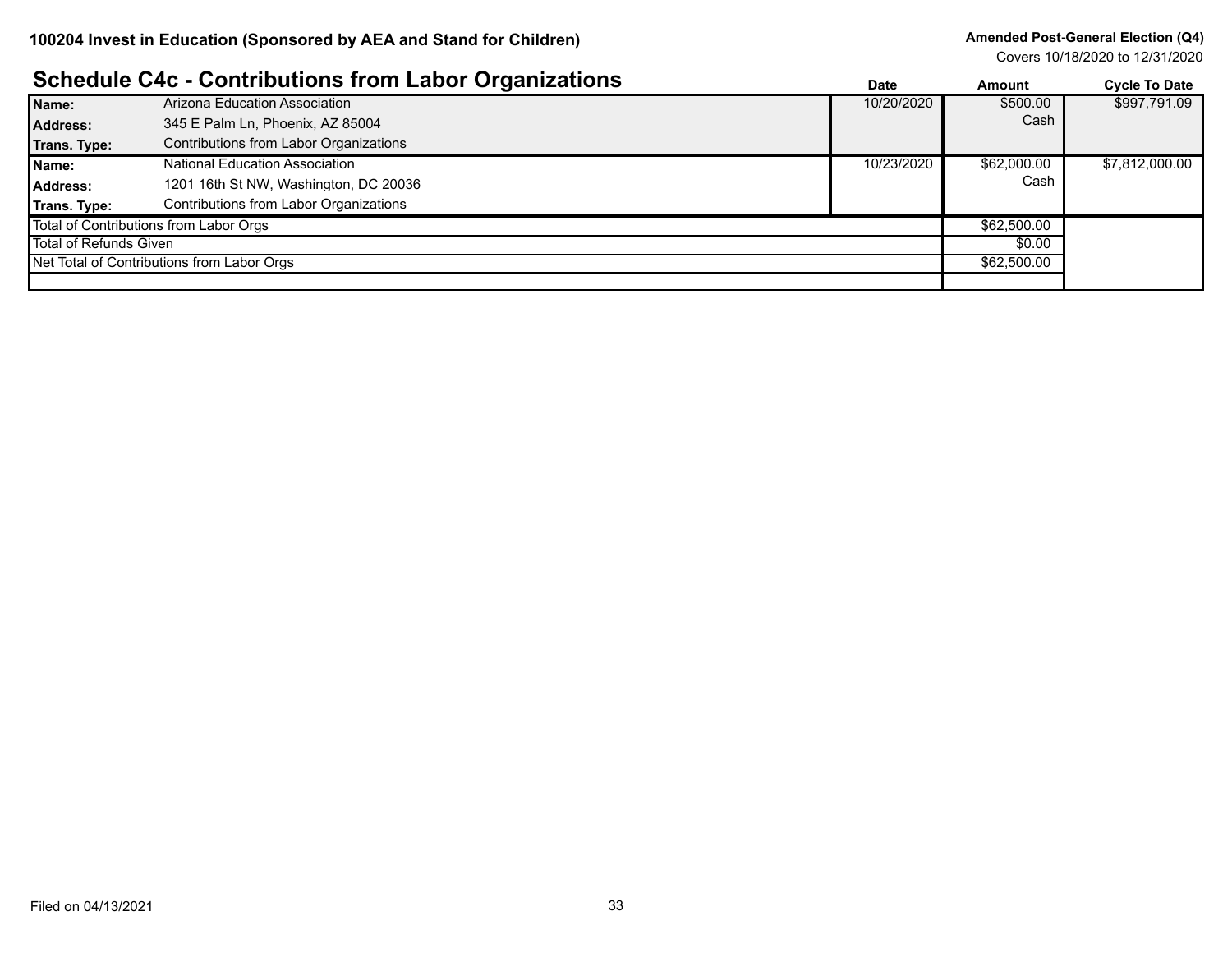|                          | Schedule C5 - Contributions of \$50 or less (small) | <b>Date</b> | <b>Amount</b>    | <b>Cycle To Date</b> |
|--------------------------|-----------------------------------------------------|-------------|------------------|----------------------|
| Name:                    | <b>Multiple Contributors</b>                        | 10/18/2020  | \$50.37          | \$31,797.75          |
| <b>Address:</b>          |                                                     |             | Cash             |                      |
| Name:                    | <b>Multiple Contributors</b>                        | 10/19/2020  | \$71.16<br>Cash  | \$31,797.75          |
| <b>Address:</b>          |                                                     |             |                  |                      |
| Name:                    | <b>Multiple Contributors</b>                        | 10/20/2020  | \$161.77<br>Cash | \$31,797.75          |
| <b>Address:</b>          |                                                     |             |                  |                      |
| Name:                    | <b>Multiple Contributors</b>                        | 10/21/2020  | \$104.25<br>Cash | \$31,797.75          |
| <b>Address:</b>          |                                                     |             |                  |                      |
| Name:                    | <b>Multiple Contributors</b>                        | 10/22/2020  | \$68.06<br>Cash  | \$31,797.75          |
| <b>Address:</b>          |                                                     |             |                  |                      |
| Name:                    | <b>Multiple Contributors</b>                        | 10/23/2020  | \$82.60<br>Cash  | \$31,797.75          |
| <b>Address:</b>          |                                                     |             |                  |                      |
| Name:                    | <b>Multiple Contributors</b>                        | 10/24/2020  | \$166.64<br>Cash | \$31,797.75          |
| <b>Address:</b>          |                                                     |             |                  |                      |
| Name:                    | <b>Multiple Contributors</b>                        | 10/25/2020  | \$696.96<br>Cash | \$31,797.75          |
| <b>Address:</b>          |                                                     |             |                  |                      |
| Name:                    | <b>Multiple Contributors</b>                        | 10/26/2020  | \$164.39<br>Cash | \$31,797.75          |
| <b>Address:</b>          |                                                     |             |                  |                      |
| Name:                    | <b>Multiple Contributors</b>                        | 10/27/2020  | \$15.89<br>Cash  | \$31,797.75          |
| <b>Address:</b>          | <b>Multiple Contributors</b>                        | 10/28/2020  | \$61.39          | \$31,797.75          |
| Name:                    |                                                     |             | Cash             |                      |
| <b>Address:</b>          | <b>Multiple Contributors</b>                        |             |                  | \$31,797.75          |
| Name:                    |                                                     | 10/29/2020  | \$89.21<br>Cash  |                      |
| <b>Address:</b>          | <b>Multiple Contributors</b>                        | 10/30/2020  | \$30.55          | \$31,797.75          |
| Name:                    |                                                     |             | Cash             |                      |
| <b>Address:</b><br>Name: | <b>Multiple Contributors</b>                        | 10/31/2020  | \$15.69          | \$31,797.75          |
|                          |                                                     |             | Cash             |                      |
| <b>Address:</b>          | <b>Multiple Contributors</b>                        | 11/01/2020  | \$30.01          | \$31,797.75          |
| Name:<br><b>Address:</b> |                                                     |             | Cash             |                      |
| Name:                    | <b>Multiple Contributors</b>                        | 11/02/2020  | \$24.35          | \$31,797.75          |
| <b>Address:</b>          |                                                     |             | Cash             |                      |
|                          | Multiple Contributors                               | 11/03/2020  | \$171.28         | \$31,797.75          |
| Name:<br>Address:        |                                                     |             | Cash             |                      |
| Name:                    | <b>Multiple Contributors</b>                        | 11/04/2020  | \$15.00          | \$31,797.75          |
| <b>Address:</b>          |                                                     |             | Cash             |                      |
| Name:                    | <b>Multiple Contributors</b>                        | 11/06/2020  | \$11.00          | \$31,797.75          |
| Address:                 |                                                     |             | Cash             |                      |
|                          |                                                     |             |                  |                      |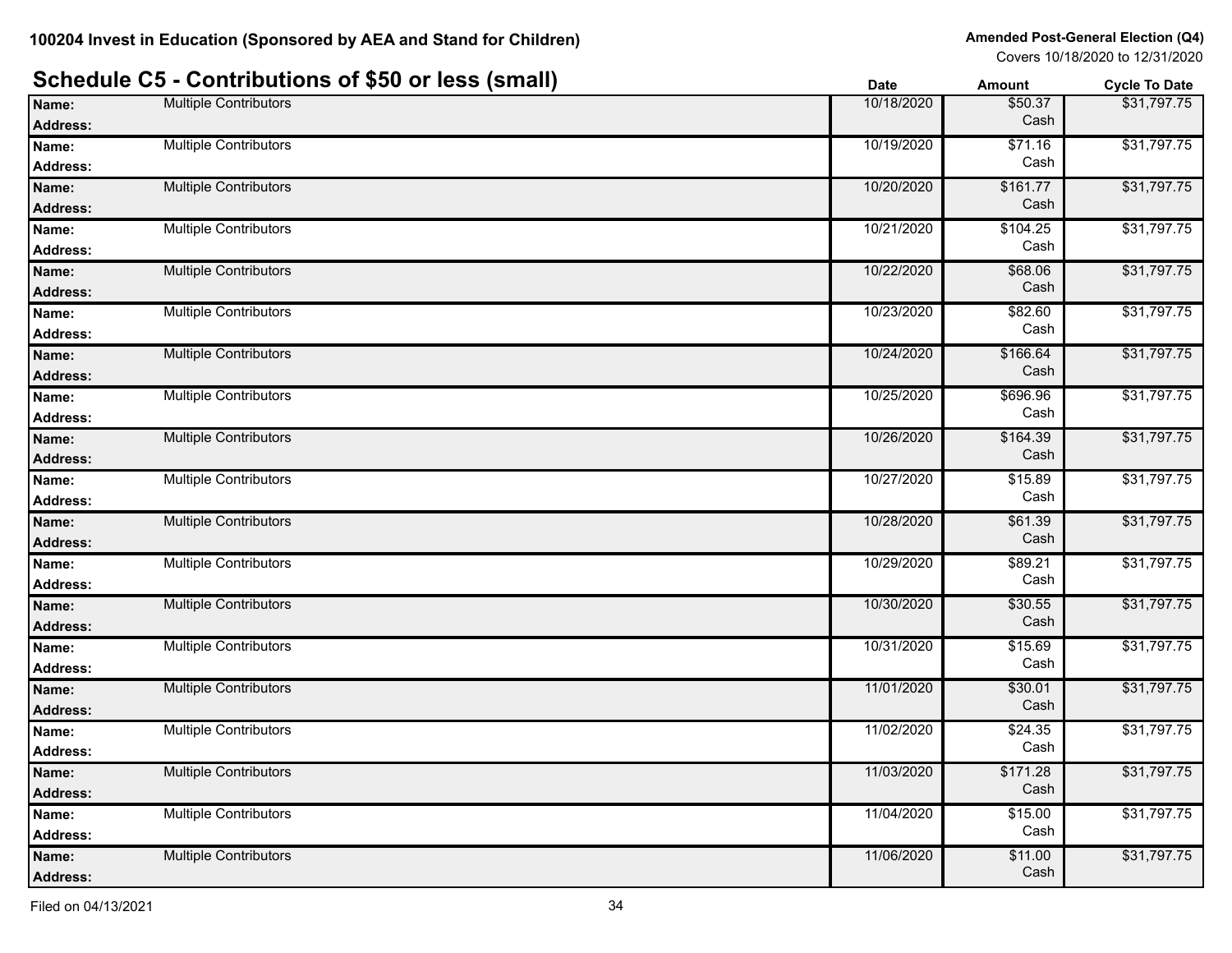|                          | Schedule C5 - Contributions of \$50 or less (small) | <b>Date</b> | Amount          | <b>Cycle To Date</b> |
|--------------------------|-----------------------------------------------------|-------------|-----------------|----------------------|
| Name:                    | <b>Multiple Contributors</b>                        | 11/08/2020  | \$3.00<br>Cash  | \$31,797.75          |
| <b>Address:</b>          |                                                     |             |                 | \$31,797.75          |
| Name:<br><b>Address:</b> | <b>Multiple Contributors</b>                        | 11/11/2020  | \$14.00<br>Cash |                      |
| Name:                    | <b>Multiple Contributors</b>                        | 11/13/2020  | \$5.00          | \$31,797.75          |
| Address:                 |                                                     |             | Cash            |                      |
| Name:                    | <b>Multiple Contributors</b>                        | 11/14/2020  | \$11.00         | \$31,797.75          |
| Address:                 |                                                     |             | Cash            |                      |
| Name:                    | <b>Multiple Contributors</b>                        | 11/15/2020  | \$6.00          | \$31,797.75          |
| Address:                 |                                                     |             | Cash            |                      |
| Name:                    | <b>Multiple Contributors</b>                        | 11/16/2020  | \$16.36         | \$31,797.75          |
| <b>Address:</b>          |                                                     |             | Cash            |                      |
| Name:                    | <b>Multiple Contributors</b>                        | 11/17/2020  | \$5.36          | \$31,797.75          |
| Address:                 |                                                     |             | Cash            |                      |
| Name:                    | <b>Multiple Contributors</b>                        | 11/18/2020  | \$19.00         | \$31,797.75          |
| <b>Address:</b>          |                                                     |             | Cash            |                      |
| Name:                    | <b>Multiple Contributors</b>                        | 11/19/2020  | \$8.00          | \$31,797.75          |
| Address:                 |                                                     |             | Cash            |                      |
| Name:                    | <b>Multiple Contributors</b>                        | 11/20/2020  | \$15.00         | \$31,797.75          |
| <b>Address:</b>          |                                                     |             | Cash            |                      |
| Name:                    | <b>Multiple Contributors</b>                        | 11/22/2020  | \$6.00          | \$31,797.75          |
| <b>Address:</b>          |                                                     |             | Cash            |                      |
| Name:                    | <b>Multiple Contributors</b>                        | 11/24/2020  | \$12.00         | \$31,797.75          |
| <b>Address:</b>          |                                                     |             | Cash            |                      |
| Name:                    | <b>Multiple Contributors</b>                        | 11/25/2020  | \$3.00          | \$31,797.75          |
| Address:                 |                                                     |             | Cash            |                      |
| Name:                    | <b>Multiple Contributors</b>                        | 11/26/2020  | \$30.00         | \$31,797.75          |
| <b>Address:</b>          |                                                     |             | Cash            |                      |
| Name:                    | <b>Multiple Contributors</b>                        | 11/27/2020  | \$5.36          | \$31,797.75          |
| <b>Address:</b>          |                                                     |             | Cash            |                      |
| Name:                    | <b>Multiple Contributors</b>                        | 11/28/2020  | \$4.00          | \$31,797.75          |
| Address:                 |                                                     |             | Cash            |                      |
| Name:                    | <b>Multiple Contributors</b>                        | 11/29/2020  | \$18.00         | \$31,797.75          |
| <b>Address:</b>          |                                                     |             | Cash            |                      |
| Name:                    | <b>Multiple Contributors</b>                        | 12/03/2020  | \$5.00          | \$31,797.75          |
| <b>Address:</b>          |                                                     |             | Cash            |                      |
| Name:                    | <b>Multiple Contributors</b>                        | 12/04/2020  | \$15.00         | \$31,797.75          |
| <b>Address:</b>          |                                                     |             | Cash            |                      |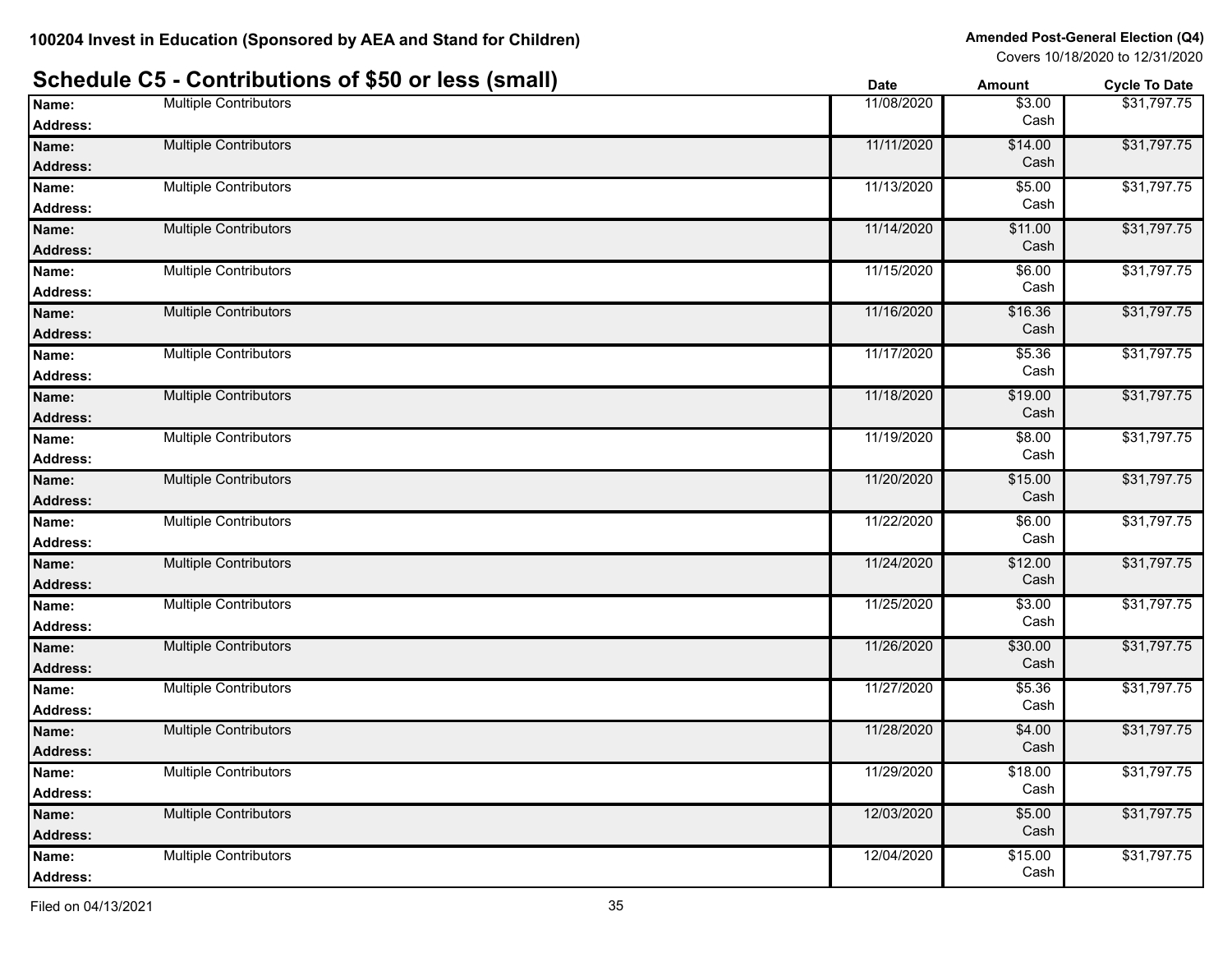|                              | Schedule C5 - Contributions of \$50 or less (small) | <b>Date</b> | <b>Amount</b> | <b>Cycle To Date</b> |
|------------------------------|-----------------------------------------------------|-------------|---------------|----------------------|
| Name:                        | <b>Multiple Contributors</b>                        | 12/06/2020  | \$11.00       | \$31,797.75          |
| <b>Address:</b>              |                                                     |             | Cash          |                      |
| Name:                        | <b>Multiple Contributors</b>                        | 12/11/2020  | \$14.00       | \$31,797.75          |
| Address:                     |                                                     |             | Cash          |                      |
| Name:                        | <b>Multiple Contributors</b>                        | 12/12/2020  | \$64.32       | \$31,797.75          |
| <b>Address:</b>              |                                                     |             | Cash          |                      |
| Name:                        | <b>Multiple Contributors</b>                        | 12/13/2020  | \$5.00        | \$31,797.75          |
| Address:                     |                                                     |             | Cash          |                      |
| Name:                        | <b>Multiple Contributors</b>                        | 12/14/2020  | \$11.00       | \$31,797.75          |
| <b>Address:</b>              |                                                     |             | Cash          |                      |
| Total of Small Contributions |                                                     | \$2,336.97  |               |                      |
| Total of Refunds Given       |                                                     | \$0.00      |               |                      |
|                              | Net Total of Small Contributions                    |             | \$2,336.97    |                      |
|                              |                                                     |             |               |                      |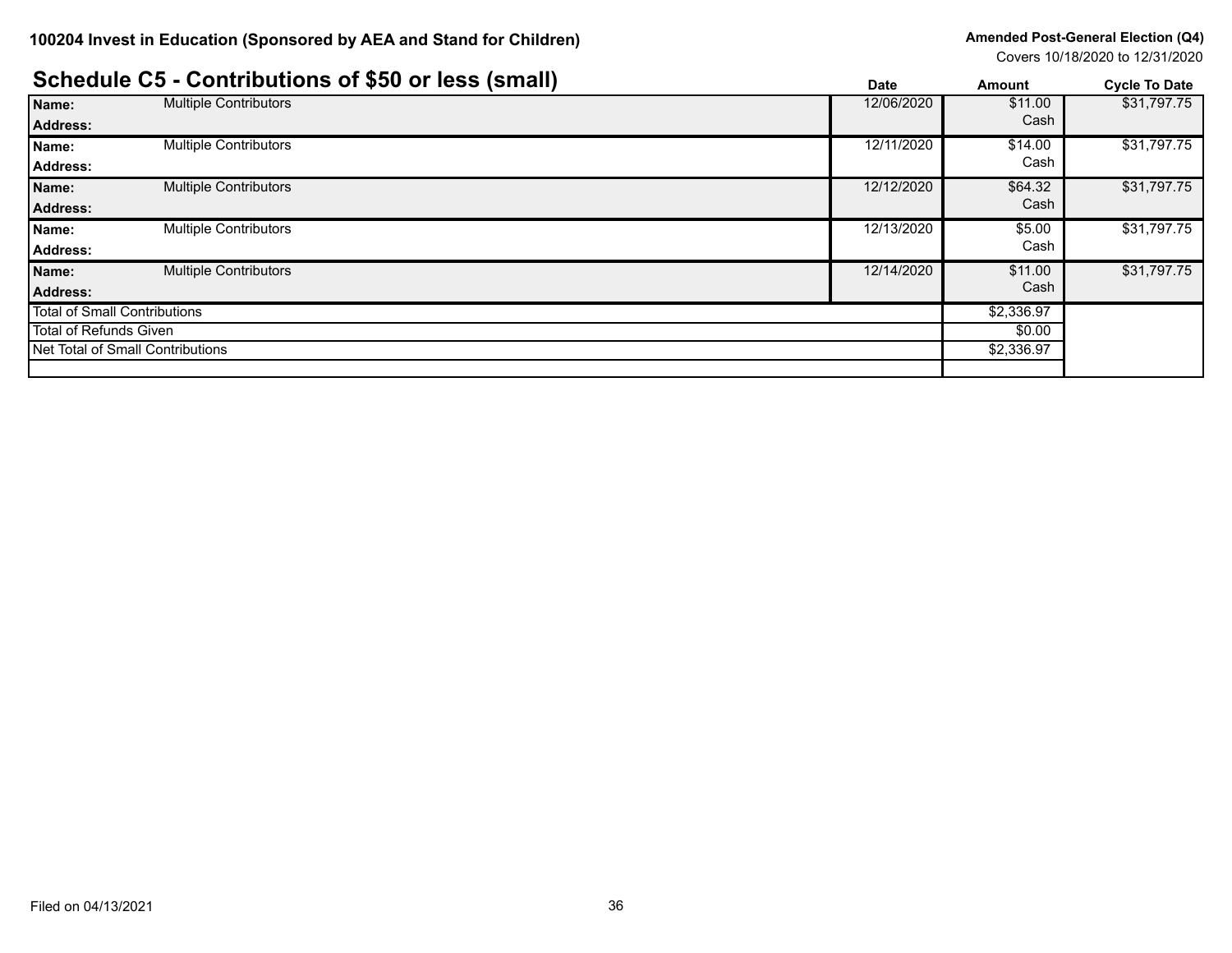# **Schedule E1 - Operating expenses**

|                    | $-$ becoming each                                 | υαισ       | anvun      | <b>OVUE TO DATE</b> |
|--------------------|---------------------------------------------------|------------|------------|---------------------|
| Name:              | <b>Western Alliance</b>                           | 10/22/2020 | \$167.48   | \$734.53            |
| <b>Address:</b>    | 1 E Washington St, Phoenix, AZ 85004              |            | Cash       |                     |
| Category:          | Administration - Bank fees/service charge         |            |            |                     |
| Name:              | Valeria Lopez                                     | 10/23/2020 | \$962.50   | \$7,973.50          |
| <b>Address:</b>    | 2645 E Cactus Rd Apt 130, Phoenix, AZ 85032       |            | Cash       |                     |
| Category:          | Professional Services - Other                     |            |            |                     |
| Memo:              | <b>Volunteer Coordinator</b>                      |            |            |                     |
| Name:              | Valeria Lopez                                     | 10/23/2020 | \$1,000.00 | \$7,973.50          |
| <b>Address:</b>    | 2645 E Cactus Rd Apt 130, Phoenix, AZ 85032       |            | Cash       |                     |
| Category:          | Professional Services - Other                     |            |            |                     |
| Memo:              | Volunteer Coordinator                             |            |            |                     |
| Name:              | Karl, Hannah                                      | 10/27/2020 | \$1,000.00 | \$2,126.39          |
| <b>Address:</b>    | 1011 N Tyndall Ave, Ste 1008, Tucson, AZ 85719    |            | Cash       |                     |
| <b>Occupation:</b> | Best Effort, Best Effort                          |            |            |                     |
| Category:          | Professional Services - Other                     |            |            |                     |
| Memo:              | Intern                                            |            |            |                     |
| Name:              | Karl, Hannah                                      | 10/27/2020 | \$97.81    | \$2,126.39          |
| <b>Address:</b>    | 1011 N Tyndall Ave, Ste 1008, Tucson, AZ 85719    |            | Cash       |                     |
| Occupation:        | Best Effort, Best Effort                          |            |            |                     |
| Category:          | Travel - Mileage                                  |            |            |                     |
| Memo:              | Mileage Reimbursement                             |            |            |                     |
| Name:              | Valeria Lopez                                     | 10/27/2020 | \$1,575.00 | \$7,973.50          |
| <b>Address:</b>    | 2645 E Cactus Rd Apt 130, Phoenix, AZ 85032       |            | Cash       |                     |
| Category:          | Professional Services - Other                     |            |            |                     |
| Memo:              | <b>Volunteer Coordinator</b>                      |            |            |                     |
| Name:              | Paragon Merchant Services                         | 11/02/2020 | \$1,503.02 | \$7,247.07          |
| <b>Address:</b>    | 2141 East Broadway Rd, Suite 202, Tempe, AZ 85282 |            | Cash       |                     |
| Category:          | Administration - Other                            |            |            |                     |
| Memo:              | <b>Credit Card Processing Fees</b>                |            |            |                     |
| Name:              | <b>NGP VAN</b>                                    | 11/03/2020 | \$2,307.76 | \$6,923.28          |
| <b>Address:</b>    | 1101 15th St NW, Ste 500, Washington, DC 20005    |            | Cash       |                     |
| Category:          | Overhead - Software                               |            |            |                     |
| Name:              | Anabel Maldonado                                  | 11/05/2020 | \$1,200.00 | \$23,579.98         |
| <b>Address:</b>    | 4137 W Marshall Ave, Phoenix, AZ 85019            |            | Cash       |                     |
| Category:          | Administration - Insurance                        |            |            |                     |
| Memo:              | Health Insurance Reimbursement                    |            |            |                     |
| Name:              | Anabel Maldonado                                  | 11/05/2020 | \$14.99    | \$23,579.98         |
| <b>Address:</b>    | 4137 W Marshall Ave, Phoenix, AZ 85019            |            | Cash       |                     |
| Category:          | Overhead - Software                               |            |            |                     |
| Memo:              | Zoom Reimbursement                                |            |            |                     |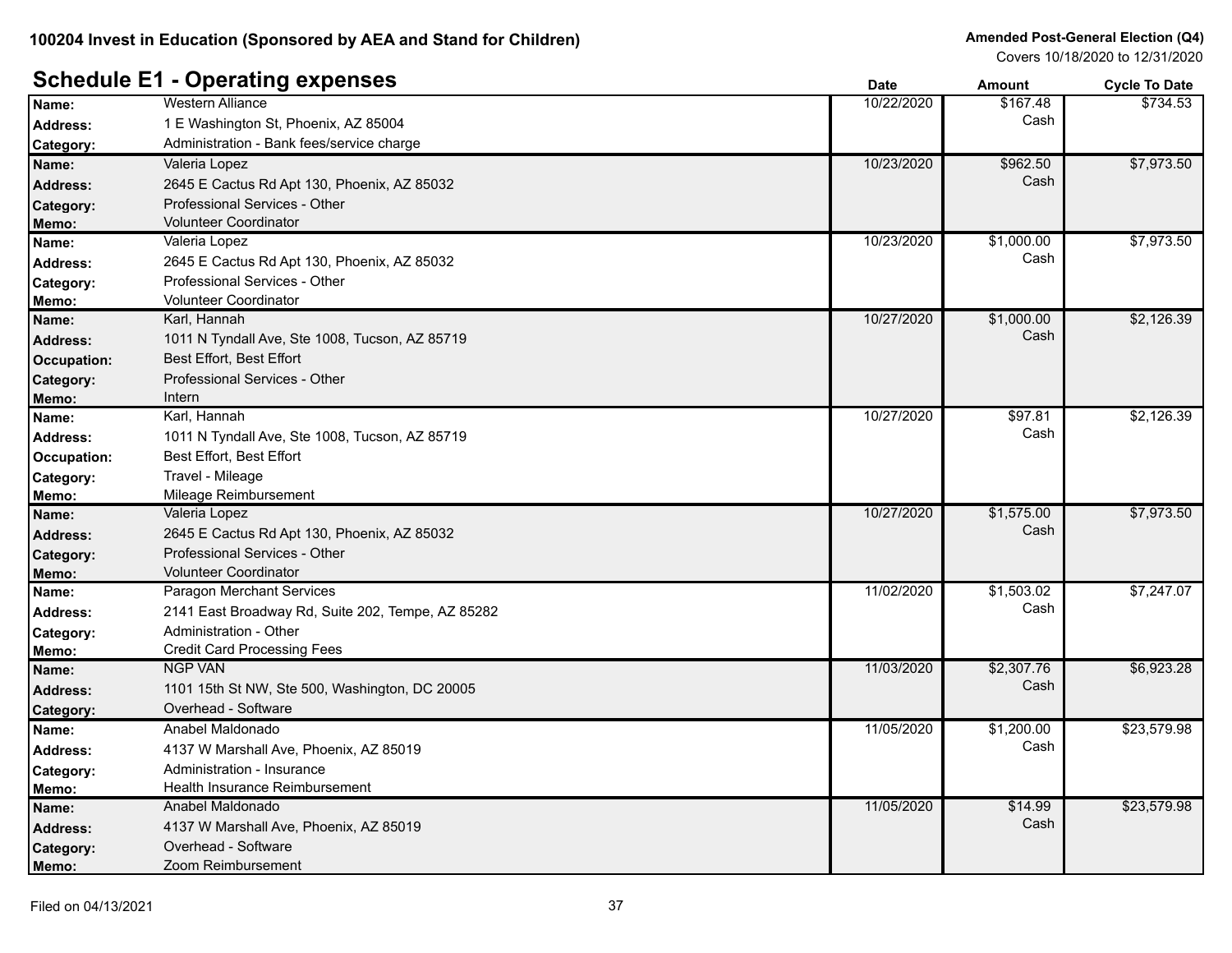#### **Schedule E1 - Operating expenses**

|                  | Aborating Arboures                             | Dale       | Allioulit   | <b>OVER TO DATE</b> |
|------------------|------------------------------------------------|------------|-------------|---------------------|
| Name:            | Anabel Maldonado                               | 11/05/2020 | \$14.99     | \$23,579.98         |
| <b>Address:</b>  | 4137 W Marshall Ave, Phoenix, AZ 85019         |            | Cash        |                     |
| Category:        | Overhead - Software                            |            |             |                     |
| Memo:            | Zoom Reimbursement                             |            |             |                     |
| Name:            | Anabel Maldonado                               | 11/05/2020 | \$10,875.00 | \$23,579.98         |
| Address:         | 4137 W Marshall Ave, Phoenix, AZ 85019         |            | Cash        |                     |
| <b>Category:</b> | <b>Professional Services - Consultants</b>     |            |             |                     |
| Memo:            | <b>State Director Consultant</b>               |            |             |                     |
| Name:            | <b>IWS Public Affairs LLC</b>                  | 11/05/2020 | \$10,000.00 | \$20,350.00         |
| Address:         | 5330 N 12th St, Phoenix, AZ 85014              |            | Cash        |                     |
| Category:        | <b>Professional Services - Consultants</b>     |            |             |                     |
| Memo:            | General Campaign Consultant                    |            |             |                     |
| Name:            | Karl, Hannah                                   | 11/05/2020 | \$28.58     | \$2,126.39          |
| <b>Address:</b>  | 1011 N Tyndall Ave, Ste 1008, Tucson, AZ 85719 |            | Cash        |                     |
| Occupation:      | Best Effort, Best Effort                       |            |             |                     |
| Category:        | Travel - Mileage                               |            |             |                     |
| Memo:            | Mileage Reimbursement                          |            |             |                     |
| Name:            | Karl, Hannah                                   | 11/05/2020 | \$1,000.00  | \$2,126.39          |
| <b>Address:</b>  | 1011 N Tyndall Ave, Ste 1008, Tucson, AZ 85719 |            | Cash        |                     |
| Occupation:      | Best Effort, Best Effort                       |            |             |                     |
| Category:        | Professional Services - Other                  |            |             |                     |
| Memo:            | Intern                                         |            |             |                     |
| Name:            | Strategies 360                                 | 11/05/2020 | \$9,000.00  | \$51,313.11         |
| <b>Address:</b>  | 621 N 5th Ave, Phoenix, AZ 85003               |            | Cash        |                     |
| Category:        | Professional Services - Consultants            |            |             |                     |
| Memo:            | Press Consultant                               |            |             |                     |
| Name:            | The Money Wheel LLC                            | 11/05/2020 | \$20,000.00 | \$49,450.00         |
| <b>Address:</b>  | 2448 N 38th St, Phoenix, AZ 85008              |            | Cash        |                     |
| Category:        | Professional Services - Consultants            |            |             |                     |
| Memo:            | Accounting and Compliance Consultant           |            |             |                     |
| Name:            | Valeria Lopez                                  | 11/05/2020 | \$1,425.00  | \$7,973.50          |
| Address:         | 2645 E Cactus Rd Apt 130, Phoenix, AZ 85032    |            | Cash        |                     |
| Category:        | Professional Services - Other                  |            |             |                     |
| Memo:            | <b>Volunteer Coordinator</b>                   |            |             |                     |
| Name:            | Anabel Maldonado                               | 11/13/2020 | \$3,625.00  | \$23,579.98         |
| Address:         | 4137 W Marshall Ave, Phoenix, AZ 85019         |            | Cash        |                     |
| Category:        | Professional Services - Consultants            |            |             |                     |
| Memo:            | <b>State Director Consultant</b>               |            |             |                     |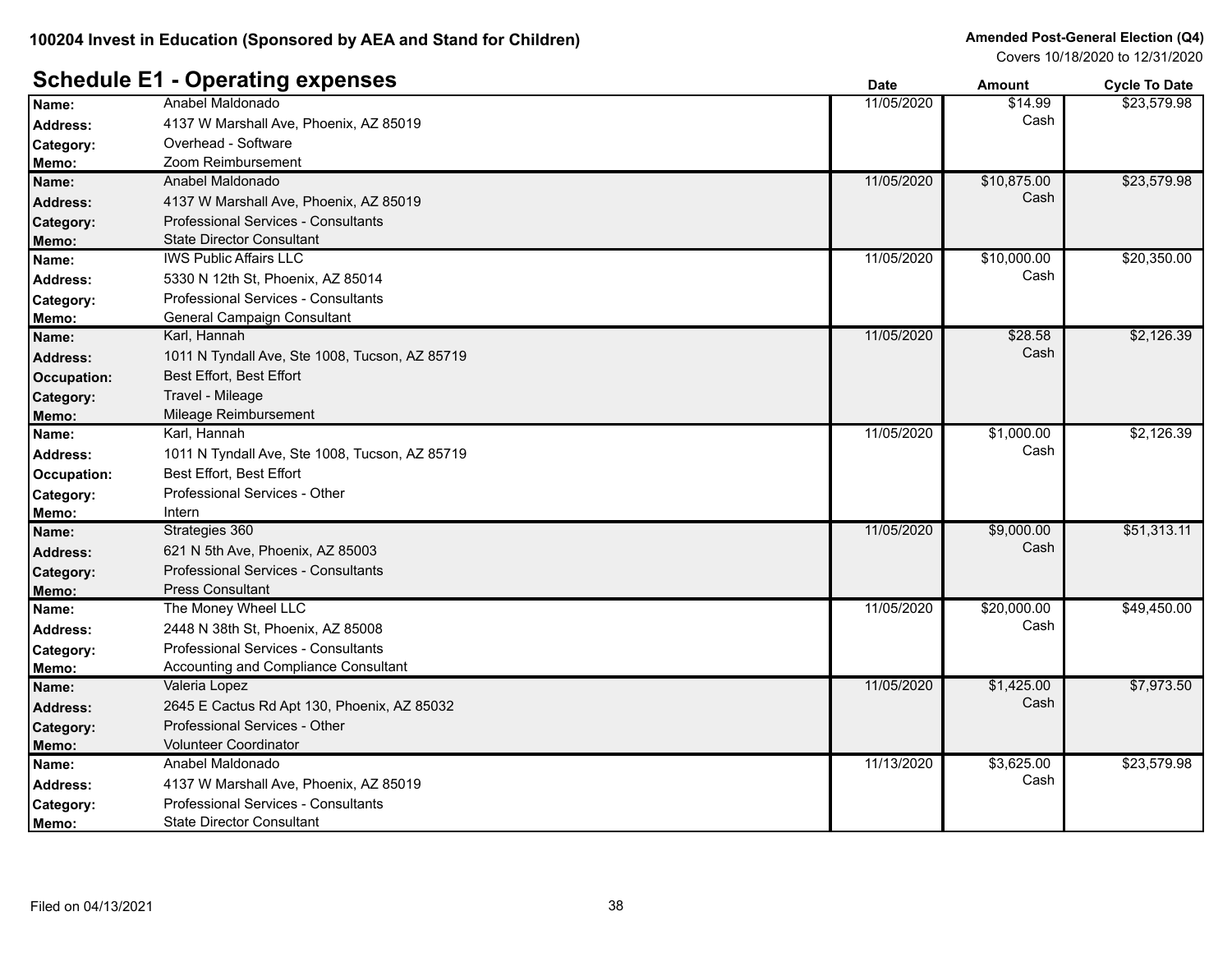#### **Schedule E1 - Operating expenses**

|                                                 |                                                   | Date        | Amount     | <b>Cycle To Date</b> |
|-------------------------------------------------|---------------------------------------------------|-------------|------------|----------------------|
| Name:                                           | Valeria Lopez                                     | 11/13/2020  | \$2,000.00 | \$7,973.50           |
| <b>Address:</b>                                 | 2645 E Cactus Rd Apt 130, Phoenix, AZ 85032       |             | Cash       |                      |
| Category:                                       | Professional Services - Other                     |             |            |                      |
| Memo:                                           | <b>Volunteer Coordinator</b>                      |             |            |                      |
| Name:                                           | Strategies 360                                    | 11/17/2020  | \$13.11    | \$51,313.11          |
| <b>Address:</b>                                 | 621 N 5th Ave, Phoenix, AZ 85003                  |             | Cash       |                      |
| Category:                                       | Travel - Mileage                                  |             |            |                      |
| Memo:                                           | Reimbursement                                     |             |            |                      |
| Name:                                           | <b>Western Alliance</b>                           | 11/23/2020  | \$498.86   | \$734.53             |
| <b>Address:</b>                                 | 1 E Washington St, Phoenix, AZ 85004              |             | Cash       |                      |
| Category:                                       | Administration - Bank fees/service charge         |             |            |                      |
| Name:                                           | Coppersmith Brockelman                            | 11/24/2020  | \$7,425.80 | \$259,191.41         |
| <b>Address:</b>                                 | 2800 N Central Ave, #1900, Phoenix, AZ 85004      |             | Cash       |                      |
| Category:                                       | Professional Services - Attorney fees             |             |            |                      |
| Name:                                           | <b>NGP VAN</b>                                    | 12/02/2020  | \$2,307.76 | \$6,923.28           |
| <b>Address:</b>                                 | 1101 15th St NW, Ste 500, Washington, DC 20005    |             | Cash       |                      |
| Category:                                       | Overhead - Software                               |             |            |                      |
| Name:                                           | <b>Paragon Merchant Services</b>                  | 12/02/2020  | \$128.22   | \$7,247.07           |
| <b>Address:</b>                                 | 2141 East Broadway Rd, Suite 202, Tempe, AZ 85282 |             | Cash       |                      |
| Category:                                       | Administration - Other                            |             |            |                      |
| Memo:                                           | <b>Credit Card Processing Fees</b>                |             |            |                      |
| Name:                                           | Namebright.com                                    | 12/10/2020  | \$100.00   | \$100.00             |
| <b>Address:</b>                                 | 2635 Walnut Street, Denver, CO 80205              |             | Cash       |                      |
| Category:                                       | Overhead - Software                               |             |            |                      |
| Name:                                           | <b>Western Alliance</b>                           | 12/22/2020  | \$68.19    | \$734.53             |
| <b>Address:</b>                                 | 1 E Washington St, Phoenix, AZ 85004              |             | Cash       |                      |
| Category:                                       | Administration - Bank fees/service charge         |             |            |                      |
| <b>Total of Operating Expenses</b>              |                                                   | \$78,339.07 |            |                      |
| Total of Refunds, Rebates, and Credits Received |                                                   | \$0.00      |            |                      |
| Net Total of Operating Expenses                 |                                                   | \$78,339.07 |            |                      |
|                                                 |                                                   |             |            |                      |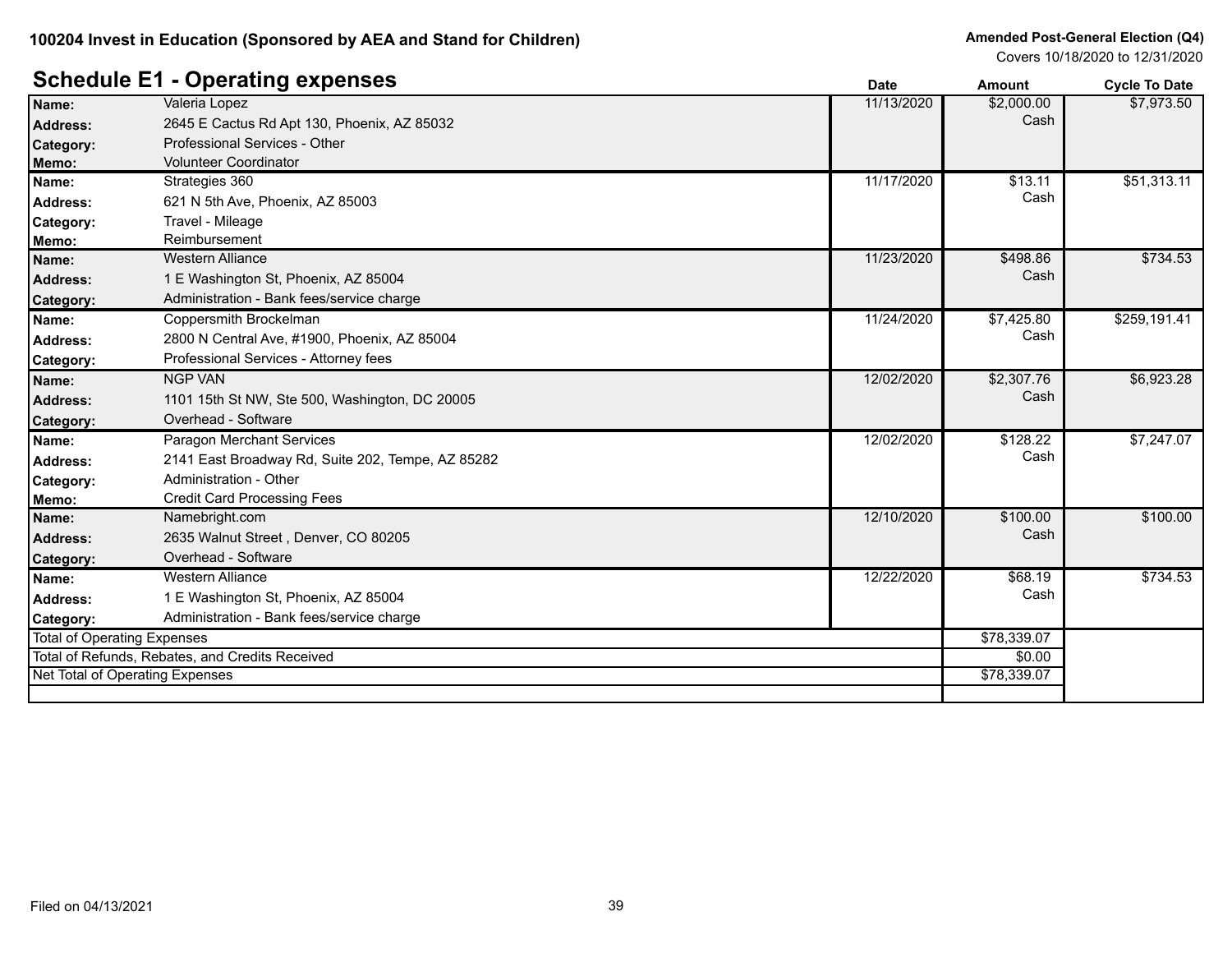# **Schedule E2c - Ballot Measure Expenditures Date Date Amount Cycle To Date**

|                  |                                                | vale       | Allivulit    | <b>OVUE TO DATE</b> |
|------------------|------------------------------------------------|------------|--------------|---------------------|
| Name:            | Screen Strategies Media                        | 10/21/2020 | \$348,000.00 | \$13,891,225.00     |
| <b>Address:</b>  | 11150 Fairfax Blvd, Ste 505, Fairfax, VA 22030 |            | Cash         |                     |
| Trans. Type:     | Ballot Measure Expenditure - Pay Cash/Check    |            |              |                     |
| Category:        | <b>Communications - Advertising</b>            |            |              |                     |
| Memo:            | Ad Buy                                         |            |              |                     |
| <b>Benefits:</b> | Invest in Education Act                        |            |              |                     |
| Name:            | <b>IWS Public Affairs LLC</b>                  | 10/23/2020 | \$203,000.00 | \$2,044,139.51      |
| <b>Address:</b>  | 5330 N 12th St, Phoenix, AZ 85014              |            | Cash         |                     |
| Trans. Type:     | Ballot Measure Expenditure - Pay Cash/Check    |            |              |                     |
| Category:        | <b>Communications - Advertising</b>            |            |              |                     |
| Memo:            | Ad Buy                                         |            |              |                     |
| <b>Benefits:</b> | Invest in Education Act                        |            |              |                     |
| Name:            | Coleman Dahm Layeux                            | 10/26/2020 | \$1,620.00   | \$642,064.50        |
| <b>Address:</b>  | 5060 N 40th St, Ste 113, Phoenix, AZ 85018     |            | Cash         |                     |
| Trans. Type:     | Ballot Measure Expenditure - Pay Cash/Check    |            |              |                     |
| Category:        | <b>Communications - Other</b>                  |            |              |                     |
| Memo:            | <b>Text Message Outreach</b>                   |            |              |                     |
| <b>Benefits:</b> | Invest in Education Act                        |            |              |                     |
| Name:            | Coleman Dahm Layeux                            | 10/26/2020 | \$2,373.25   | \$642,064.50        |
| Address:         | 5060 N 40th St, Ste 113, Phoenix, AZ 85018     |            | Cash         |                     |
| Trans. Type:     | Ballot Measure Expenditure - Pay Cash/Check    |            |              |                     |
| Category:        | Communications - Other                         |            |              |                     |
| Memo:            | <b>Automated Calls</b>                         |            |              |                     |
| <b>Benefits:</b> | Invest in Education Act                        |            |              |                     |
| Name:            | Coleman Dahm Layeux                            | 10/26/2020 | \$67,990.25  | \$642,064.50        |
| <b>Address:</b>  | 5060 N 40th St, Ste 113, Phoenix, AZ 85018     |            | Cash         |                     |
| Trans. Type:     | Ballot Measure Expenditure - Pay Cash/Check    |            |              |                     |
| Category:        | Communications - Flyers/handouts/door hangers  |            |              |                     |
| <b>Benefits:</b> | Invest in Education Act                        |            |              |                     |
| Name:            | Coleman Dahm Layeux                            | 10/26/2020 | \$88,524.49  | \$642,064.50        |
| <b>Address:</b>  | 5060 N 40th St, Ste 113, Phoenix, AZ 85018     |            | Cash         |                     |
| Trans. Type:     | Ballot Measure Expenditure - Pay Cash/Check    |            |              |                     |
| Category:        | Communications - Postage                       |            |              |                     |
| <b>Benefits:</b> | Invest in Education Act                        |            |              |                     |
| Name:            | Coleman Dahm Layeux                            | 10/27/2020 | \$65,699.80  | \$642,064.50        |
| Address:         | 5060 N 40th St, Ste 113, Phoenix, AZ 85018     |            | Cash         |                     |
| Trans. Type:     | Ballot Measure Expenditure - Pay Cash/Check    |            |              |                     |
| Category:        | <b>Communications - Postage</b>                |            |              |                     |
| <b>Benefits:</b> | <b>Invest in Education Act</b>                 |            |              |                     |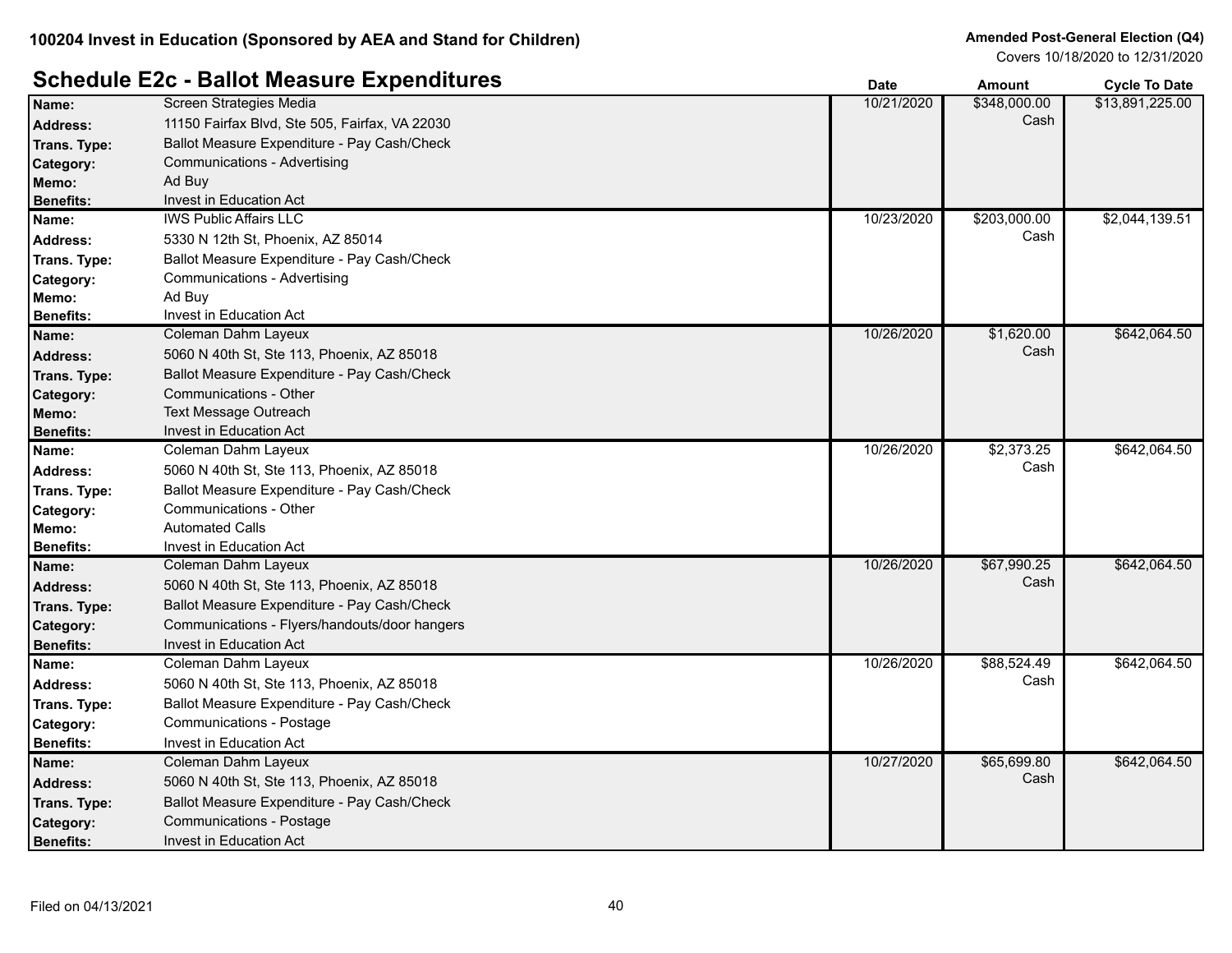# **Schedule E2c - Ballot Measure Expenditures** *Date* **<b>Ballot Cycle To Date Amount Cycle To Date**

|                  | <b>Panol Mododio Expondituivo</b>              | vale       | <b>AIIIOUIIL</b> | <b>Oycle To Date</b> |
|------------------|------------------------------------------------|------------|------------------|----------------------|
| Name:            | Coleman Dahm Layeux                            | 10/27/2020 | \$53,070.80      | \$642,064.50         |
| <b>Address:</b>  | 5060 N 40th St, Ste 113, Phoenix, AZ 85018     |            | Cash             |                      |
| Trans. Type:     | Ballot Measure Expenditure - Pay Cash/Check    |            |                  |                      |
| Category:        | <b>Communications - Mailings</b>               |            |                  |                      |
| <b>Benefits:</b> | Invest in Education Act                        |            |                  |                      |
| Name:            | Screen Strategies Media                        | 10/27/2020 | \$100,000.00     | \$13,891,225.00      |
| <b>Address:</b>  | 11150 Fairfax Blvd, Ste 505, Fairfax, VA 22030 |            | Cash             |                      |
| Trans. Type:     | Ballot Measure Expenditure - Pay Cash/Check    |            |                  |                      |
| <b>Category:</b> | Communications - Advertising                   |            |                  |                      |
| Memo:            | Ad Buy                                         |            |                  |                      |
| <b>Benefits:</b> | Invest in Education Act                        |            |                  |                      |
| Name:            | Coleman Dahm Layeux                            | 10/28/2020 | \$42,619.73      | \$642,064.50         |
| <b>Address:</b>  | 5060 N 40th St, Ste 113, Phoenix, AZ 85018     |            | Cash             |                      |
| Trans. Type:     | Ballot Measure Expenditure - Pay Cash/Check    |            |                  |                      |
| Category:        | <b>Communications - Mailings</b>               |            |                  |                      |
| <b>Benefits:</b> | Invest in Education Act                        |            |                  |                      |
| Name:            | Coleman Dahm Layeux                            | 10/28/2020 | \$51,660.31      | \$642,064.50         |
| <b>Address:</b>  | 5060 N 40th St, Ste 113, Phoenix, AZ 85018     |            | Cash             |                      |
| Trans. Type:     | Ballot Measure Expenditure - Pay Cash/Check    |            |                  |                      |
| Category:        | <b>Communications - Postage</b>                |            |                  |                      |
| <b>Benefits:</b> | <b>Invest in Education Act</b>                 |            |                  |                      |
| Name:            | <b>IWS Public Affairs LLC</b>                  | 10/28/2020 | \$62,000.00      | \$2,044,139.51       |
| <b>Address:</b>  | 5330 N 12th St, Phoenix, AZ 85014              |            | Cash             |                      |
| Trans. Type:     | Ballot Measure Expenditure - Pay Cash/Check    |            |                  |                      |
| Category:        | Communications - Advertising                   |            |                  |                      |
| Memo:            | Ad Buy                                         |            |                  |                      |
| <b>Benefits:</b> | Invest in Education Act                        |            |                  |                      |
| Name:            | Screen Strategies Media                        | 10/28/2020 | \$200,000.00     | \$13,891,225.00      |
| <b>Address:</b>  | 11150 Fairfax Blvd, Ste 505, Fairfax, VA 22030 |            | Cash             |                      |
| Trans. Type:     | Ballot Measure Expenditure - Pay Cash/Check    |            |                  |                      |
| Category:        | Communications - Advertising                   |            |                  |                      |
| Memo:            | Ad Buy                                         |            |                  |                      |
| <b>Benefits:</b> | Invest in Education Act                        |            |                  |                      |
| Name:            | Screen Strategies Media                        | 10/28/2020 | \$72,000.00      | \$13,891,225.00      |
| Address:         | 11150 Fairfax Blvd, Ste 505, Fairfax, VA 22030 |            | Cash             |                      |
| Trans. Type:     | Ballot Measure Expenditure - Pay Cash/Check    |            |                  |                      |
| Category:        | Communications - Advertising                   |            |                  |                      |
| Memo:            | Ad Buy                                         |            |                  |                      |
| <b>Benefits:</b> | <b>Invest in Education Act</b>                 |            |                  |                      |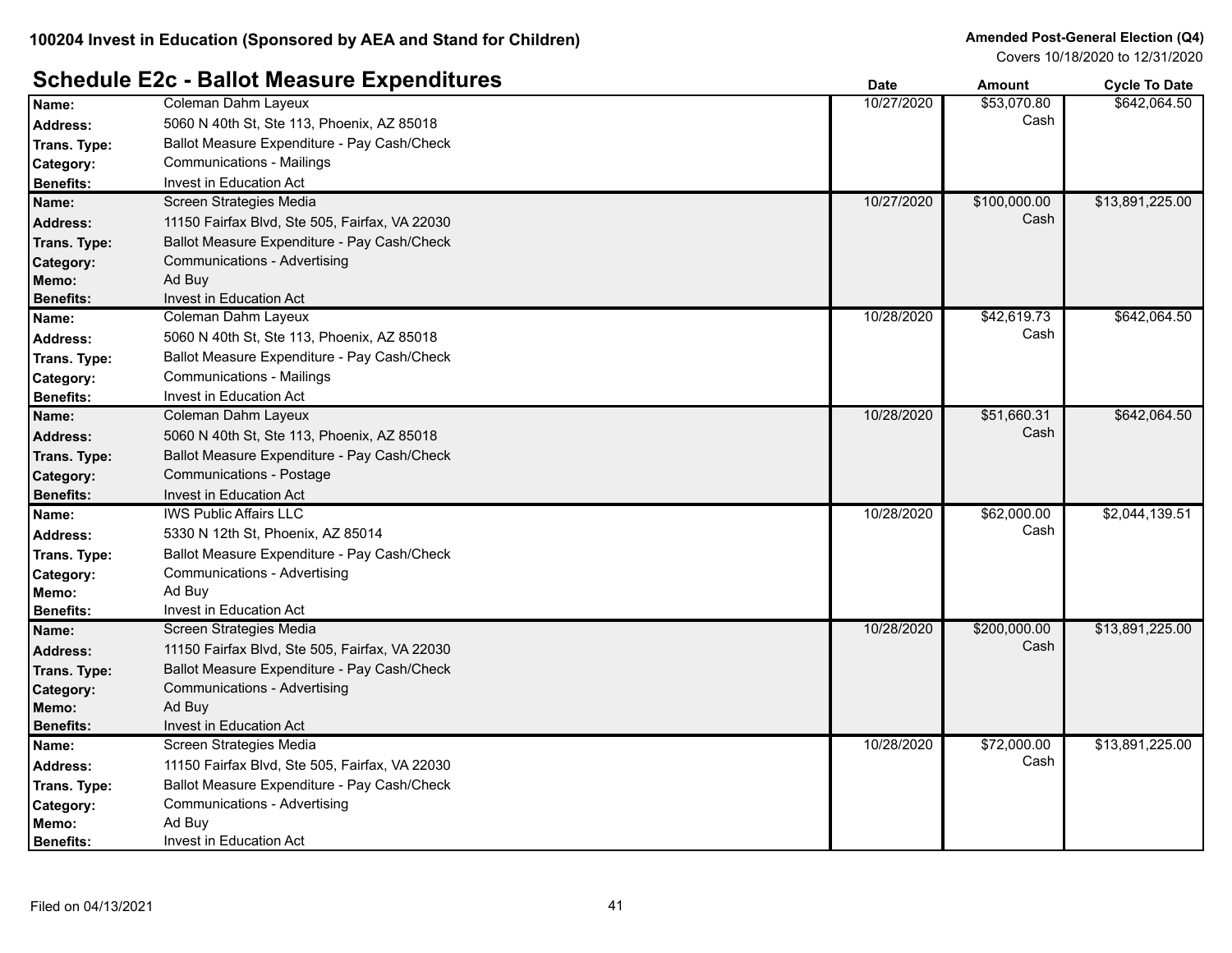#### **Schedule E2c - Ballot Measure Expenditures Date Date Amount Cycle To Date**

|                  |                                               | Dalc       | Allivulit    | oyue to Date   |
|------------------|-----------------------------------------------|------------|--------------|----------------|
| Name:            | Maricopa Country Democratic Party             | 10/29/2020 | \$6,000.00   | \$6,000.00     |
| <b>Address:</b>  | 2914 N Central Ave, Phoenix, AZ 85012         |            | Cash         |                |
| Trans. Type:     | Ballot Measure Expenditure - Pay Cash/Check   |            |              |                |
| Category:        | Professional Services - Other                 |            |              |                |
| Memo:            | Voter and Contact Outreach                    |            |              |                |
| <b>Benefits:</b> | Invest in Education Act                       |            |              |                |
| Name:            | Arizona Wins                                  | 11/02/2020 | \$100,000.00 | \$100,000.00   |
| <b>Address:</b>  | 530 E McDowell Rd, Ste 107, Phoenix, AZ 85004 |            | Cash         |                |
| Trans. Type:     | Ballot Measure Expenditure - Pay Cash/Check   |            |              |                |
| Category:        | Professional Services - Other                 |            |              |                |
| Memo:            | Voter Outreach                                |            |              |                |
| <b>Benefits:</b> | Invest in Education Act                       |            |              |                |
| Name:            | Coleman Dahm Layeux                           | 11/04/2020 | \$2,498.12   | \$642,064.50   |
| <b>Address:</b>  | 5060 N 40th St, Ste 113, Phoenix, AZ 85018    |            | Cash         |                |
| Trans. Type:     | Ballot Measure Expenditure - Pay Cash/Check   |            |              |                |
| Category:        | Communications - Other                        |            |              |                |
| Memo:            | <b>Text Election Day</b>                      |            |              |                |
| <b>Benefits:</b> | Invest in Education Act                       |            |              |                |
| Name:            | Coleman Dahm Layeux                           | 11/04/2020 | \$7,187.47   | \$642,064.50   |
| <b>Address:</b>  | 5060 N 40th St, Ste 113, Phoenix, AZ 85018    |            | Cash         |                |
| Trans. Type:     | Ballot Measure Expenditure - Pay Cash/Check   |            |              |                |
| Category:        | Communications - Other                        |            |              |                |
| Memo:            | <b>Automated Calls</b>                        |            |              |                |
| <b>Benefits:</b> | Invest in Education Act                       |            |              |                |
| Name:            | Anabel Maldonado                              | 11/05/2020 | \$300.00     | \$300.00       |
| <b>Address:</b>  | 4137 W Marshall Ave, Phoenix, AZ 85019        |            | Cash         |                |
| Trans. Type:     | Ballot Measure Expenditure - Pay Cash/Check   |            |              |                |
| Category:        | <b>Communications - Advertising</b>           |            |              |                |
| Memo:            | Reimbursement for Mobile Truck LED Ad Rental  |            |              |                |
| <b>Benefits:</b> | Invest in Education Act                       |            |              |                |
| Name:            | <b>IWS Public Affairs LLC</b>                 | 11/05/2020 | \$2,124.31   | \$2,044,139.51 |
| <b>Address:</b>  | 5330 N 12th St, Phoenix, AZ 85014             |            | Cash         |                |
| Trans. Type:     | Ballot Measure Expenditure - Pay Cash/Check   |            |              |                |
| Category:        | Communications - Advertising                  |            |              |                |
| Memo:            | Ad Buy                                        |            |              |                |
| <b>Benefits:</b> | <b>Invest in Education Act</b>                |            |              |                |